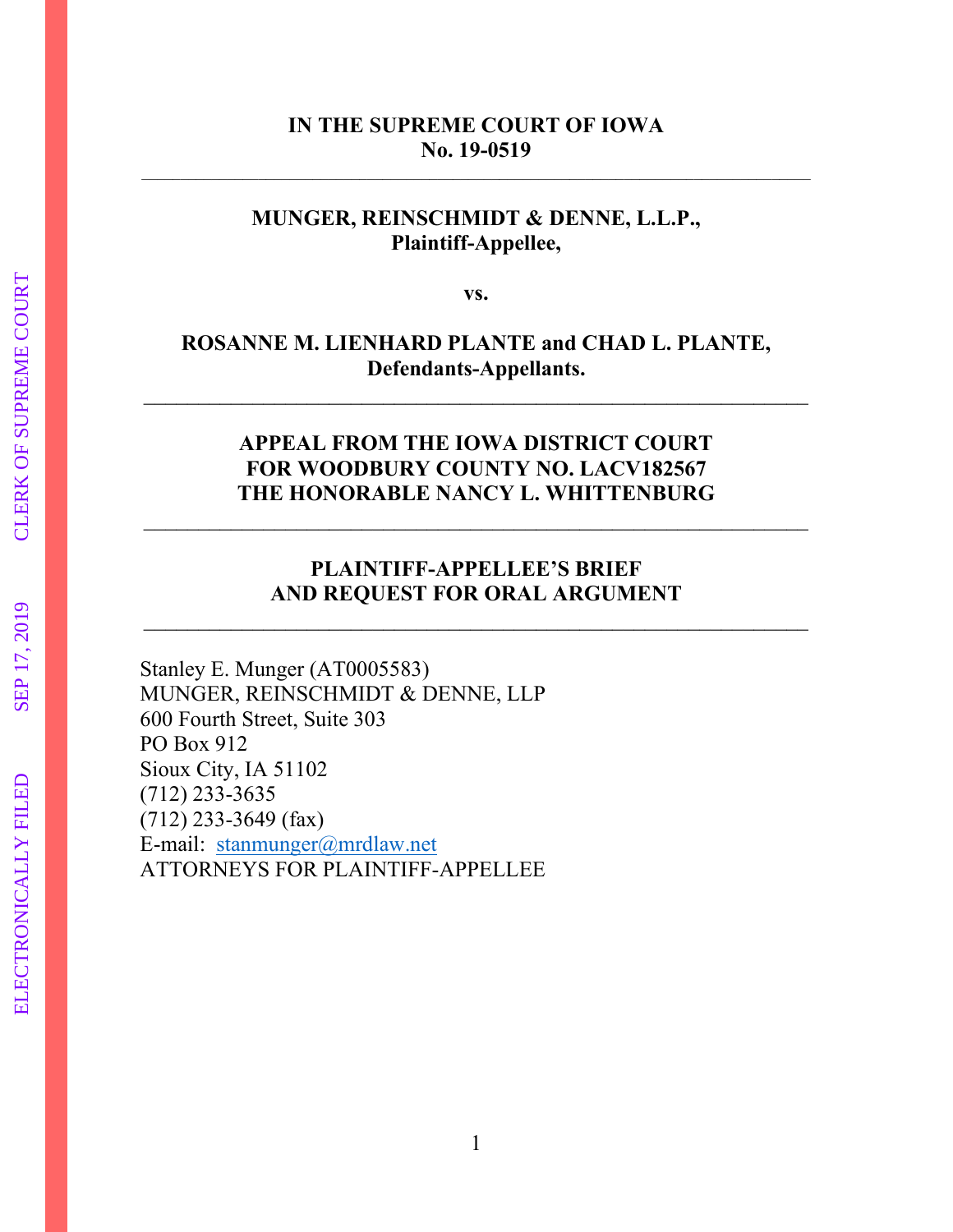# **TABLE OF CONTENTS**

| I.  |             |    | STANDARD OF REVIEW AND PRESERVATION OF                                                                                                                                                                                                                                                                             |    |  |  |  |  |
|-----|-------------|----|--------------------------------------------------------------------------------------------------------------------------------------------------------------------------------------------------------------------------------------------------------------------------------------------------------------------|----|--|--|--|--|
| II. |             |    | THE RULING OF THE DISTRICT COURT GRANTING<br>MRD'S MOTION FOR SUMMARY JUDGMENT ON THEIR<br>BREACH OF CONTRACT CLAIM AGAINST THE<br>PLANTES SHOULD BE UPHELD AS THE ATTORNEY<br>FEE CONTRACT IS VALID AND ENFORCEABLE, AND<br>CHARGES A REASONABLE FEE UNDER THE IOWA<br>RULES OF PROFESSIONAL CONDUCT AND CASE LAW |    |  |  |  |  |
|     | $A_{\cdot}$ |    |                                                                                                                                                                                                                                                                                                                    | 30 |  |  |  |  |
|     | <b>B.</b>   |    | THE MRD FEE CONTRACT WHICH CHARGES THE<br>PLANTES A CONTINGENCY FEE OF 33 1/3% IS<br>REASONABLE AND ENFORCEABLE ON ITS FACE 38                                                                                                                                                                                     |    |  |  |  |  |
|     |             | 1. | Case law and applicable rules of ethics governing<br>lawyers establish the enforceability of contingency<br>fee agreements such as the MRD fee agreement  38                                                                                                                                                       |    |  |  |  |  |
|     |             | 2. | Contingency fee agreements of one-third of the<br>recovery are typical in cases, such as this one, where<br>there was risk and uncertainty at the time the fee                                                                                                                                                     |    |  |  |  |  |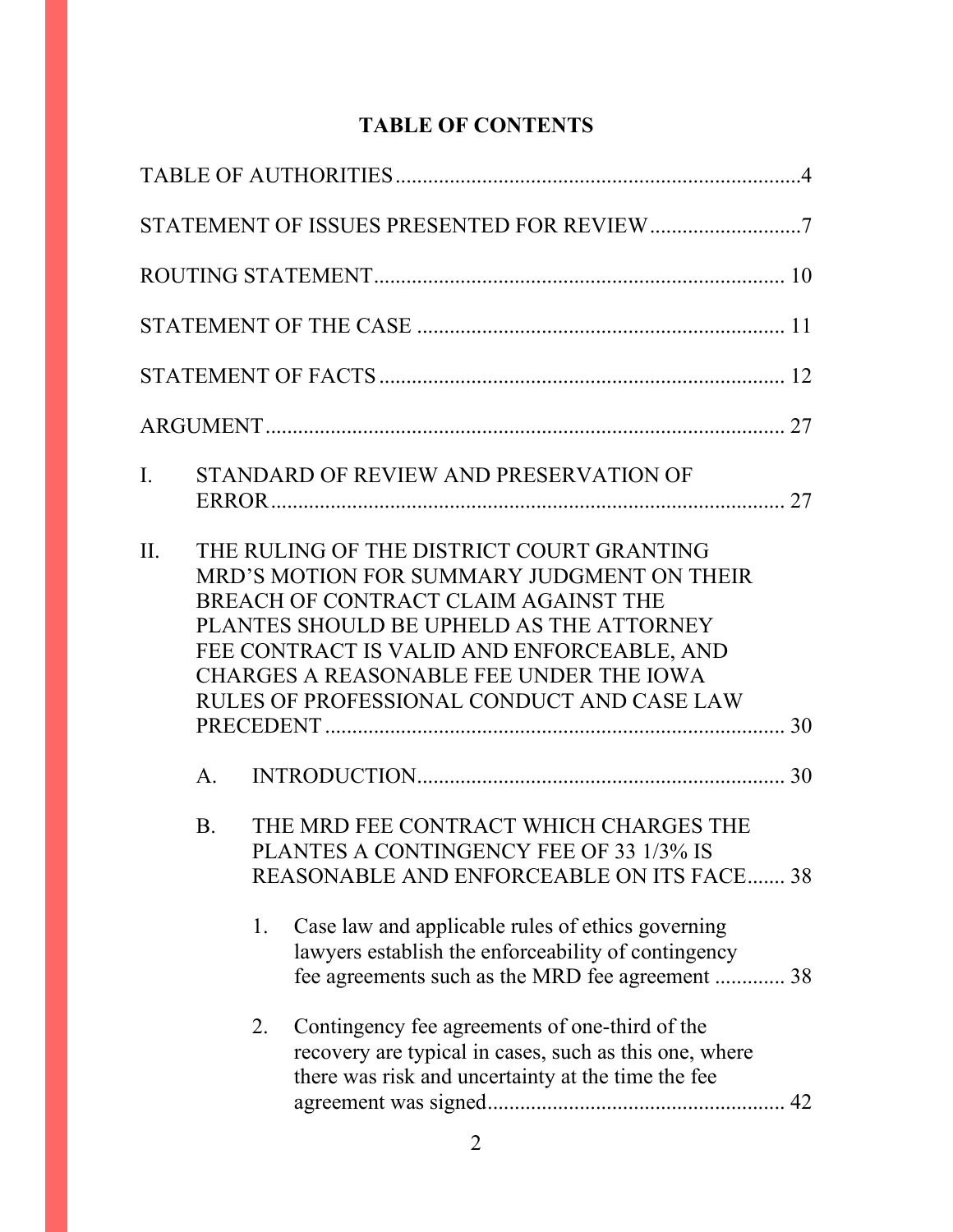|                 | $\overline{3}$ .<br>The contingent fee, in this case, is neither a case<br>where the "risk of loss was never substantial" or<br>where the "ultimate recovery proved to be                                                                 |  |
|-----------------|-------------------------------------------------------------------------------------------------------------------------------------------------------------------------------------------------------------------------------------------|--|
|                 | Contingency fee agreements are to be evaluated on<br>4.<br>their own terms, and not in comparison to what an                                                                                                                              |  |
| $\mathcal{C}$ . | WITHOUT WAIVING THE POSITION THAT<br>FACTORS APPLICABLE TO NON-CONTINGENT<br>FEES SHOULD EITHER NOT BE CONSIDERED IN<br>THIS CASE, OR ONLY BE GIVEN LIMITED<br><b>CONSIDERATION, THOSE FACTORS</b><br>NEVERTHELESS SUPPORT ENFORCEMENT OF |  |
|                 |                                                                                                                                                                                                                                           |  |
|                 |                                                                                                                                                                                                                                           |  |
|                 |                                                                                                                                                                                                                                           |  |
|                 |                                                                                                                                                                                                                                           |  |
|                 |                                                                                                                                                                                                                                           |  |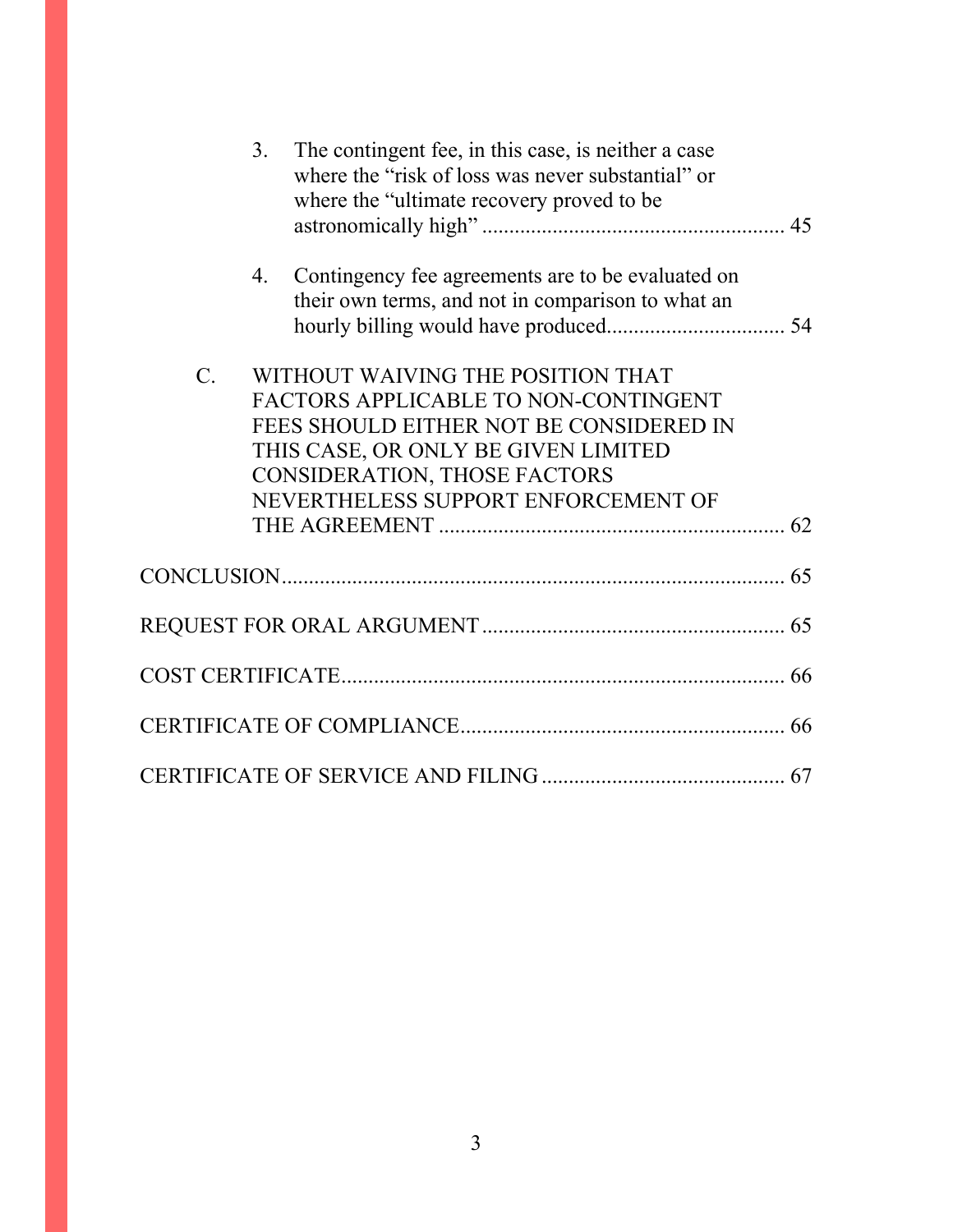# **TABLE OF AUTHORITIES**

# *Cases*

| Clark v. General Motors, LLC, 161 F. Supp.3d (W.D. Mo.                                                          |
|-----------------------------------------------------------------------------------------------------------------|
| Committee on Professional Ethics and Conduct of the Iowa<br>State Bar Ass'n v. McCullough, 468 N.W.2d 458 (Iowa |
| In re Discipline of Charles L. Dorothy, 605 N.W.2d 493 (S.D.                                                    |
|                                                                                                                 |
| Duck Creek Tire Serv., Inc. v. Goodyear Corners, L.C., 796                                                      |
| <i>Employers Mut. Cas. Co. v. Van Haaften, 815 N.W.2d 17 (Iowa</i>                                              |
| Estate of Bruess v. Law Firm of John Gehlhausen, P.C., 838                                                      |
| Gair v. Peck, 6 N.Y.2d 97, 188 N.Y.S.2d 491, 160 N.E.2d 43                                                      |
| <i>In re Lawrence</i> , 24 N.Y.3d 320, 23 N.E.3d 965 (2014) 8, 50, 51, 52, 53                                   |
| In re Lawrence, 106 A.D.3d 607, 609, 965 N.Y.S.2d 495                                                           |
| <i>In re Smart World Tech., LLC, 552 F.3d 228 (2d Cir.2009)</i> 8, 53                                           |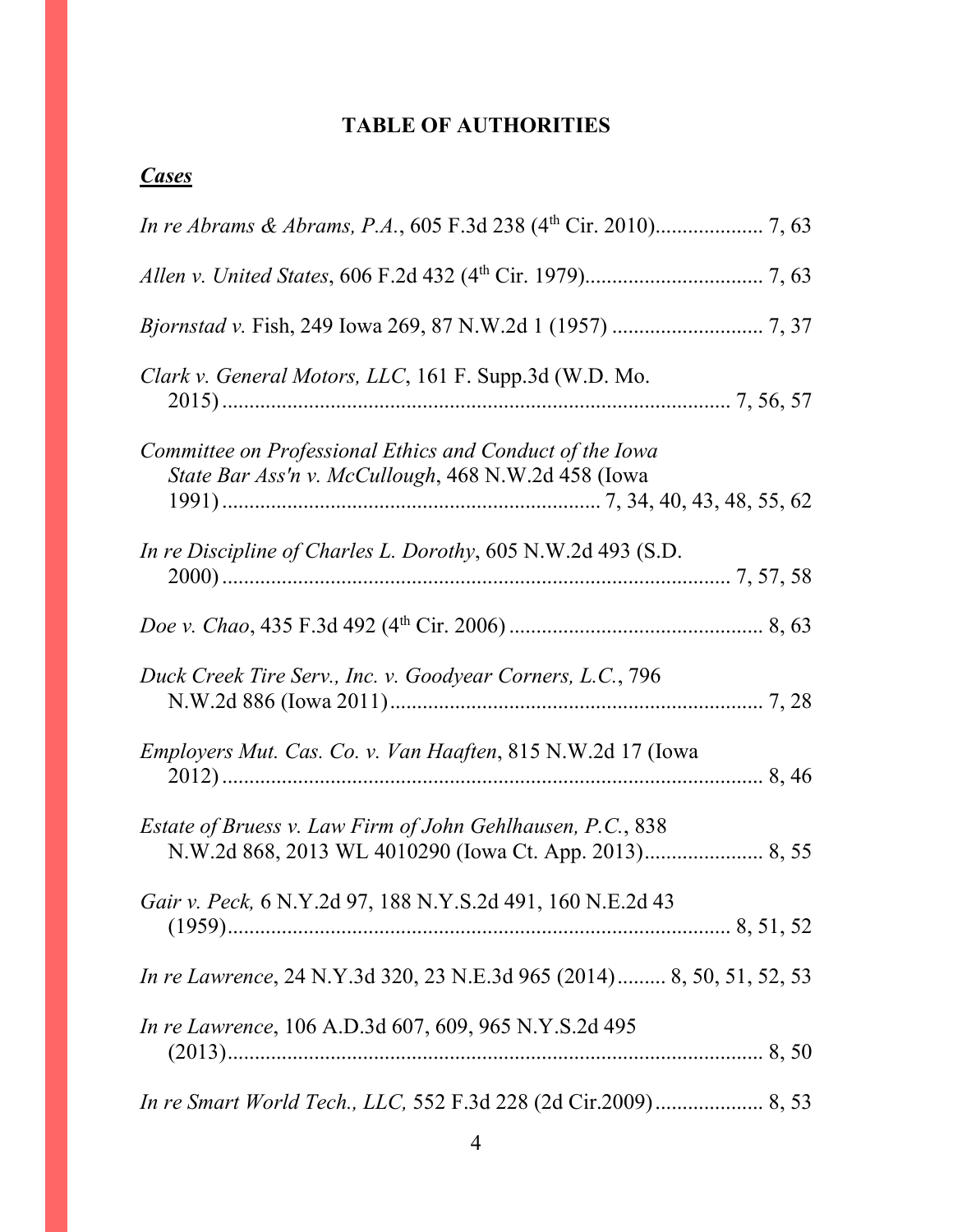| Iowa Supreme Court Bd. of Prof'l Ethics & Conduct v.<br>Hoffman, 572 N.W.2d 904 (Iowa 1997) 8, 11, 36, 43, 47, 57, 62 |
|-----------------------------------------------------------------------------------------------------------------------|
| <i>King v. Fox, 7 N.Y.3d 181, 818 N.Y.S.2d 833, 851 N.E.2d</i>                                                        |
| Lawrence v. Miller, 11 N.Y.3d 588, 873 N.Y.S.2d 517, 901                                                              |
|                                                                                                                       |
| Plowman v. Fort Madison Cmty. Hosp., 896 N.W.2d 393 (Iowa                                                             |
| Roten v. Tesdell & Machaman, 195 Iowa 1329, 192 N.W. 442,                                                             |
|                                                                                                                       |
|                                                                                                                       |
| Toe v. Cooper Tire & Rubber Co., 834 N.W.2d 82, 2013 WL                                                               |
| Veatch v. Bartels Lutheran Home, 804 N.W.2d 530 (Iowa                                                                 |
| Vermont Teddy Bear Co. v. 538 Madison Realty Co., 1 N.Y.3d                                                            |
|                                                                                                                       |
| Wallace v. Chicago, Milwaukee & St. Paul Railway, 112 Iowa                                                            |
|                                                                                                                       |
| Wunschel Law Firm, P.C. v. Clabaugh, 291 N.W.2d 331 (Iowa                                                             |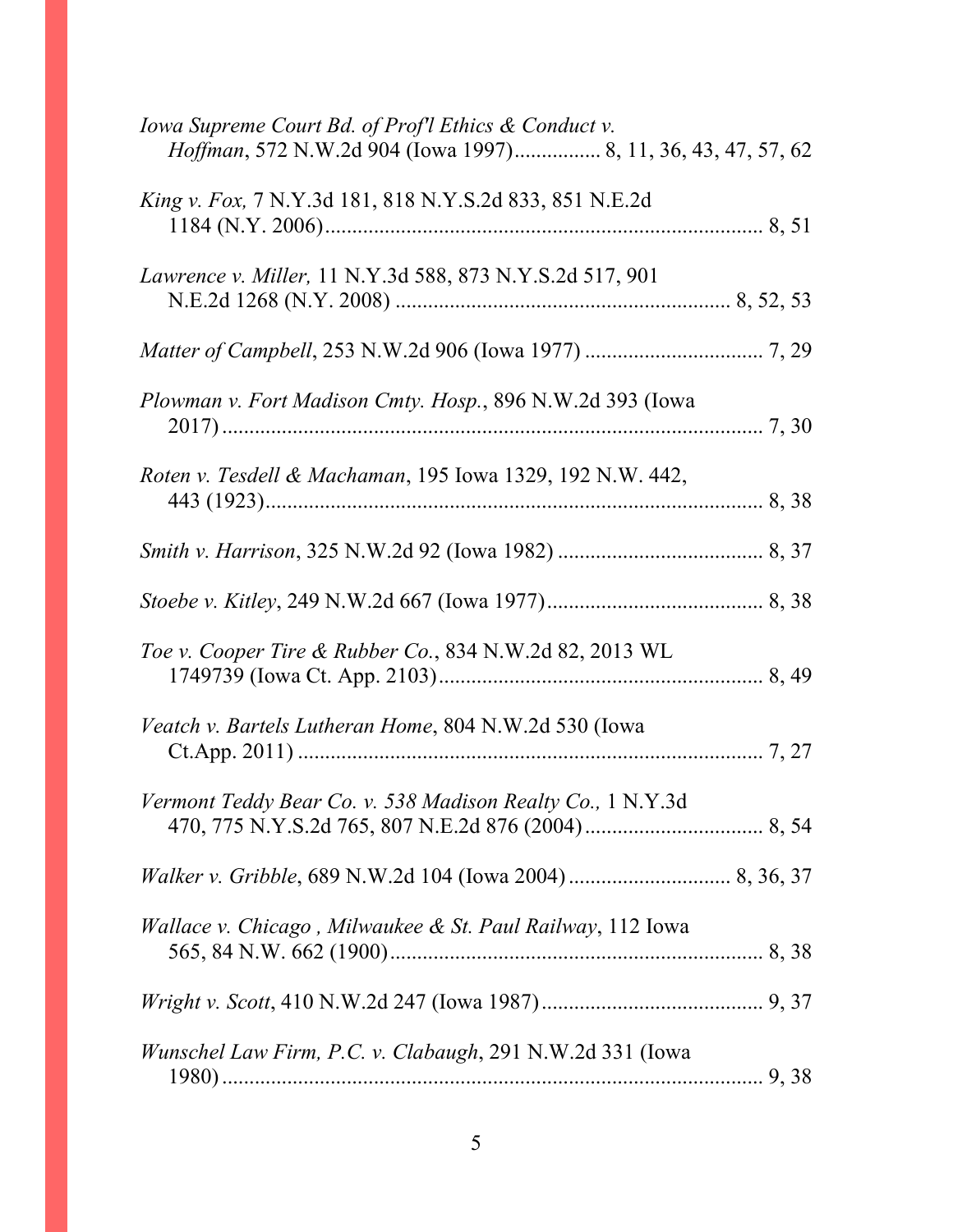# *Statutes*

| Iowa Rule of Professional Conduct 32:1.5  7, 9, 29, 35, 40, 56, 57, 62, 65                                        |
|-------------------------------------------------------------------------------------------------------------------|
| Iowa Rule of Professional Conduct DR 2-106 (2004)  9, 35, 39, 40                                                  |
|                                                                                                                   |
|                                                                                                                   |
| <b>Other</b>                                                                                                      |
| 16 Iowa Practice Series, <i>Lawyer and Judicial Ethics</i> $\S 5:5(d)(2)$ 9, 42, 46                               |
| David A. Hyman, Bernard Black & Charles Silver, The<br>Economics of Plaintiff-Side Personal Injury Practice, 2015 |
|                                                                                                                   |
| Restatement (Third) of the Law Governing Lawyers $\S 35$                                                          |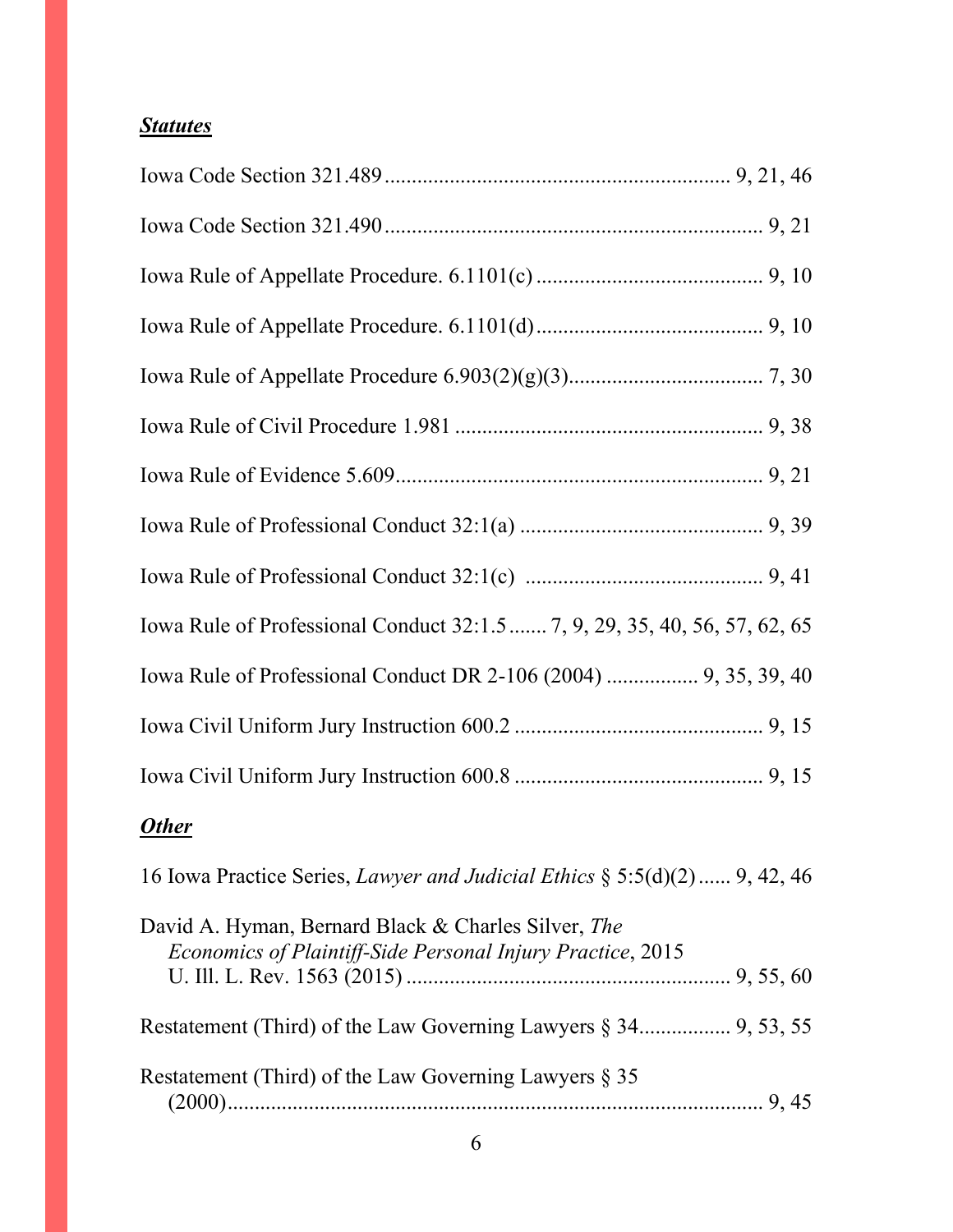## **STATEMENT OF THE ISSUES PRESENTED FOR REVIEW**

## **I. STANDARD OF REVIEW AND PRESERVATION OF ERROR.**

*Duck Creek Tire Serv., Inc. v. Goodyear Corners, L.C.*, 796 N.W.2d 886 (Iowa 2011)

*Matter of Campbell*, 253 N.W.2d 906 (Iowa 1977)

*Plowman v. Fort Madison Cmty. Hosp.*, 896 N.W.2d 393 (Iowa 2017)

*Veatch v. Bartels Lutheran Home*, 804 N.W.2d 530 (Iowa Ct.App. 2011)

## *Statutes*

Iowa Rule of Appellate Procedure  $6.903(2)(g)(3)$ 

Iowa Rule of Professional Conduct 32:1.5

# **II. THE RULING OF THE DISTRICT COURT GRANTING MRD'S MOTION FOR SUMMARY JUDGMENT ON THEIR BREACH OF CONTRACT CLAIM AGAINST THE PLANTES SHOULD BE UPHELD AS THE ATTORNEY FEE CONTRACT IS VALID AND ENFORCEABLE, AND CHARGES A REASONABLE FEE UNDER THE IOWA RULES OF PROFESSIONAL CONDUCT AND CASE LAW PRECEDENT.**

*In re Abrams & Abrams, P.A.*, 605 F.3d 238 (4<sup>th</sup> Cir. 2010)

*Allen v. United States, 606 F.2d 432 (4th Cir. 1979)* 

*Bjornstad v.* Fish, 249 Iowa 269, 87 N.W.2d 1 (1957)

*Clark v. General Motors, LLC*, 161 F. Supp.3d (W.D. Mo. 2015)

*Committee on Professional Ethics and Conduct of the Iowa State Bar Ass'n v. McCullough*, 468 N.W.2d 458 (Iowa 1991)

*In re Discipline of Charles L. Dorothy*, 605 N.W.2d 493 (S.D. 2000)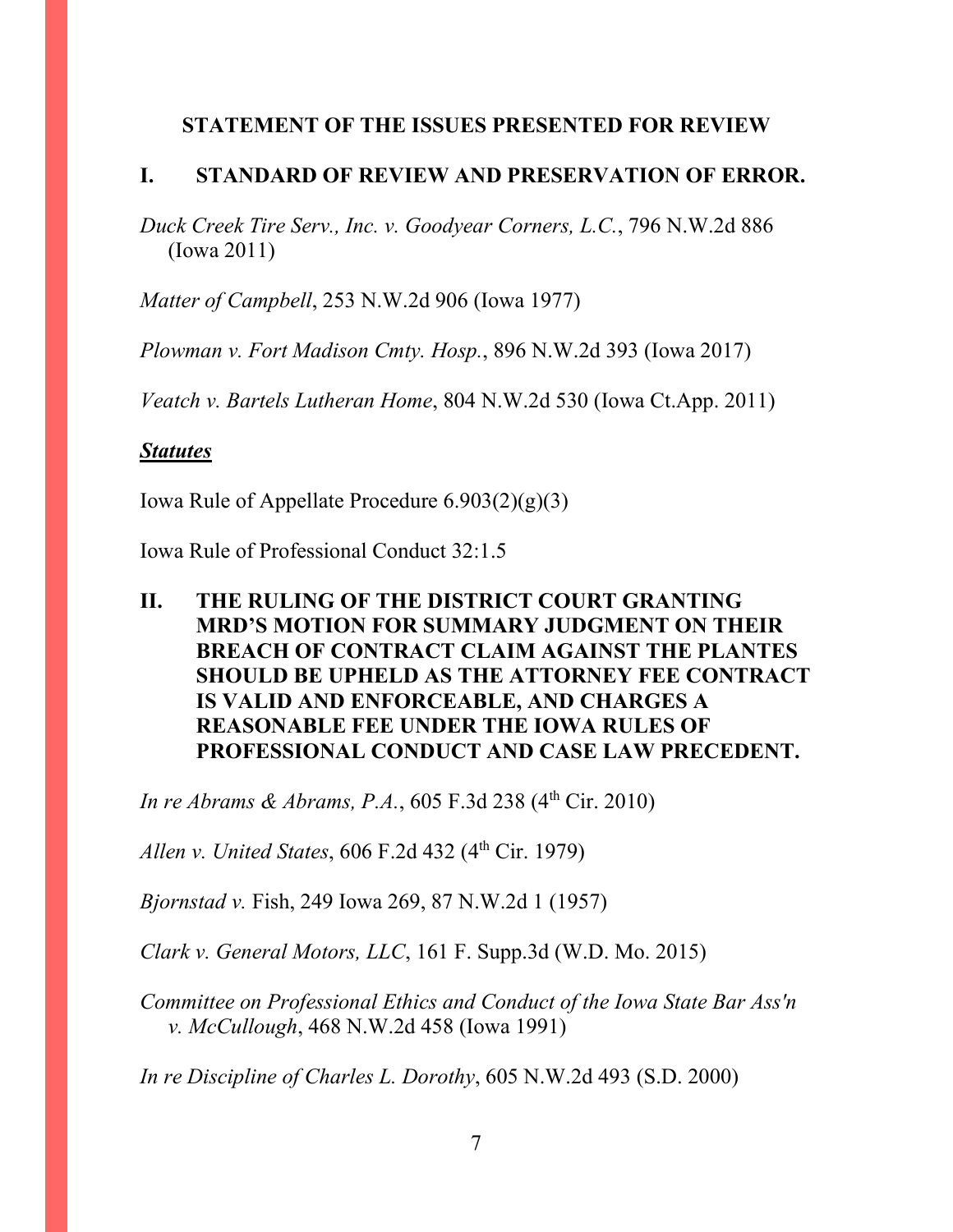*Doe v. Chao*, 435 F.3d 492 (4<sup>th</sup> Cir. 2006)

*Employers Mut. Cas. Co. v. Van Haaften*, 815 N.W.2d 17 (Iowa 2012)

*Estate of Bruess v. Law Firm of John Gehlhausen, P.C.*, 838 N.W.2d 868, 2013 WL 4010290 (Iowa Ct. App. 2013)

*Gair v. Peck,* 6 N.Y.2d 97, 188 N.Y.S.2d 491, 160 N.E.2d 43 (1959)

*In re Lawrence*, 24 N.Y.3d 320, 23 N.E.3d 965 (2014)

*In re Lawrence*, 106 A.D.3d 607, 609, 965 N.Y.S.2d 495 (2013)

*In re Smart World Tech., LLC,* 552 F.3d 228 (d Cir.2009)

*Iowa Supreme Court Bd. of Prof'l Ethics & Conduct v. Hoffman*, 572 N.W.2d 904 (Iowa 1997)

*King v. Fox,* 7 N.Y.3d 181, 818 N.Y.S.2d 833, 851 N.E.2d 1184 (NY 2006)

*Lawrence v. Miller,* 11 N.Y.3d 588, 873 N.Y.S.2d 517, 901 N.E.2d 1268 (N.Y. 2008)

*Roten v. Tesdell & Machaman*, 195 Iowa 1329, 192 N.W. 442, 443 (1923)

*Smith v. Harrison*, 325 N.W.2d 92, (Iowa 1982)

*Stoebe v. Kitley*, 249 N.W.2d 667 (Iowa 1977)

*Toe v. Cooper Tire & Rubber Co.*, 834 N.W.2d 82, 2013 WL 1749739 (Iowa Ct. App. 2103)

*Vermont Teddy Bear Co. v. 538 Madison Realty Co.,* 1 N.Y.3d 470, 775 N.Y.S.2d 765, 807 N.E.2d 876 (2004)

*Walker v. Gribble*, 689 N.W.2d 104 (Iowa 2004)

*Wallace v. Chicago , Milwaukee & St. Paul Railway*, 112 Iowa 565, 84 N.W. 662 (1900)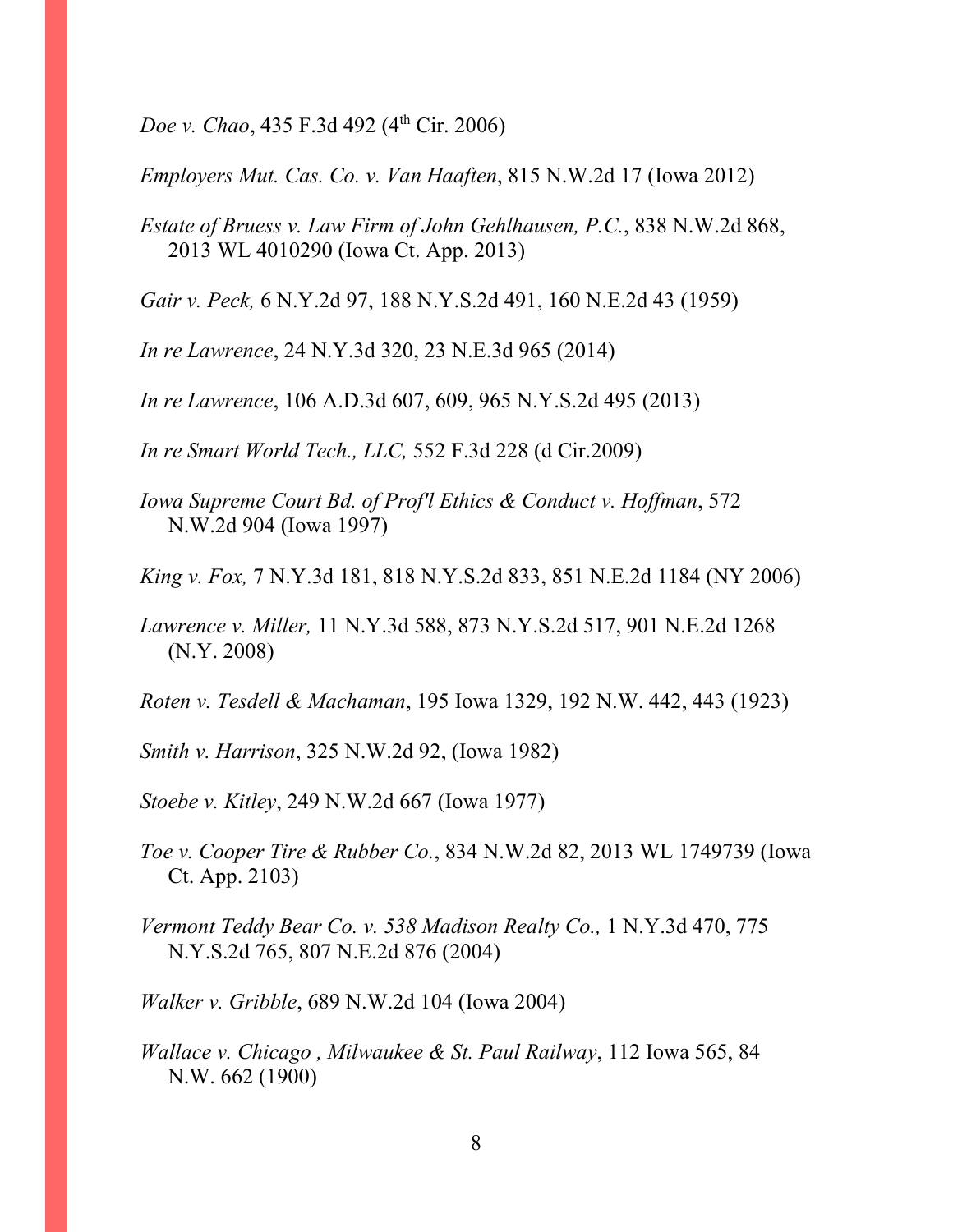#### *Wright v. Scott*, 410 N.W.2d 247 (Iowa 1987)

*Wunschel Law Firm, P.C. v. Clabaugh*, 291 N.W.2d 331 (Iowa 1980)

#### *Statutes*

Iowa Code Section 321.489

Iowa Code Section 321.490

Iowa Rule of Appellate Procedure. 6.1101(c)

Iowa Rule of Appellate Procedure. 6.1101(d)

Iowa Rule of Civil Procedure 1.981

Iowa Rule of Evidence 5.609

Iowa Rule of Professional Conduct 32:1(a)

Iowa Rule of Professional Conduct 32:1(c)

Iowa Rule of Professional Conduct 32:1.5

Iowa Rule of Professional Conduct DR 2-106 (2004)

Iowa Civil Uniform Jury Instruction 600.2

Iowa Civil Uniform Jury Instruction 600.8

#### *Other*

16 Iowa Practice Series, *Lawyer and Judicial Ethics* § 5:5(d)(2)

David A. Hyman, Bernard Black & Charles Silver, *The Economics of Plaintiff-Side Personal Injury Practice*, 2015 U. Ill. L. Rev. 1563 (2015)

Restatement (Third) of the Law Governing Lawyers § 34

Restatement (Third) of the Law Governing Lawyers § 35 (2000)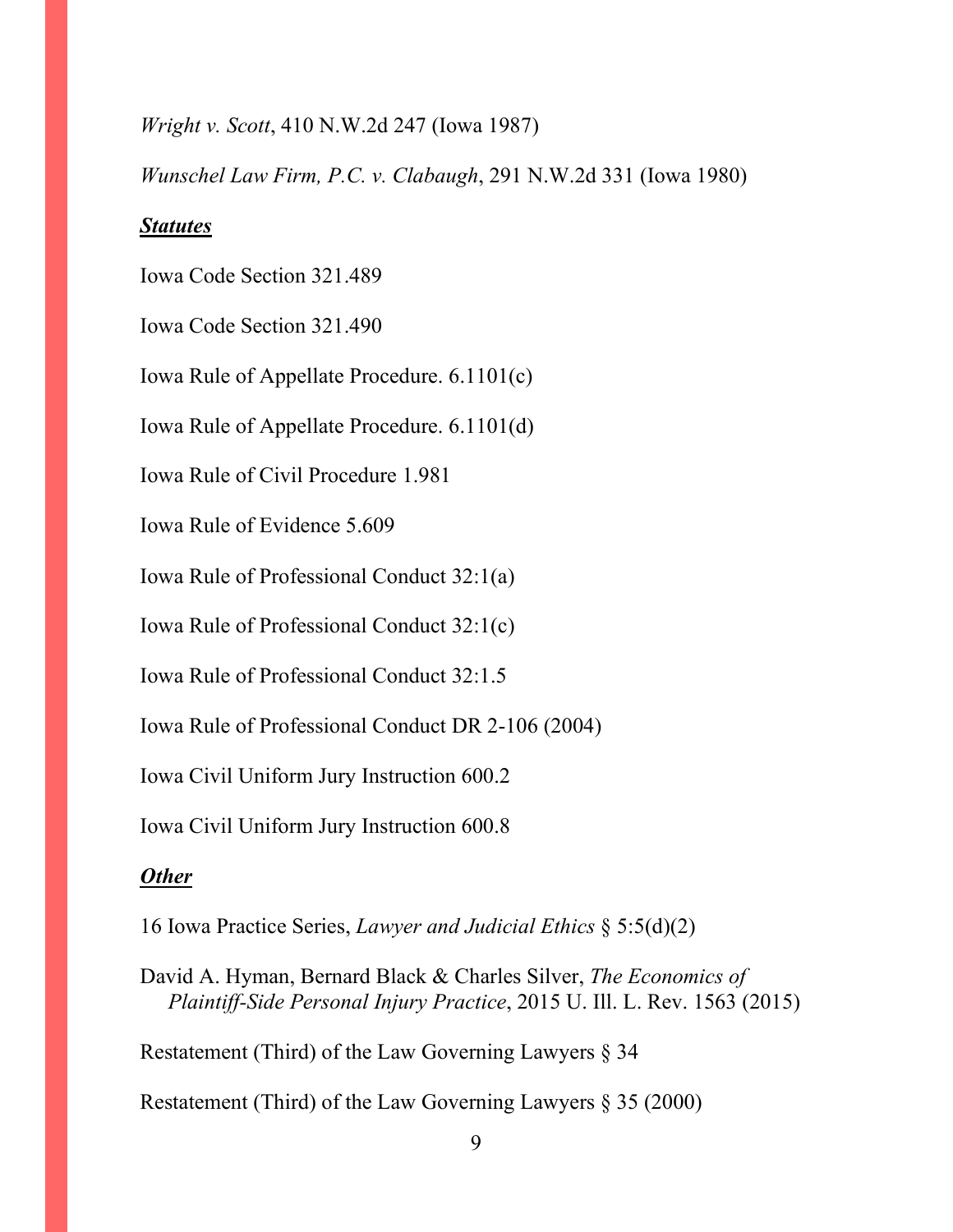#### **ROUTING STATEMENT**

Plaintiff-Appellee Munger, Reinschmidt & Denne, LLP (hereinafter "MRD" unless otherwise indicated) agrees with the Routing Statement of Defendants-Appellants Rosanne M. Lienhard Plante and Chad Plante (hereinafter referred to collectively as the "Plantes" unless stated otherwise ) insofar as MRD submits that the Iowa Supreme Court should retain the present appeal. However, as set forth in more detail below, MRD disagrees that this case is one "presenting substantial issues of first impression" pursuant to Iowa R. App. P. 6.1101(c), as existing precedent supports the judgment of the district court.

Instead, MRD believes that the case involves a "fundamental and urgent" issue of "broad public importance requiring prompt or ultimate determination by the supreme court" as set forth in Iowa R. App. P. 6.1101(d). If accepted, the Plantes' arguments would upend attorney-client relationships by subjecting fees earned according to undisputedly reasonable contingency fee agreements to post hoc review by courts without the benefit of contractual notions of reasonableness as a lodestar, using subjective and arbitrary notions of reasonableness instead. For that reason, MRD believes that it is appropriate for the Iowa Supreme Court to retain the present appeal.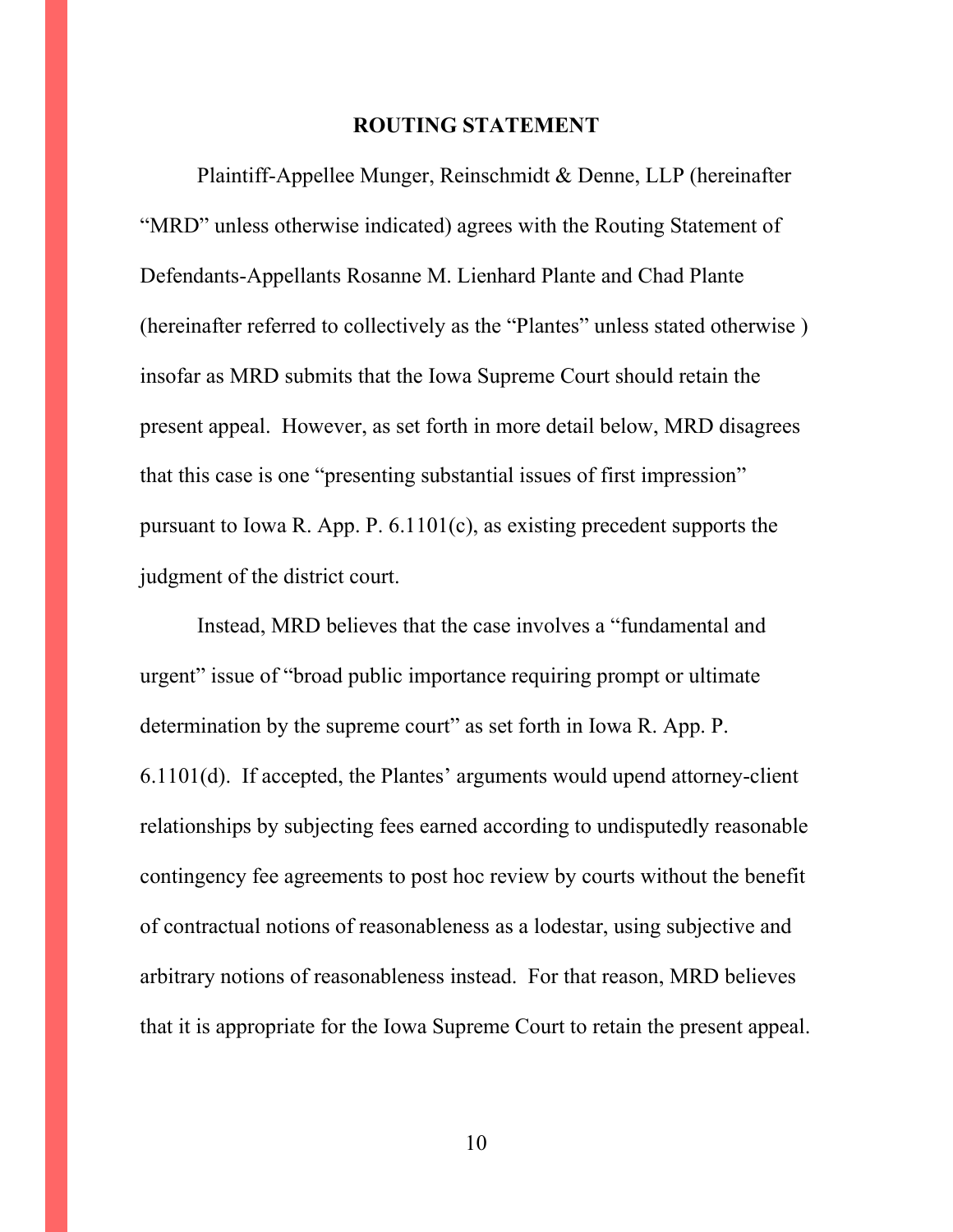#### **STATEMENT OF THE CASE**

MRD does not dispute the Plantes' statement of the case, with two exceptions. The holding of the trial court is not set forth in its proper context when it is alleged that the trial court found that "Iowa law did not allow the District Court to evaluate the reasonableness of the fee contract at the conclusion of the provision of legal services or any other time after the inception of the contract." (Proof Brief, p. 12). In its ruling, the trial court acknowledged the statement in *Iowa Supreme Court Bd. of Prof'l Ethics & Conduct v. Hoffman*, 572 N.W.2d 904 (Iowa 1997) that while an agreement "may have been reasonable at the time of its inception, changes in the attending circumstances by the time the petition for partial commutation was filed rendered the thirty-three percent contingent fee unreasonable and excessive." (App. 772; quoting *Hoffman*, 572 N.W.2d at 908). The trial court's ruling did not ignore or overturn the holding in *Hoffman* as the Plantes insinuate, but instead limited *Hoffman* to its unique factual context, i.e., where the recovery received by the client was not obtained through any work performed by the attorney pursuant to an agreement which was otherwise valid at the time it was signed.

Furthermore, on the motion of MRD, the Court clarified that interest was running at 1% a month, 12% APR. (App. 776-778.)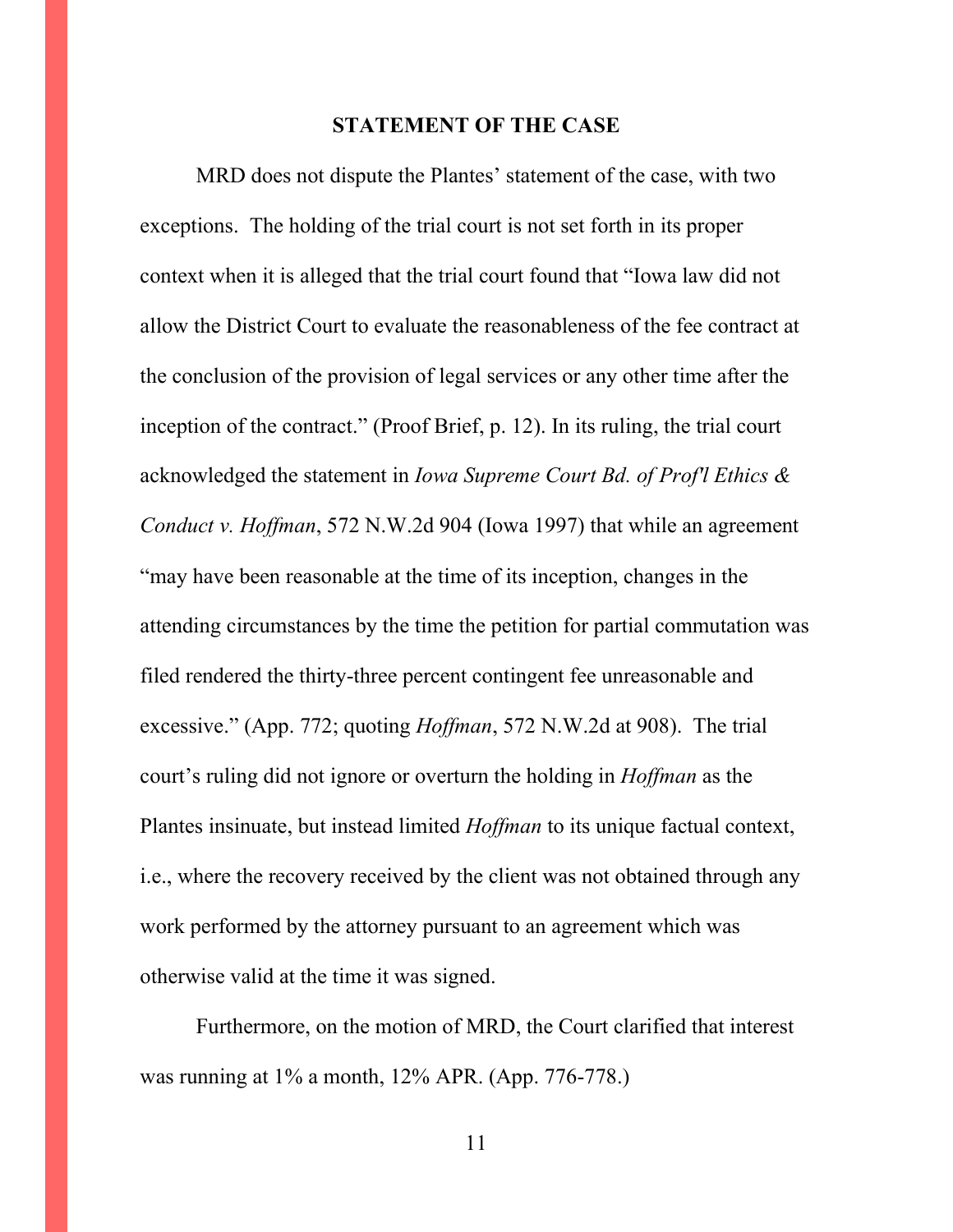#### **STATEMENT OF FACTS**

MRD is a law firm whose principals at all relevant times were and are licensed to practice law in the State of Iowa. (App. 108). Munger has practiced law since 1974, working first as a prosecutor in Arizona, then practicing law in the State of Iowa since 1978. (App. 160-162). Munger has extensive experience representing plaintiffs in civil litigation, including personal injury cases and other litigation wherein he achieved large settlements and jury verdicts for his clients. (App. 139-205). He has received an AV rating from Martindale-Hubbell, which is the highest possible rating in both legal ability and ethical standards. (App. 204-205). The other attorneys in MRD are David Reinschmidt (partner) and Jay Denne (of counsel). (App. 161).

Rosanne has practiced law in the State of Iowa since 1996. (App. 123). Prior to the underlying accident, she had been employed for three years by IBP, where she worked on litigation matters. (App. 123). She also was employed by the City of Sioux City, Iowa as a litigation attorney. (App. 160; App. 380). MRD and Rosanne became acquainted when she worked as a City Attorney, as a witness for an MRD client in a sexual harassment case against the City, through seeking Munger's legal advice, and she also had sought employment with MRD, all prior to Chad's 2016 injury. (App. 160).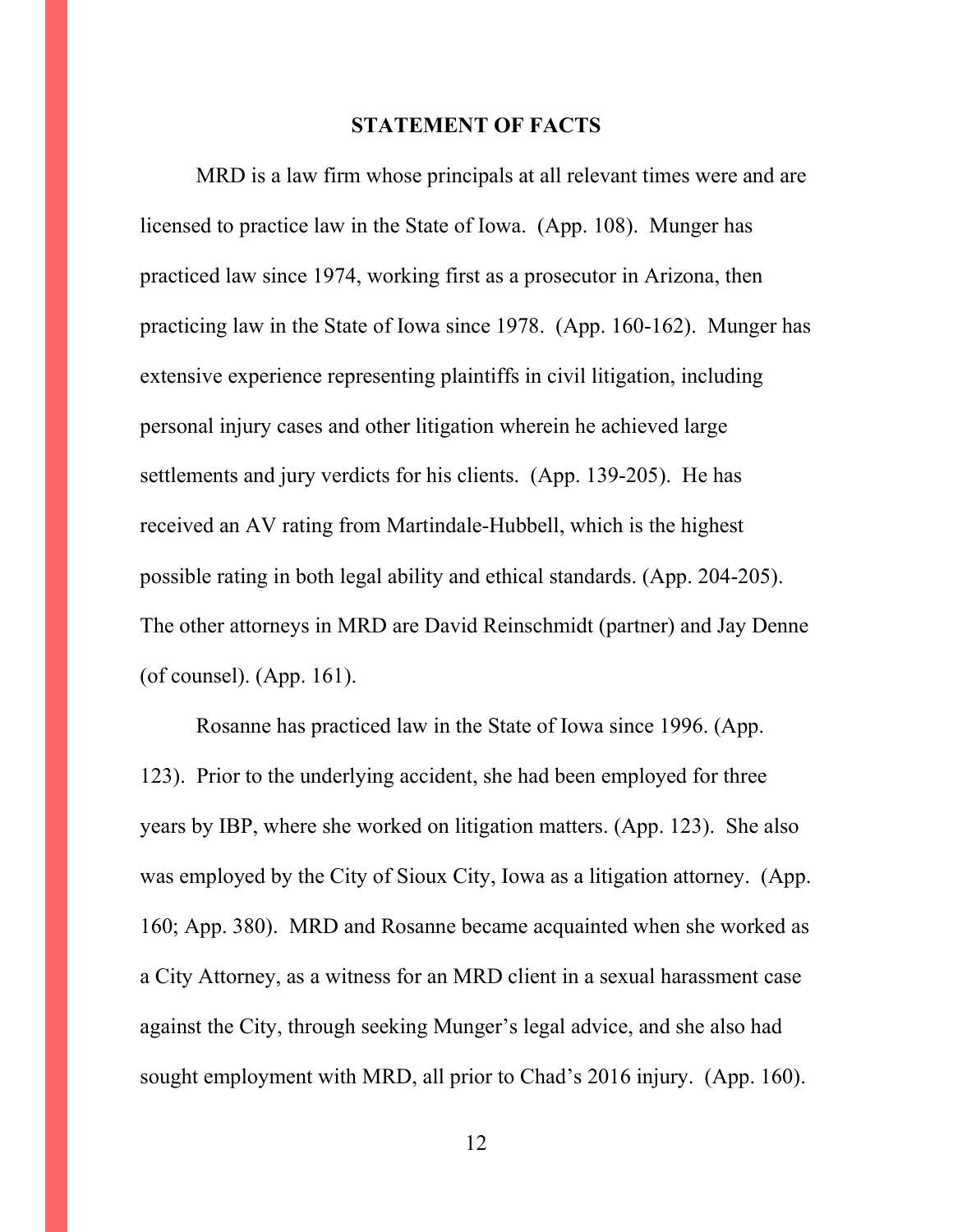Chad has a bachelor of science degree in technology education and a master's degree in project management, and prior to the collision that gave rise to the underlying subject matter of this case, he worked for Palmer Candy Company. (App. 128).

At approximately 5:41 a.m. on November 15, 2016, Chad was traveling southbound in a Chevrolet Tahoe on Highway 75 in Sioux City while on his way to work at Palmer Candy Company in Sioux City, when a northbound Sioux City Transit bus, driven by Jamie Pica, turned left in front of Plante's vehicle, and the vehicles collided. (App. 174). Chad was seriously injured and taken to Mercy Hospital in Sioux City in critical condition. (App. 175). As a result of the collision, Chad suffered from broken legs and a traumatic brain injury. (App. 435).

Rosanne contacted Munger the day after the collision, November 16, 2016, and told him what had happened the previous day. (App. 229; App. 147). Munger accepted representation of Chad and Rosanne on that day as per Rosanne's request. And all that Rosanne knew at that time was that her husband's vehicle had been violently hit by a City bus while driving to work, that he was in a coma, and may not live. She did not know much else about the collision, including a lack of knowledge about who bore fault for the collision. (App. 229; App. 147).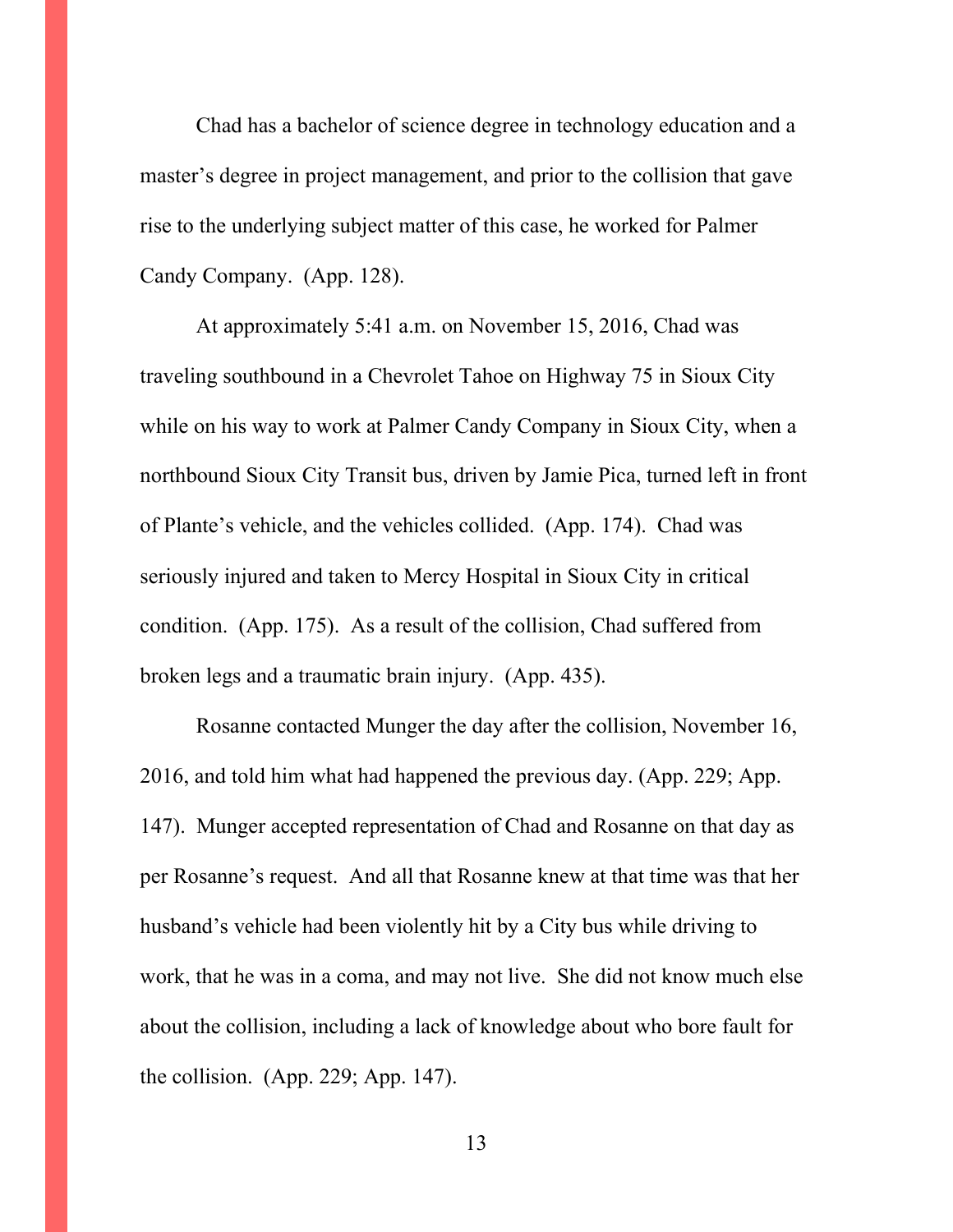Based on Munger's experience as an attorney, he knew that it was likely that a case with such severe injuries would require a great deal of time and skill to establish maximum fault as to the City, including potentially hiring experts as to liability and damages. (App. 147). Accordingly, on the same day that Rosanne contacted Munger and he agreed to represent them (November 16, 2016), he hired a private investigator, Jeff Miller, to immediately begin investigating the case and Munger himself began to personally investigate. (App. 229-230; App. 218-224; App. 381).

The following day (November 17, 2016), Munger communicated with the City of Sioux City and requested that the City not destroy any evidence regarding the collision including, but not limited to, videos, photographs or 911 recordings. (App. 225-226). On December 12, 2016, Munger again communicated with the City of Sioux City, and advised them that MRD would be working on behalf of the Plantes with respect to the collision, requested videos in the City's possession, and asked the City to pay the Plantes' out of pocket expenses caused by the collision. (App. 227-228).

On December 8, 2016, Iowa State Patrol Trooper L.M. Olesen met with Munger and Rosanne Plante to go over his Investigation Report. (App. 231; App. 234-237). Olesen's Report noted his finding that Chad had a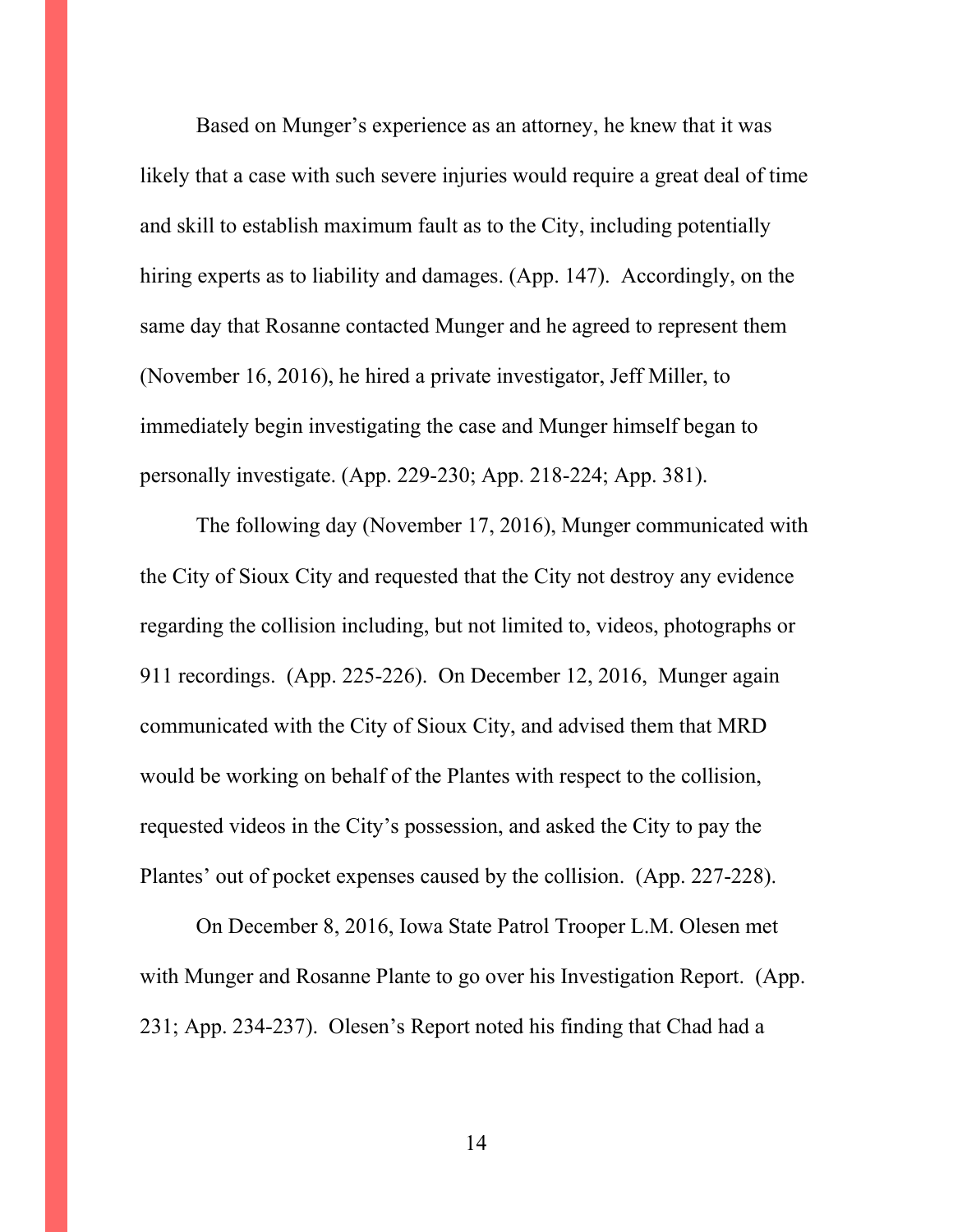green light when he was traveling through the intersection, and thus had the right of way. (App. 188).

However, the speed limit on Highway 75 at the location of the collision is 50 miles per hour, and Trooper Olsen calculated that Chad was traveling between 52.6 and 53.3 miles per hour immediately prior to the collision, which was also consistent with an eyewitness who reported that he believed Chad was traveling approximately 50-55 miles per hour prior to impact. (App. 185). Therefore, the statement at pages 13-14 of the Plantes' Proof Brief does not accurately state the record. Chad was speeding, and Munger knew that under Iowa's comparative fault law, this would have entitled the City to a fault instruction against Chad<sup>1</sup>. (App. 376).

Following the meeting with Olesen, Munger asked Rosanne if she wanted to hire MRD on an hourly fee basis, on a 1/3 contingency with the Plantes paying expenses, or a 35% contingency with MRD advancing expenses. (App. 158-159). Rosanne rejected the hourly option, chose the 1/3 contingency fee, and signed an Attorney Fee Contract with MRD on December 8, 2016, on behalf of herself and on behalf of Chad (via Power of Attorney). (App. 118). Said Contract begins with the following language:

> **IT IS AGREED** between Chad L. Plante & Rosanne Plante, Client(s), and Munger, Reinschmidt & Denne, Attorney as follows:

<sup>&</sup>lt;sup>1</sup> See Iowa Civil Uniform Jury Instructions 600.2 and 600.8.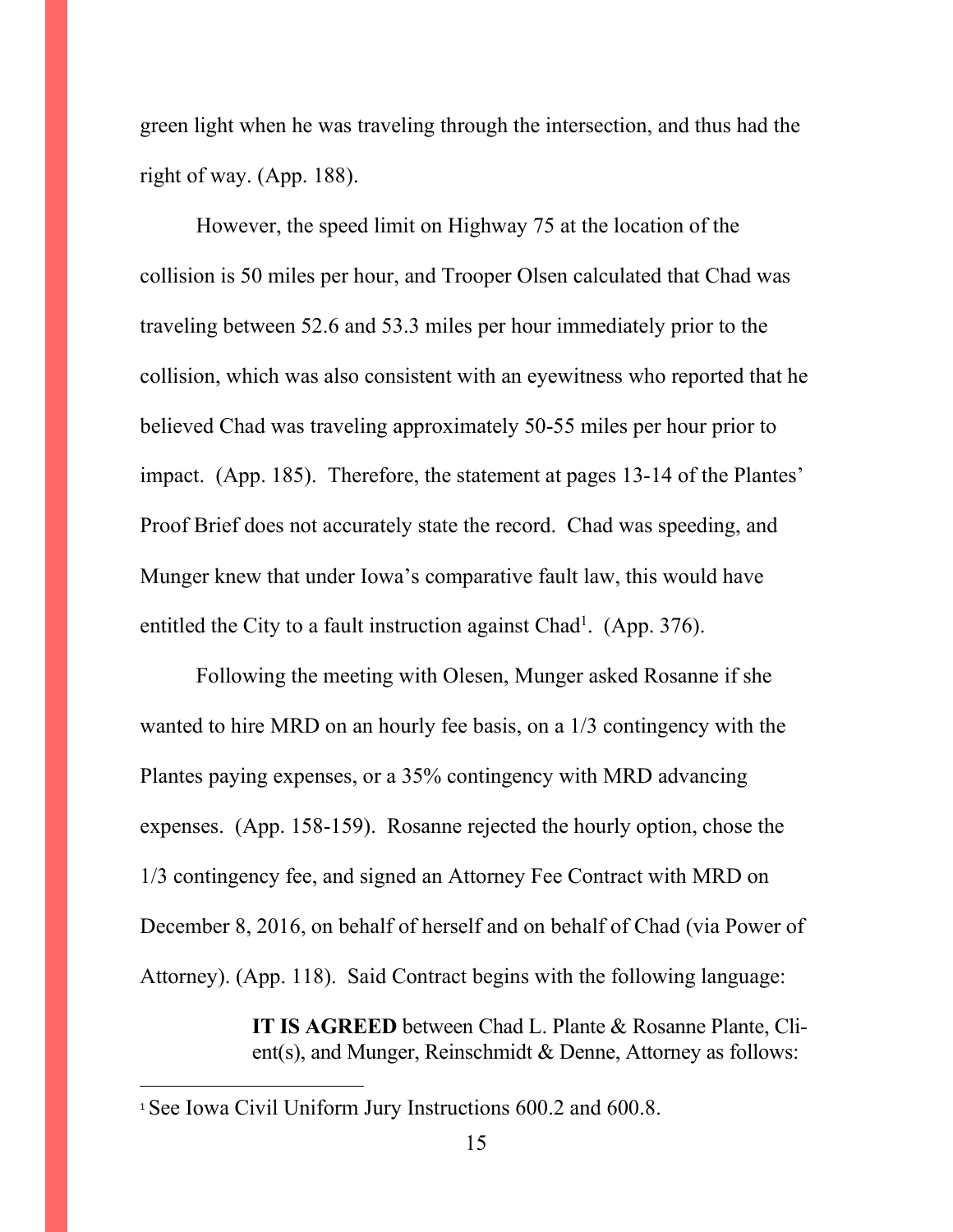1. **FIRM EMPLOYMENT.** Client(s) agrees that this employment is between the Client(s) and the firm of Munger, Reinschmidt & Denne and includes all attorneys in the firm, including partners and associates and those different attorneys may work on Client(s) matter at the discretion of Munger, Reinschmidt & Denne. Munger, Reinschmidt & Denne employs paralegals and law clerks to assist them in their practice and may use said paralegals and law clerks to assist in the conduct of Client(s) claim under the supervision of an attorney and Client(s) agrees to the use of paralegals and law clerks. Paralegals or law clerks may contact the Client(s) to obtain information or to report to the Client(s) on behalf of the attorneys and Client(s) agrees to cooperate with the paralegals and law clerks.

# The subject of the Firm employment is: **Personal injury suit against the City of Sioux City, Iowa.**

(App. 113).

The Plantes agreed to pay expenses of the case as incurred. (App.

113). Paragraph 3 of the Attorney Fee Contract set forth the agreed-upon

fee as follows:

**3. CONTINGENT FEE.** In the event of recovery, Client(s) shall pay Attorney the following fee based on the amount of the recovery: a fee equal to 33 1/3% of the recovery regardless of whether a case is filed; a fee equal to 40% after notice of appeal and before the case is sent back down for re-trial; a fee equal to 45% if the case is re-tried; and a fee equal to 45% if there is a notice of appeal after the re-trial. *IN THE EVENT NO RECOVERY IS MADE, ATTORNEY SHALL RECEIVE NO FEE FOR SERVICES PERFORMED UNDER THIS CONTRACT*. In the event of a "structured settlement" Attorneys shall receive the above percentage of the present day value of the settlement on the date of the payment of the first installment. In the event the court awards attorney fees, the Attorneys shall recover the greater of: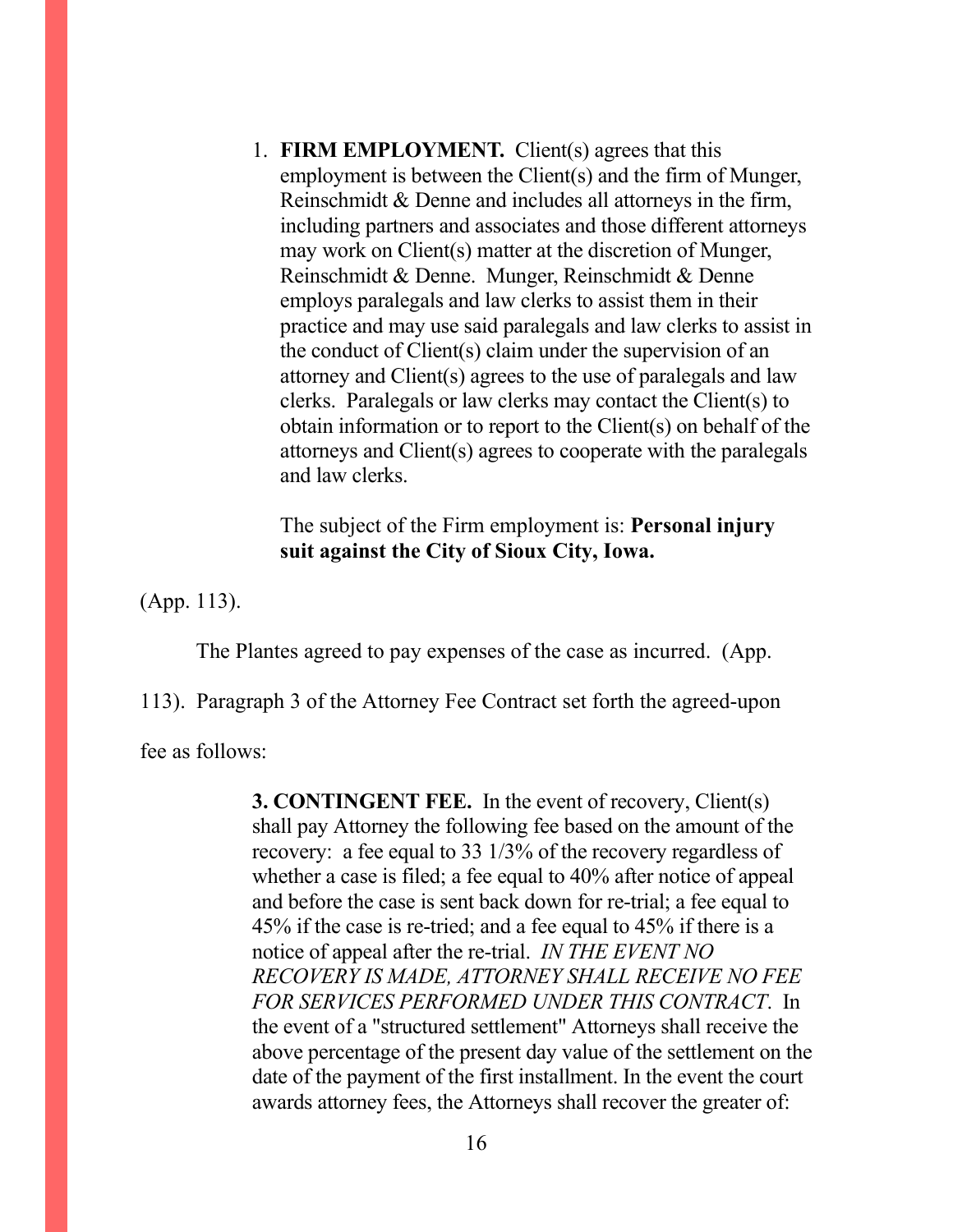the above percentages applied to the total recovery (which is award plus attorneys fees awarded) or the amount of the courtordered attorneys fees, whichever is greater. EXPENSES ARE ALL PAID BY CLIENT AND ARE NOT DEDUCTED IN ANY WAY IN FIGURING RECOVERY.

(App. 113-114).

In Paragraph 5 of the Agreement, set forth the risks involved in

proceeding with the case and to litigation were set forth:

**5. RISK OF LITIGATON:** Client(s) has the ultimate responsibility for deciding whether to accept a settlement or to go to trial. Not all cases which are filed receive a settlement offer. Attorney does not file cases unless the Client(s) assures the Attorney that the Client(s) is willing to proceed through trial and appeal. Client(s) recognizes that jury decisions are always unpredictable and Attorney does not claim the ability to forecast exactly what a jury will do. It is certainly possible that a jury will return a verdict favorable to the Defendant even where a great deal of time and money has been invested by the Client(s) and the Attorney. This is a risk of the litigation.

(App. 114). In paragraph 8 of the Agreement, it was made clear that the

client retained the right to make all final decisions:

**8. DECISIONS.** It is understood that the Client(s) makes all final determinations as to the type of dispositive actions to be taken in the matter and the Attorney will advise the Client(s) actions. This final determination includes the right of the Client(s) to file and to dismiss the claim. It is understood that the decision of the Client(s) is limited to the decisions as to types of actions to be taken and dismissal and settlement offers and by signing the document Client(s) expressly gives the Attorney the authority to make all decisions regarding the procedures to be taken and the handling of the matter.

(App. 114-115).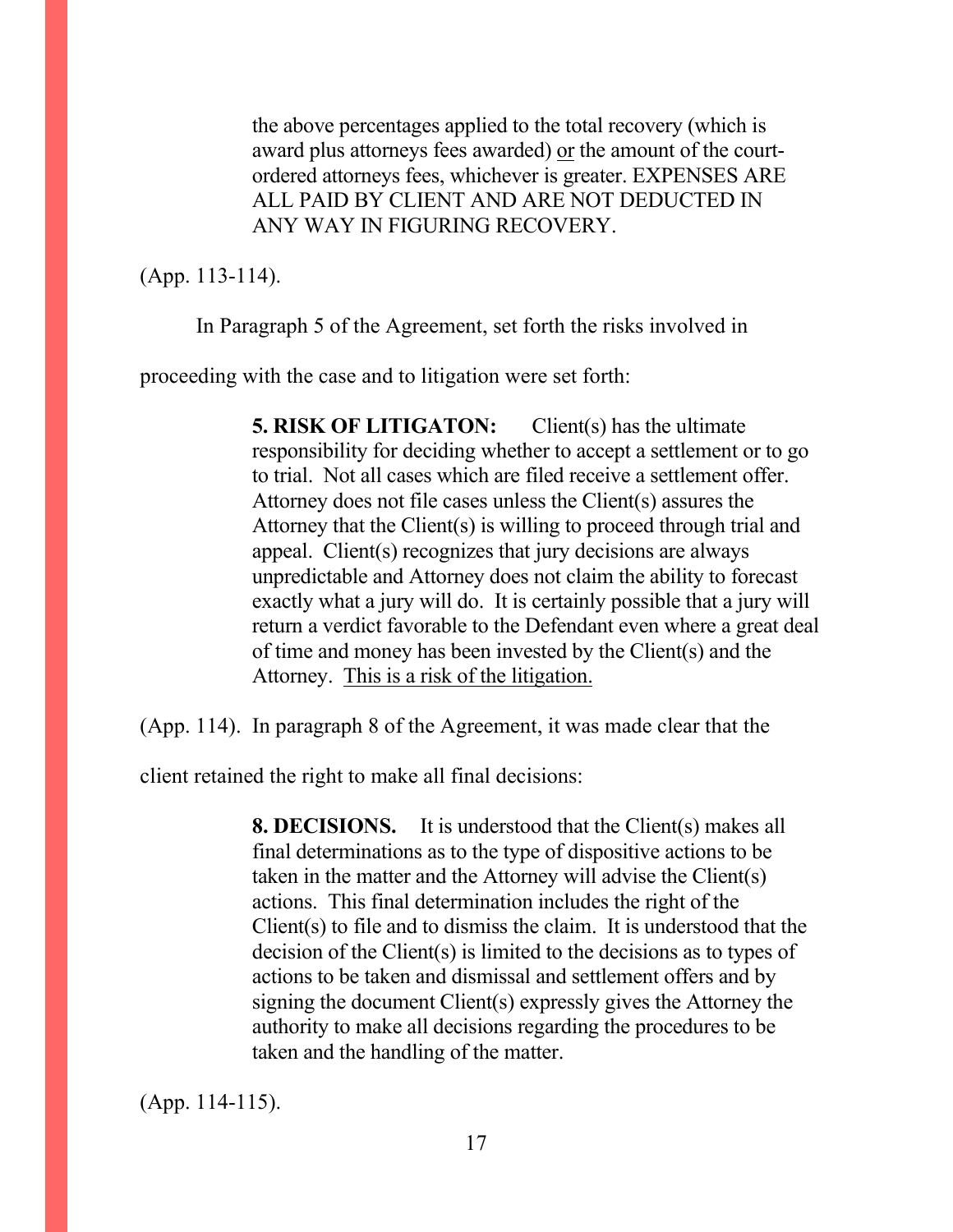The Plantes were under no compulsion to accept the 33 1/3 % contingency fee, as in paragraph 27 of the Agreement, the Plantes were offered the ability to hire MRD on an hourly basis rather than a contingency basis. Rosanne verbally declined that offer prior to signing the Agreement and again declined it by signing the Agreement. (App. 158-159; App. 117).

#### **27. HOURLY FEE AGREEMENT ALTERNATIVE.**

 Attorney hereby offers to represent Client(s) on an hourly basis rather than a contingency basis. By signing this Agreement, Client(s) decline that offer.

(App. 117).

The City did not accept Trooper Olesen's Report and hired their own accident reconstruction company to investigate the accident, a fact which became known to Munger and the Plantes, as the City corresponded with Munger about possessing Chad's vehicle for the purposes of that investigation. (App. 238). The hiring of an accident reconstruction company revealed that the City was still investigating the claim in order to dispute it, and confirmed that they were not accepting liability, and the attorney for the City (Randall Stefani) admitted as such because he told Munger in a phone call on January 18, 2017, that they were carefully looking at Chad's driving. (App. 376). Therefore, the statement at pages 13-14 of the Plantes' Proof Brief ("Moreover, no party in the present proceedings, (sic) disagrees with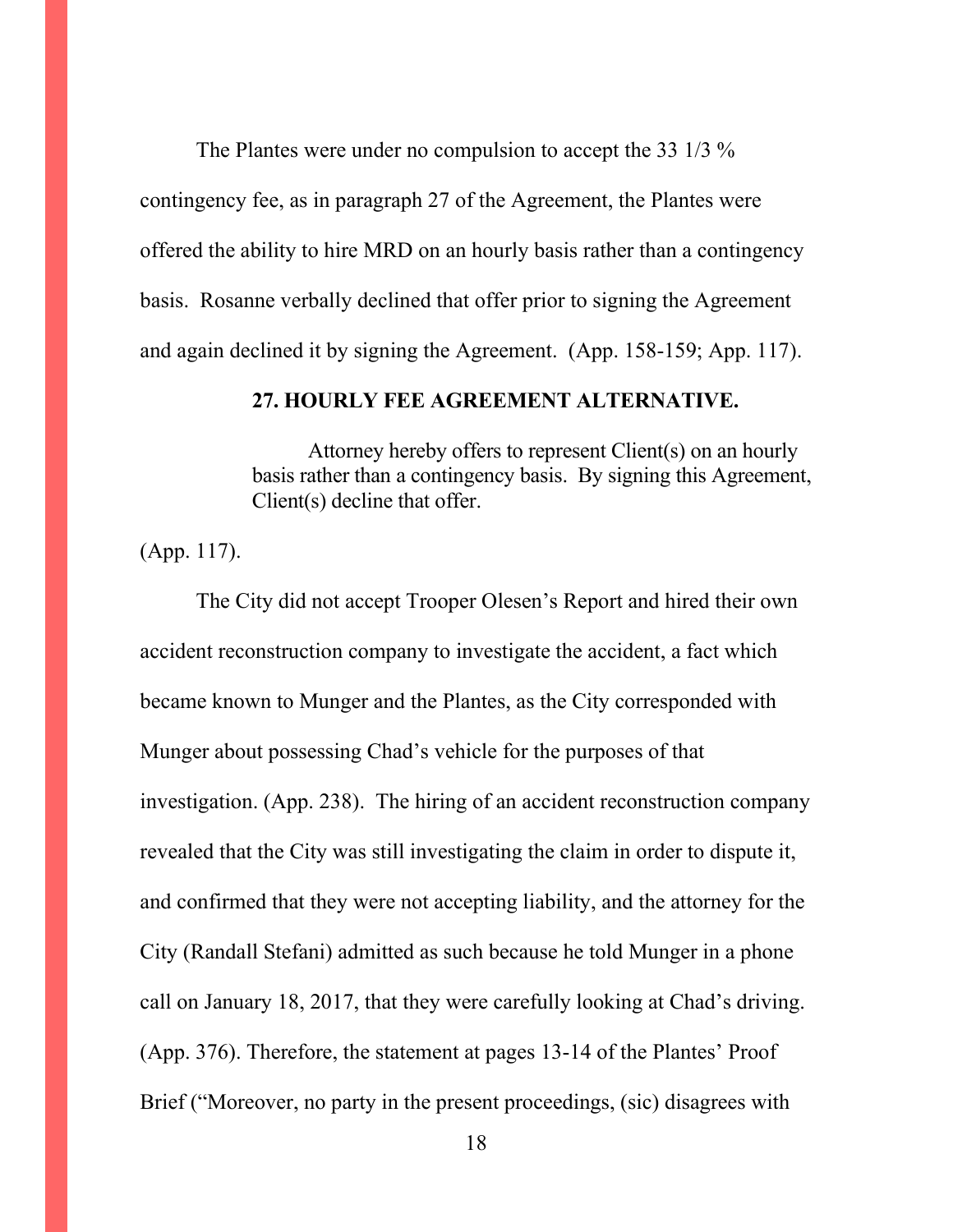the Trooper's testimony and conclusion that Chad's speed was not a factor in the accident") misstates the essence of the evidence: The issue is not whether the Plantes and MRD agreed with Trooper Olesen's conclusions, but whether the liability of the City was still a question, and the City's behavior throughout the proceedings makes it clear that the issue was not settled. Munger's conclusion, based on his experience, was that the City would find an expert favorable to their position who would testify that the accident would not have happened but for Chad speeding.<sup>2</sup> (App. 376).

During that same time frame, after negotiations between Munger and the City, the attorney for the City communicated to Munger on January 5, 2017, that he would prepare an agreement to pay for certain expenses incurred by the Plantes. (App. 239-247). The Payment Assistance Agreement prepared by the City was sent to Munger on January 10, 2017,

 $2$  Accordingly, MRD also submits that the statement in the district court's ruling that "no party, in the present proceeding, disagrees with the Trooper's testimony and conclusion that Chad's speed was not a factor in the accident," should be read as a statement that the parties agree this was the Trooper's opinion. It does not accurately reflect the pertinent issue. (App. 769). Again, the issue is not whether MRD and the Plantes believed that Chad's speed was not a factor, as their interests were aligned on that issue – the issue is that there was risk involved with taking the case because the City had made it known that they were performing their own investigation, had hired their own accident reconstruction expert, and at no point ever conceded liability (other than for the purposes of the mediation only, well over a year after the attorney fee contract was signed).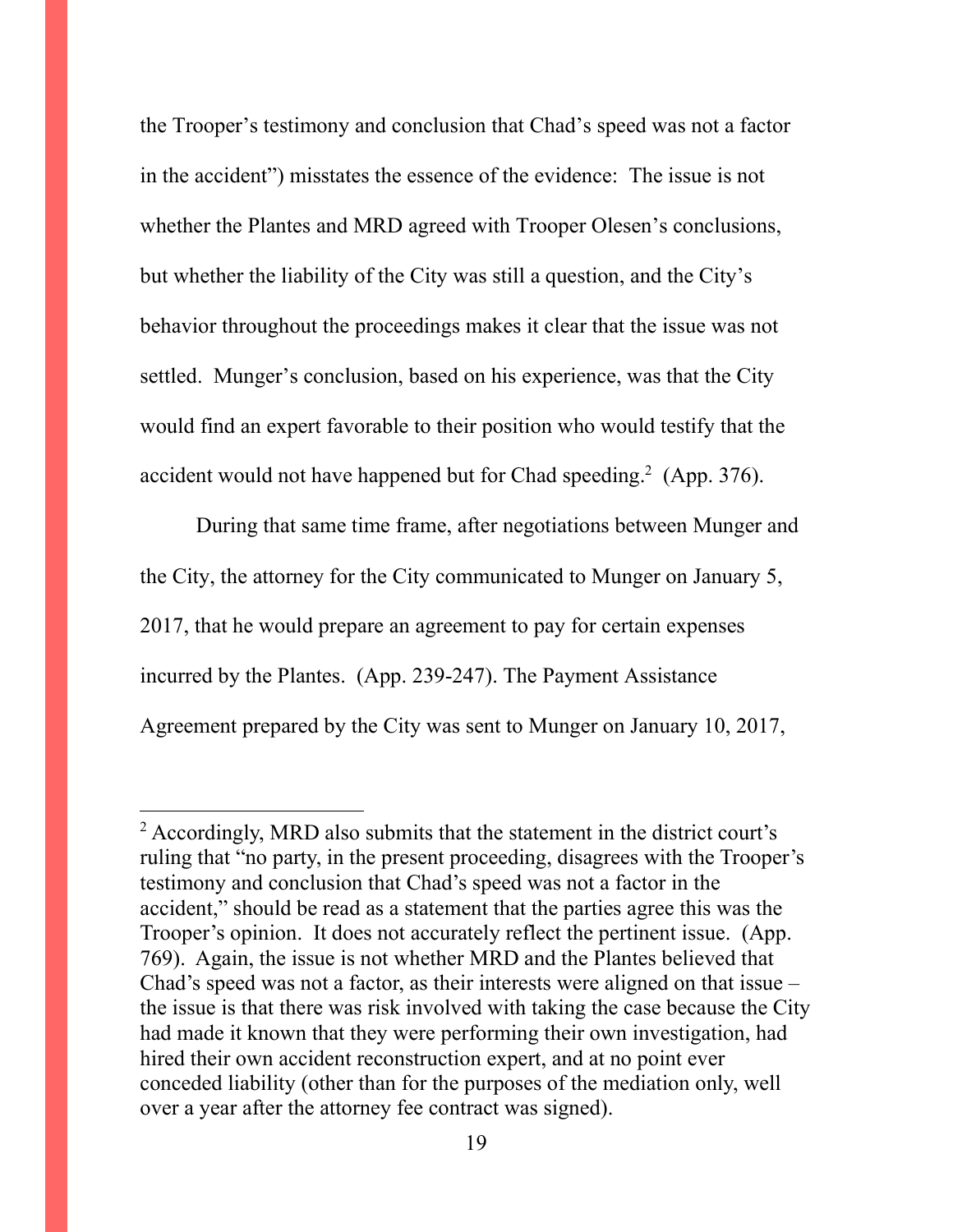and following negotiations between Munger and the City as to its contents, it was signed by Rosanne on January 13, 2017. (App. 119-121).

The Payment Assistance Agreement between Rosanne and the City makes it clear that the City was still preparing to dispute the claim, as the agreement specifically stated that the City was not admitting to liability for the crash and that the agreement was not admissible unless the City so agreed. See the following language in the agreement:

> **3. NON-ADMISSION OF LIABILITY.** *It is expressly understood and agreed by the parties that by entering into this Agreement, the City in no way admits it, or any of its agents, employees, or other representatives, have violated any federal, state or local statute or ordinance or common laws, and, to the contrary, expressly deny any such violation. Plante agrees that the covenants, promises, actions, and assignments contained herein, and payments and other consideration provided pursuant to this Agreement, are not deemed or to be construed as an admission of any wrongful conduct, fault, or culpability of any kind whatsoever by the City or any of its agents, employees, or other representatives, but are to be considered strictly as good faith financial assistances.* It is also expressly understood and agreed by the parties the terms of this Agreement do not limit or preclude either Rosanne Plante or Chad Plante from bringing any claims against the City for personal injury or other damages, subject only to an offset/credit on recovery as set for the in Section 4 below. The parties further expressly understand and agree that evidence of payments made under this Agreement would only be admitted into evidence in an administrative, arbitration, or court proceeding, or other proceeding of like nature, by the City or with the City's express written consent.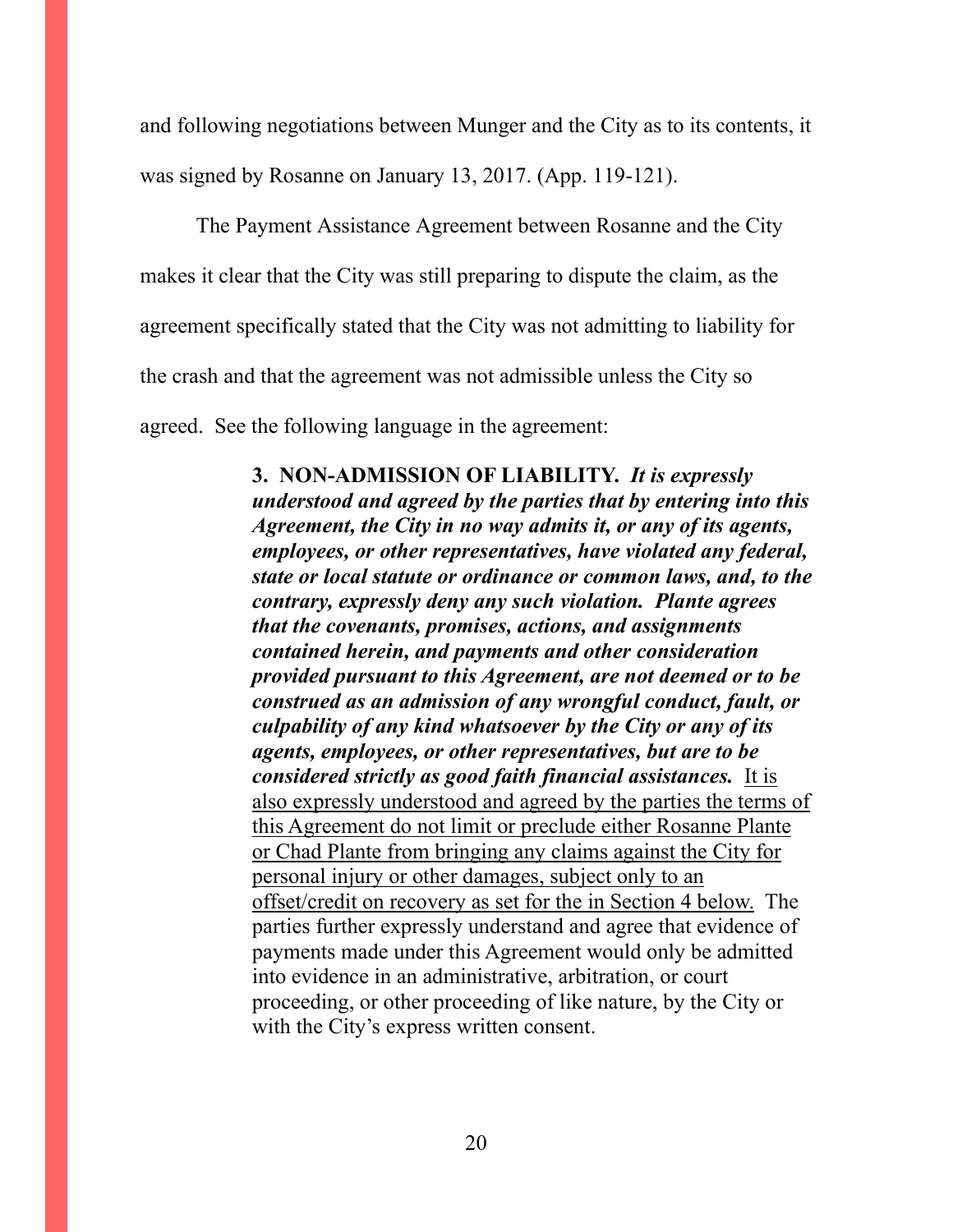(App. 120)(the underlined emphasis is found in the original document, whereas the bold and italics are added).

The City bus driver, Pica, was found guilty of Failure to Obey Traffic Control Device on March 3, 2017 - she did not plead guilty. (App. 360- 361). Findings of guilt are not admissions or admissible. Iowa Code §§ 321.489 and 321.490 and Iowa Rule of Evidence 5.609.

During the investigatory period, which ultimately led to the settlement of the case well over a year later, MRD performed multiple services on behalf of the Plantes. (App. 381-385). Munger immediately inspected the scene and discussed the scene with the tow truck company. (App. 381). Counsel negotiated with the City to enter into three separate Payment Assistance Agreements which resulted in substantial pre-settlement payments to the Plantes, and fulfilled the terms of those agreements by assembling and submitting the requests for payment. (App. 381). Counsel continued to counsel Rosanne during the pendency of the case, discussed whether to file suit, coordinated and prepared a video of Chad's daily life, took statements of several witnesses, and performed legal research into issues that developed during the pendency of the case. (App. 382).

On March 15, 2018, well over a year following the collision and the resulting fee agreement between MRD and the Plantes, Munger received a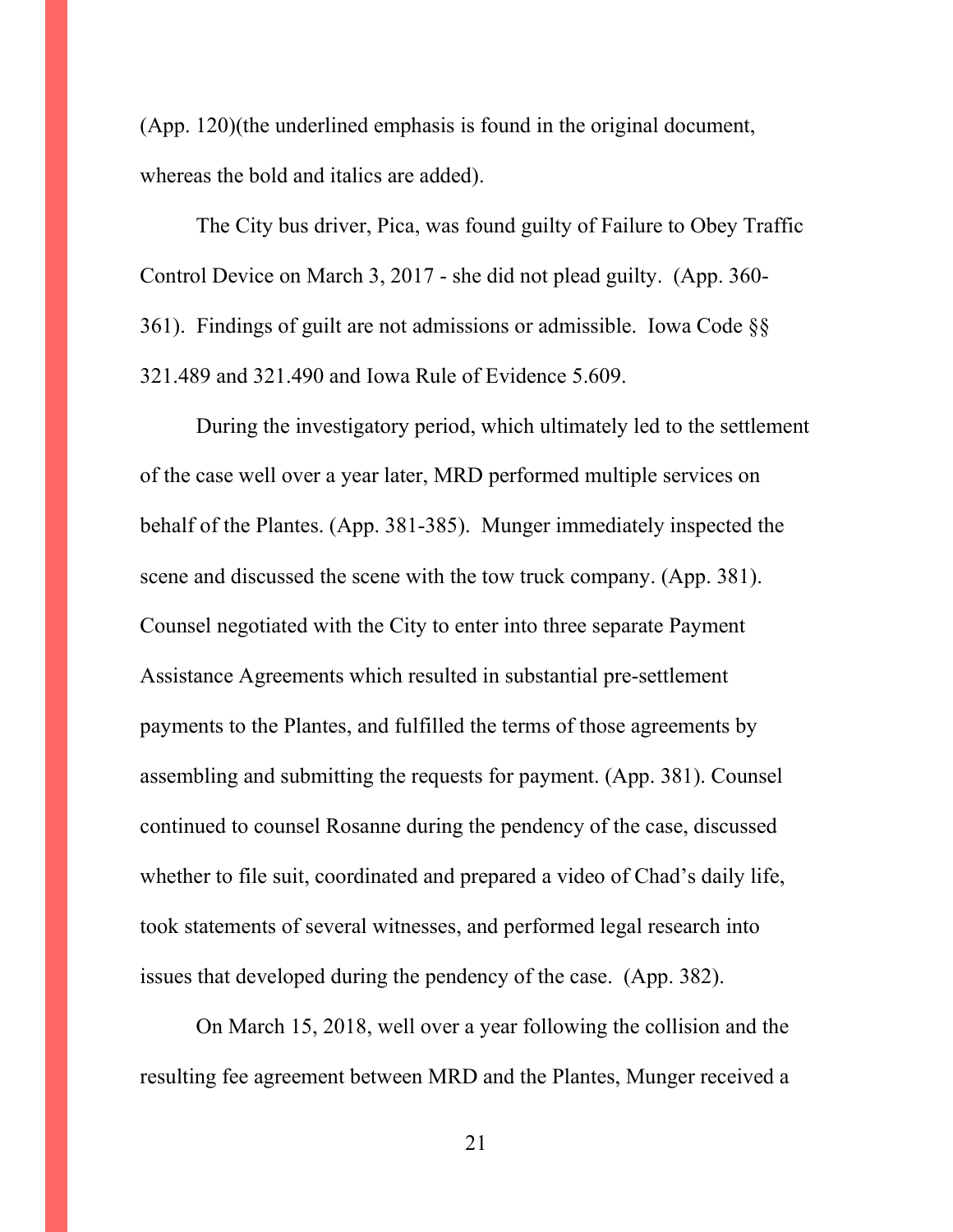phone call from the attorney for the City suggesting that the case be mediated. (App. 232). Following negotiations between MRD and the City, the parties agreed to mediate the case on May 7, 2018. (App. 248-249). MRD performed extensive work in preparation of the mediation, including a pre-mediation statement, working with a videographer to prepare a presentation, and obtaining a written damage opinion from a vocational specialist regarding Chad's damages. (App. 382-383).

During the mediation, the City agreed – for the purposes of the mediation only – to accept fault for the collision. The City made it clear that it was not an admission for any purpose other than the mediation. (App. 134-135). Therefore, the statement at page 13 of the Plantes' Proof Brief that the attorney for the City (Stefani) "opened the mediation session between the Plantes and the City by stating that 'the City was accepting 100% responsibility for the accident" leaves out the critical qualification made by Stefani during his testimony that the acceptance of liability was for the purposes of the mediation only. (App. 135).

During the mediation, the City offered the Plantes \$7,500,000 in "new money" and agreed to leave the offer open for 60 days. (App. 250). Munger continued to give counsel and extensive legal advice to the Plantes during the next several weeks regarding why it was in their interest to accept the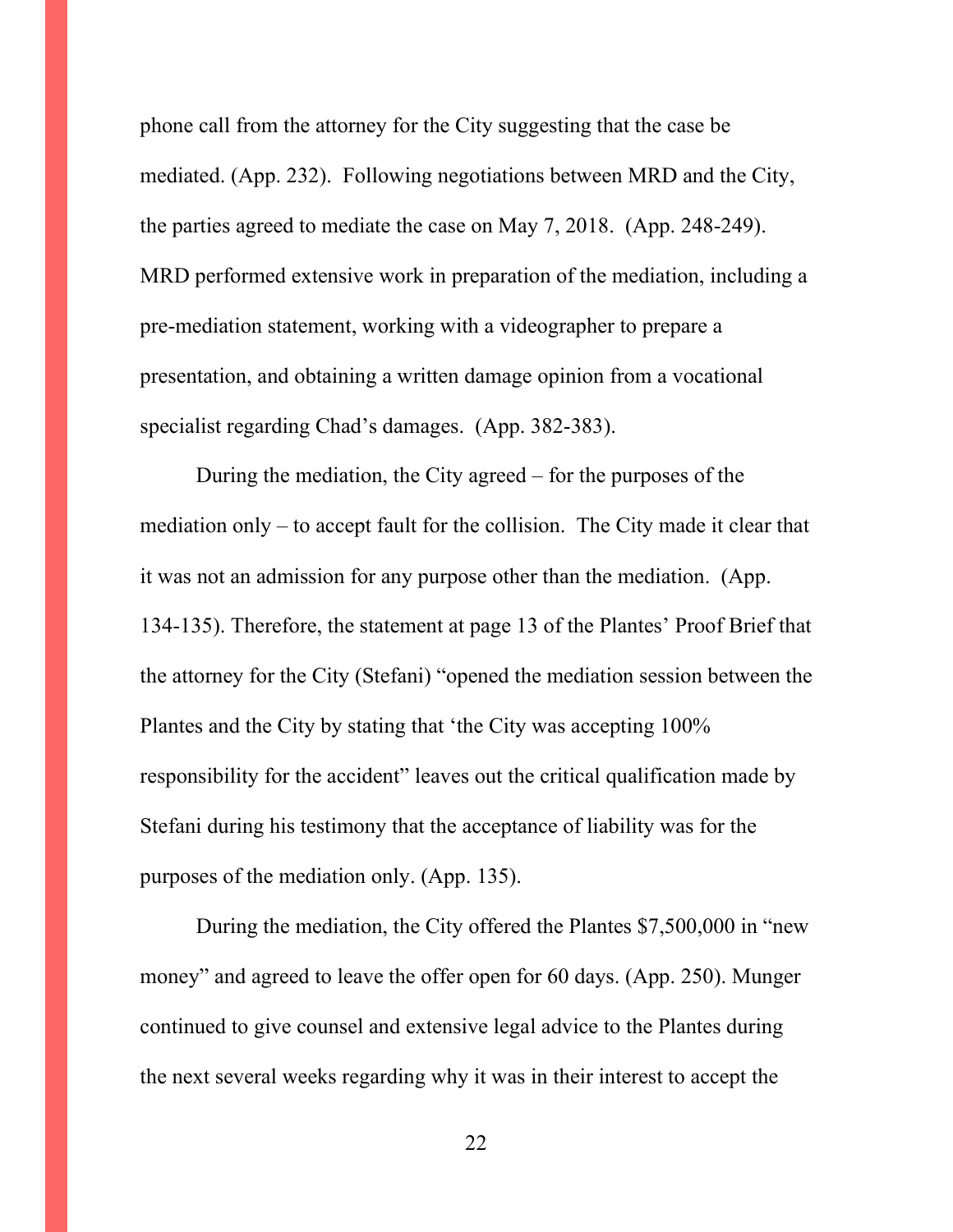City's offer, reviewed the proposed settlement agreement, and continued to negotiate with the City as to its terms. (App. 382-383). Moreover, MRD continued to work on behalf of the Plantes by negotiating subrogation claims against the Plantes, working on Medicare set-aside, and investigating issues surrounding Chad's competency, including whether a conservatorship should be set up. (App. 384).

At no point in time before or during the mediation did the Plantes believe that the fee agreement was unreasonable, nor did they communicate to MRD that they believed that the fee was unreasonable prior to or during the mediation. (App. 124-126). The Plantes ultimately accepted the offer from the City, but only after trying to leverage the settlement offer in an unsuccessful attempt to renegotiate their attorney fee agreement with MRD. (App. 336; App. 153-154; App. 628).

The Plantes signed the Settlement Agreement on June 5, 2018, and again on June 17, 2018, with an effective date of August 6, 2018, when the City's Mayor signed it on August 6, 2018. (App. 358-359).

The gross recovery of the Plantes as a result of MRD's representation was \$7,678,369.39. (App. 109). Under the terms of the fee agreement, Plantes owe \$2,559,456.66 to MRD. (App. 110). Defendants first agreed to pay MRD a fee of \$250,000. (App. 110). Then on 9/4/18, the Plantes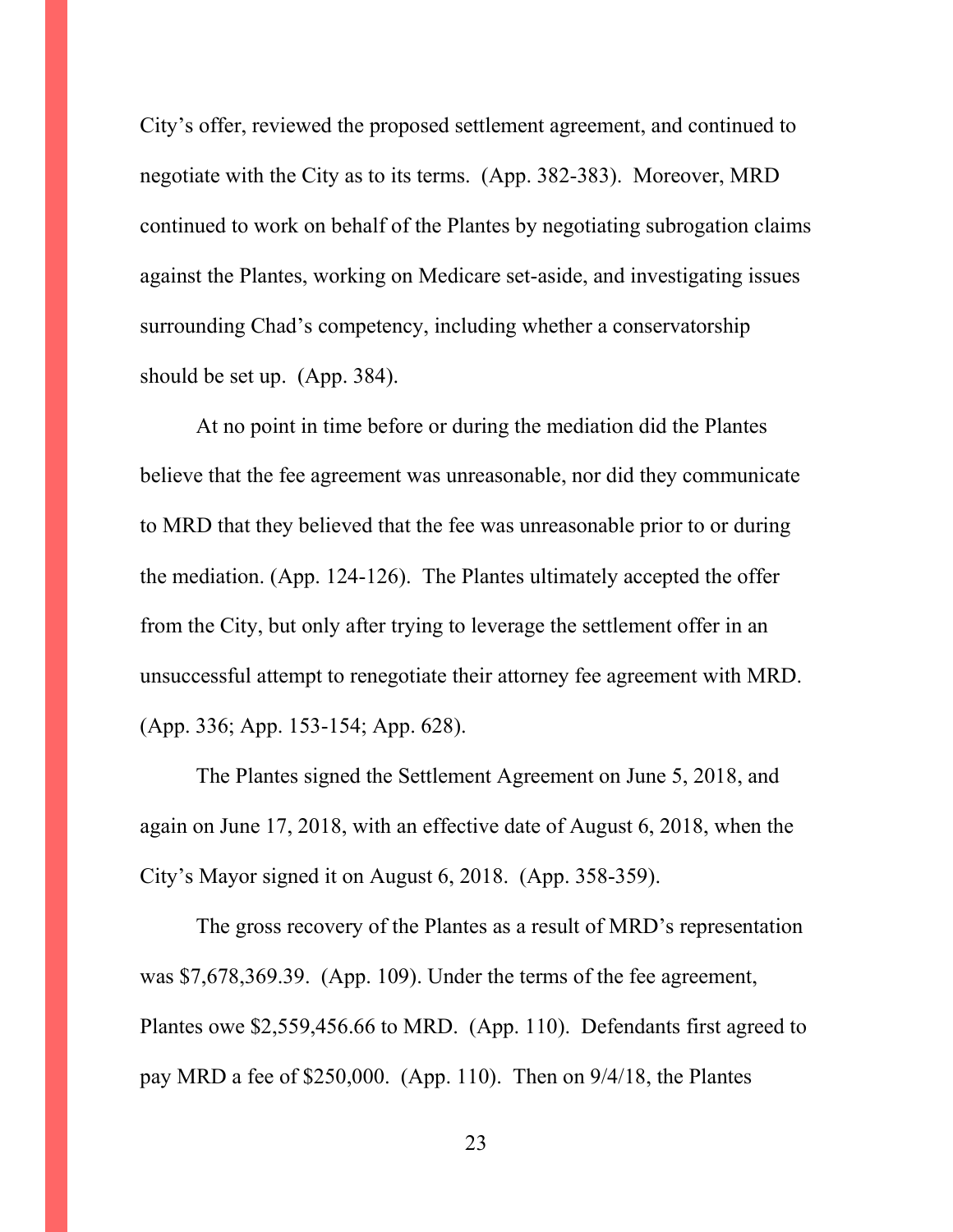agreed to pay MRD \$380,000.00 leaving a total (before interest) of

\$2,179,456.66 owed to MRD per the fee agreement. (App. 337-338).

Subsequently, they paid an additional \$59,436.67, making the total the

Plantes have paid to date \$439,436.67. (App. 787-788). This leaves a

balance owing of \$2,120,019.99 plus interest.

The fee agreement also provides that interest is due according to the following terms:

> **15. INTEREST**. Attorney charges **simple interest** on all past due amounts for fee, expenses and/or advances more than thirty (30) days past due. This is 1% interest per month on all unpaid amounts due, including interest due (12.683% A.P.R.). Client(s) agrees to pay this interest and understands that this paragraph is a vital part of this Attorney Fee Contract.

 $(App. 115)^3$ .

The expert report of Attorney Jim Daane (retained by MRD for the purpose of this litigation) sets forth the opinion that the fee agreement was a duly executed and binding attorney fee contract. (App. 208; App. 367-372). Daane also opined that the terms of the fee agreement were fair and reasonable at the time of the agreement's execution. (App. 209). The expert reports of Daane also set forth the following opinions:

- At the time of the execution of the fee agreement, the potential

<sup>&</sup>lt;sup>3</sup> The correct ARP is 12% per annum. This is reflected in the Court's Ruling on March 7, 2019.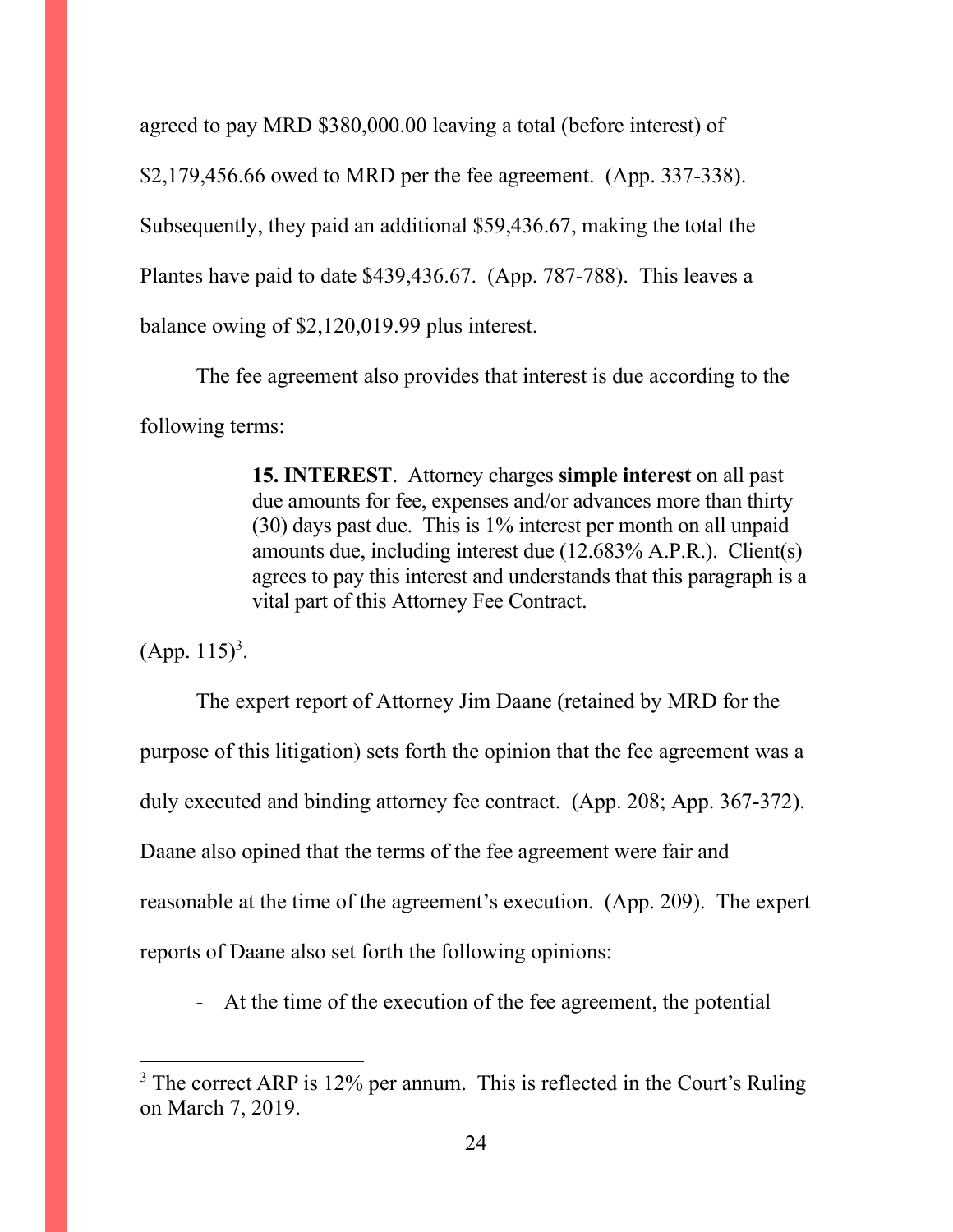time and labor required, the novelty and difficulty of the questions involved, and the skill requisite to perform the legal service properly, were all exceptional. (App. 213).

- At the time the fee agreement was executed, it would have been apparent that the acceptance of the case by Attorney Munger would preclude other employment. (App. 211).
- The contingency fee charged in the fee agreement is customarily charged in the locality for similar legal services. (App. 211).
- The 1% simple interest provision was reasonable and customary and in fact, is the same interest rate charged in Mr. Daane's fee agreements. (App. 212-213).
- The amount involved in the case and the results obtained were exceptional. (App. 213).
- Munger's experience, reputation, and ability are widely recognized as preeminent. (App. 214).
- It would have a destructive and harmful impact in future plaintiffs' access to legal assistance to pursue their injury claims if clients could unilaterally renegotiate contingency fee contracts. (App. 216).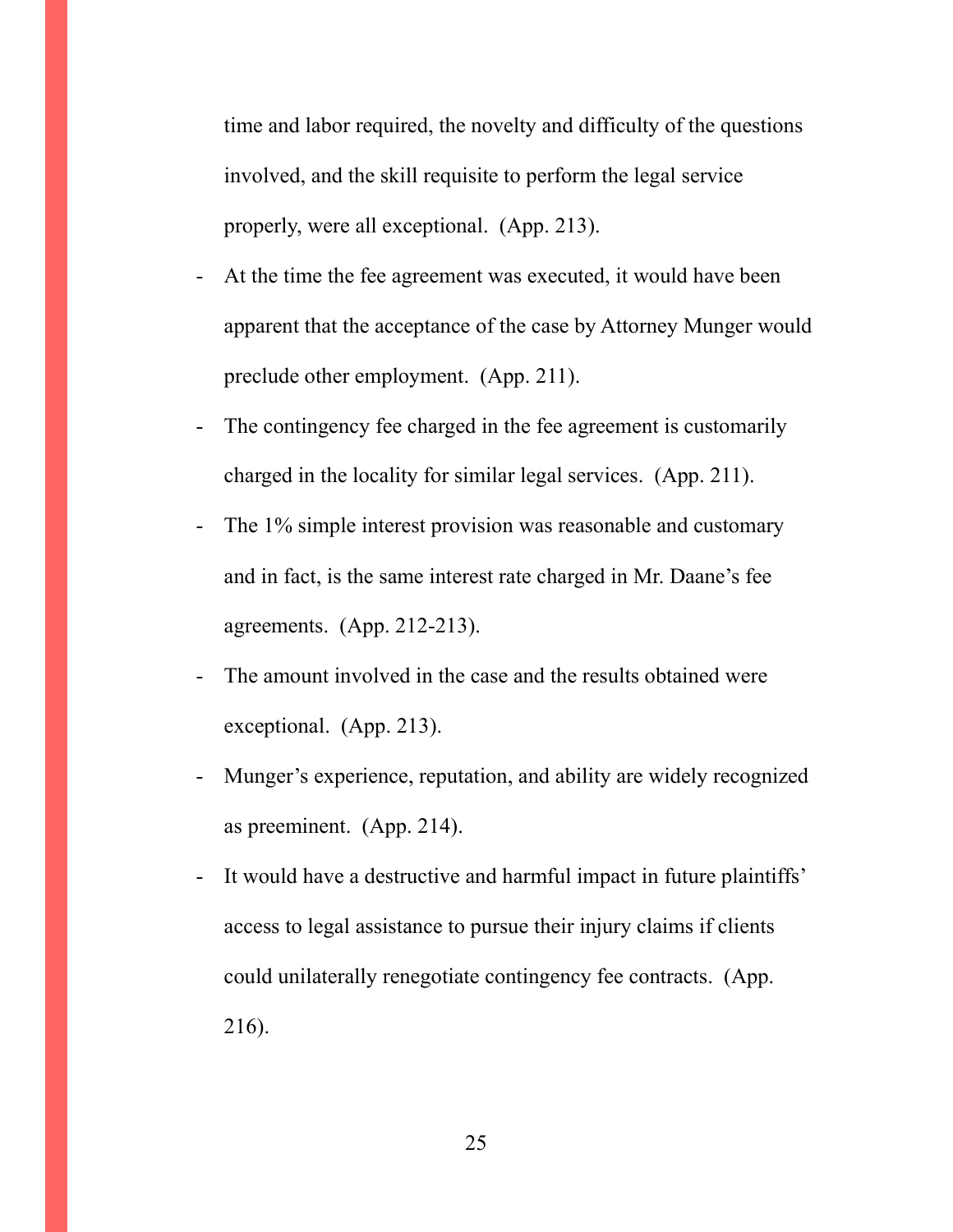Sioux City Council member Dan Moore, also an attorney and former President of the Iowa State Bar Association, testified as to Munger's high skill level and high reputation within the legal community. (App. 363-366). The private attorney for the City retained for the purposes of the Plantes' case, Randall Stefani, testified as to Munger's reputation as a tenacious advocate for plaintiffs, and as to the excellent working relationship he had with Munger during a previous case and during the Plantes' case. (App. 130-133). Donna Forker, finance director for the City of Sioux City, testified as to Munger's high reputation in the legal community and an excellent working relationship with MRD during the pendency of the Plantes' case with regard to providing payments to the Plantes. (App. 137- 138).

The expert retained by the Plantes during these proceedings, Attorney David Brown, states that a one-third contingency fee of a \$7.6 million award is "patently unreasonable" based on the allegation that Munger spent 57.97 hours on the case and Munger's paralegal, Ann Collins, spent 125 hours on the case. (App. 350-351). This statement is repeated in the Plantes' Proof Brief at page 15. Brown's report erroneously limits Munger's time by cutting it off on the day of the mediation, but the case did not settle then. MRD continued to work as the Plante's attorneys for some time thereafter -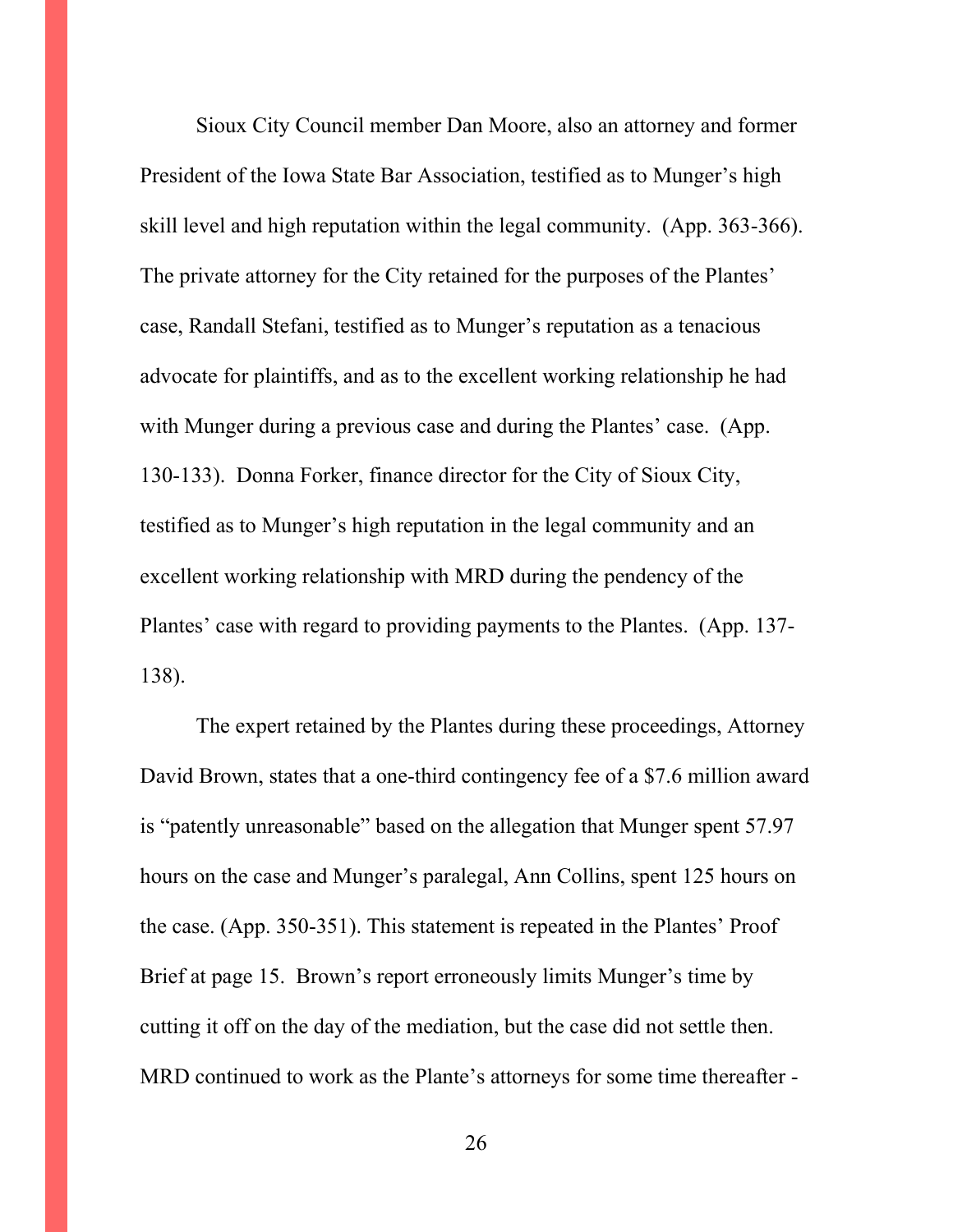Munger actually spent 119.45 hours on the case from November 16, 2016 until September 10, 2018. Ms. Collins spent 188.2 hours on the case from November 16, 2016 until September 10, 2018 according to MRD time records. (App. 342-343). This does not count the time MRD is devoting to this collection. (App. 342-343). Moreover, it should be noted that Brown's expert report offered no opinion whatsoever as to the amount of risk or uncertainty involved in the case at the time the attorney fee contract was signed by the parties. (App. 350-351). Nor did he opine that the signed fee agreement was unreasonable. (App. 350-351; App. 372).

### **ARGUMENT**

### **I. STANDARD OF REVIEW AND PRESERVATION OF ERROR.**

MRD does not dispute the standard of review statement in the Plantes' Proof Brief.

Regarding preservation of error, while the Plantes did submit a resistance to MRD's Motion for Summary Judgment, MRD submits that they have not preserved error as to either request for relief submitted on appeal by the Plantes in the argument section of their Proof Brief, as summed up in the "Relief Requested" statement found at page 67. Preservation of error rules exist to provide district courts with the opportunity to avoid or correct errors and to provide a record for appellate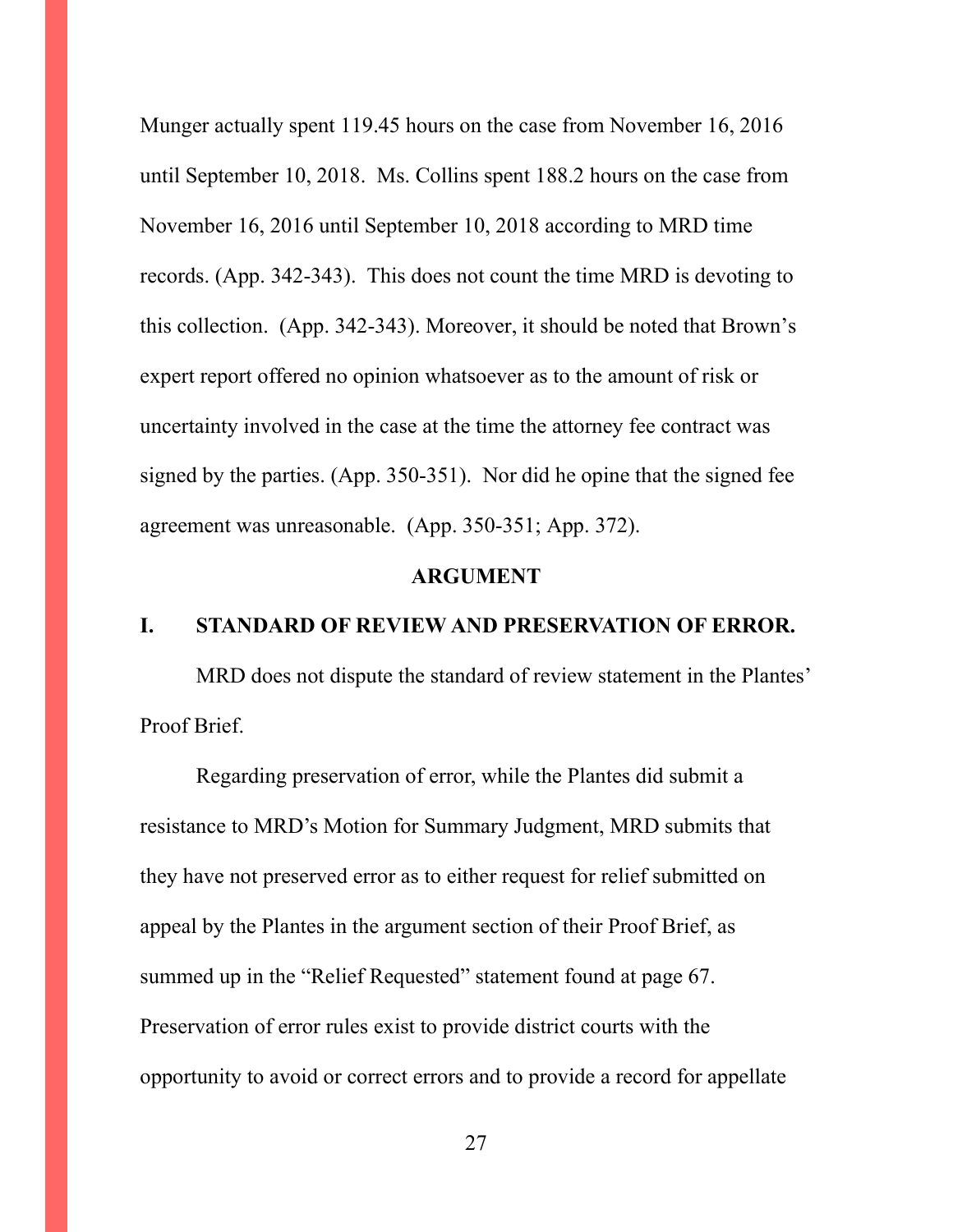courts. *Veatch v. Bartels Lutheran Home,* 804 N.W.2d 530, 533 (Iowa Ct. App. 2011). A party must raise an issue, and the district court must rule on that issue to preserver error for appellate review. *Duck Creek Tire Serv., Inc. v. Goodyear Corners, L.C.,* 796 N.W.2d 886, 892 (Iowa 2011).

The order from the district court which the Plantes appeal from granted MRD's motion for summary judgment by finding that the attorney fee contract was reasonable and valid, and determined that there were no genuine issues of material fact. (App. 774). The Plantes did not file a crossmotion for summary judgment.

The Plantes have not alleged on appeal that there are genuine issues of material fact which should have prevented the court from granting MRD's summary judgment. Although their Proof Brief condenses their claims into one subheading, the Plantes have essentially raised two issues on appeal, as summarized in their "Relief Requested" (Proof Brief p. 67). Those two claims are as follows: (1) There should be a finding on appeal that MRD's fee contract charges an unreasonable fee, is void and unenforceable under Iowa law, and there should be a remand to the district court with directions to determine a reasonable fee based on quantum meruit. This is the claim made in the Plantes' counterclaim. (App. 32). (2) Alternatively, the Plantes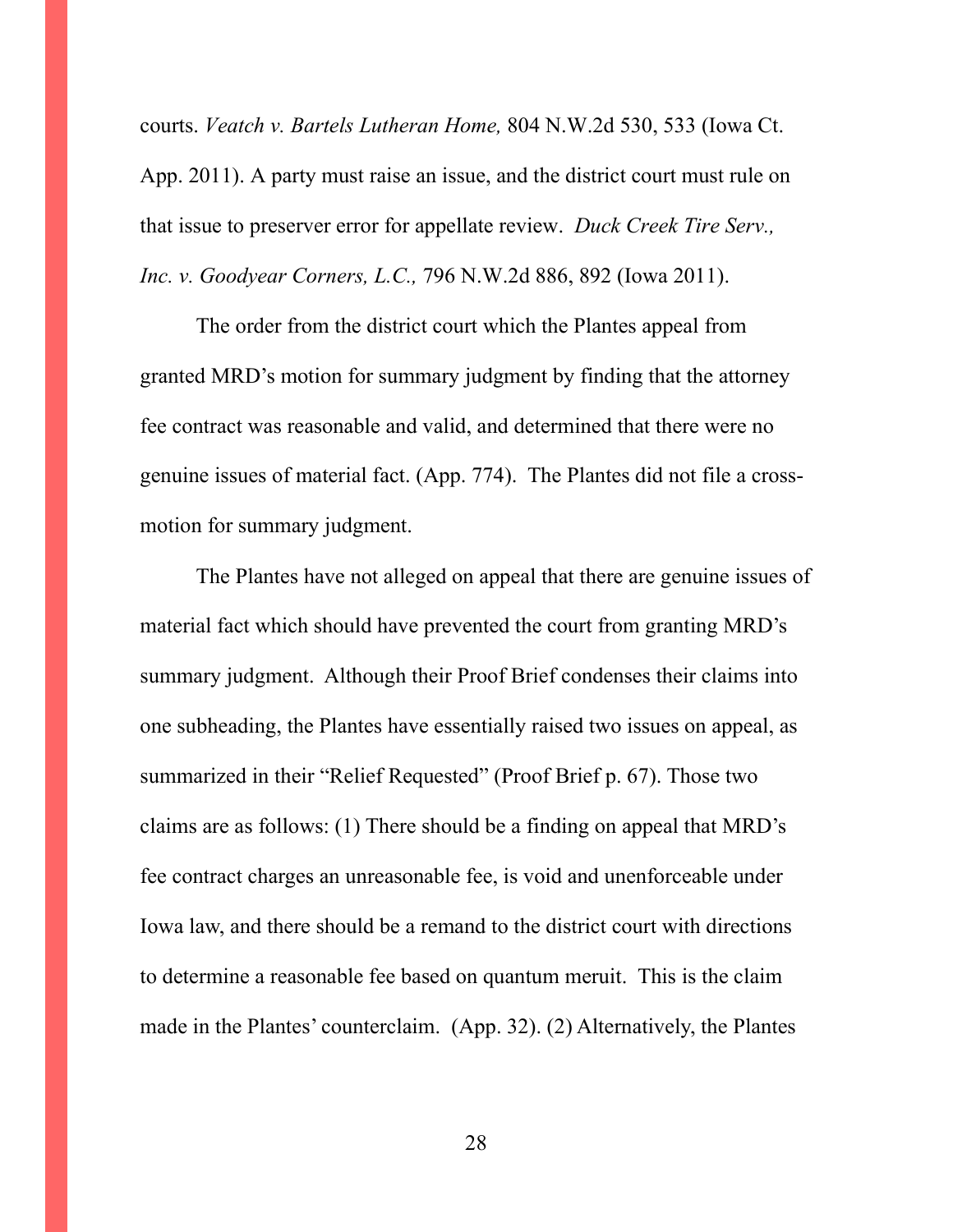submit that the district court should be ordered to perform a "reasonableness evaluation of the fee contract." (Proof Brief p. 67).

The problem with the first item of relief requested by the Plantes is that they are essentially asking the appellate court to grant summary judgment in their favor on their counterclaim by determining as a matter of law that the attorney fee contract is void and unenforceable – but they did not file such a motion for summary judgment at the district court level. The resistance that the Plantes submitted to the district court in response to MRD's motion for summary judgment did allege that the fee contract was void and unenforceable. (App. 418). However, no cross-motion for summary judgment was accordingly filed by the Plantes seeking judgment as a matter of law on their counterclaim, which alleged that the fee contract was void. The requirement of a cross-motion for summary judgment is not a mere formalistic requirement – "summary judgment may be entered only for one who has filed a motion asking that relief and only after notice and hearing on that motion." *Matter of Campbell,* 253 N.W.2d 906, 908 (Iowa 1977). Therefore, error has not been preserved by the Plantes as to their first request for relief on appeal.

As to the second request for relief on appeal (under Iowa Rule of Professional Conduct 32:1.5(a), the district court should be obligated to hold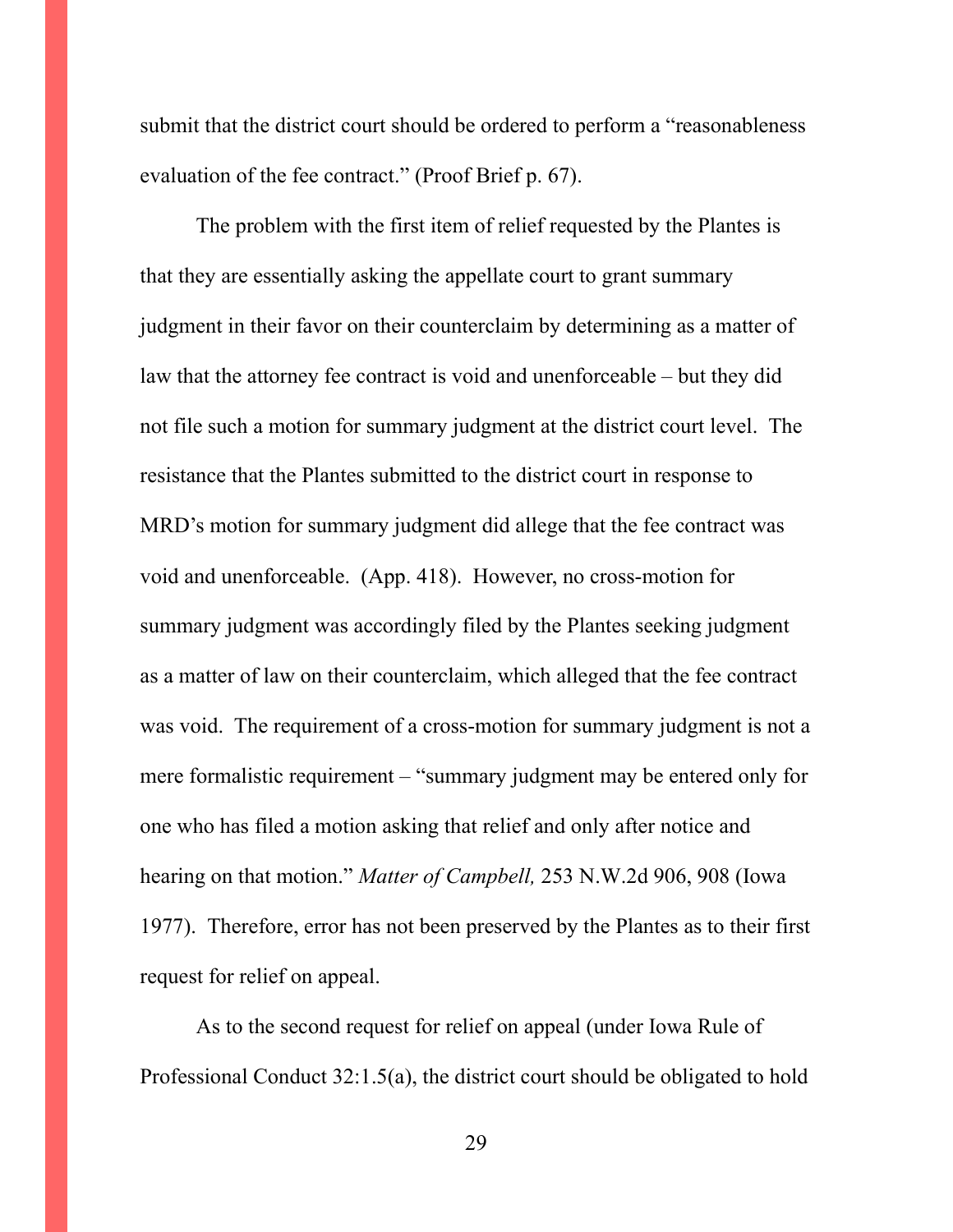a "reasonableness evaluation" of the fee contract even in the absence of any genuine issues of material fact), the Plantes plainly failed to make this request to the district court. Iowa appellate courts do not address issues presented on appeal for the first time. *Plowman v. Fort Madison Cmty. Hosp.*, 896 N.W.2d 393, 413 (Iowa 2017). Moreover, they do not cite anything in the record, which indicates that they did make such a request - in violation of Iowa Rule of Appellate Procedure 6.903(2)(g)(3).

Although not set forth in the "Relief Requested" section of the Plantes' Proof Brief, it should also be noted that on appeal, the Plantes make the argument that the interest rate charged in the attorney fee agreement is not reasonable. This claim was not made anywhere in their Resistance to MRD's motion for summary judgment, so this aspect of their argument should also be dismissed due to the failure to preserve error.

# **II. THE RULING OF THE DISTRICT COURT GRANTING MRD'S MOTION FOR SUMMARY JUDGMENT ON THEIR BREACH OF CONTRACT CLAIM AGAINST THE PLANTES SHOULD BE UPHELD AS THE ATTORNEY FEE CONTRACT IS VALID AND ENFORCEABLE, AND CHARGES A REASONABLE FEE UNDER THE IOWA RULES OF PROFESSIONAL CONDUCT AND CASE LAW PRECEDENT.**

### **A. INTRODUCTION.**

The question before this Court is whether a client can back out of a properly executed contingency fee agreement with an attorney which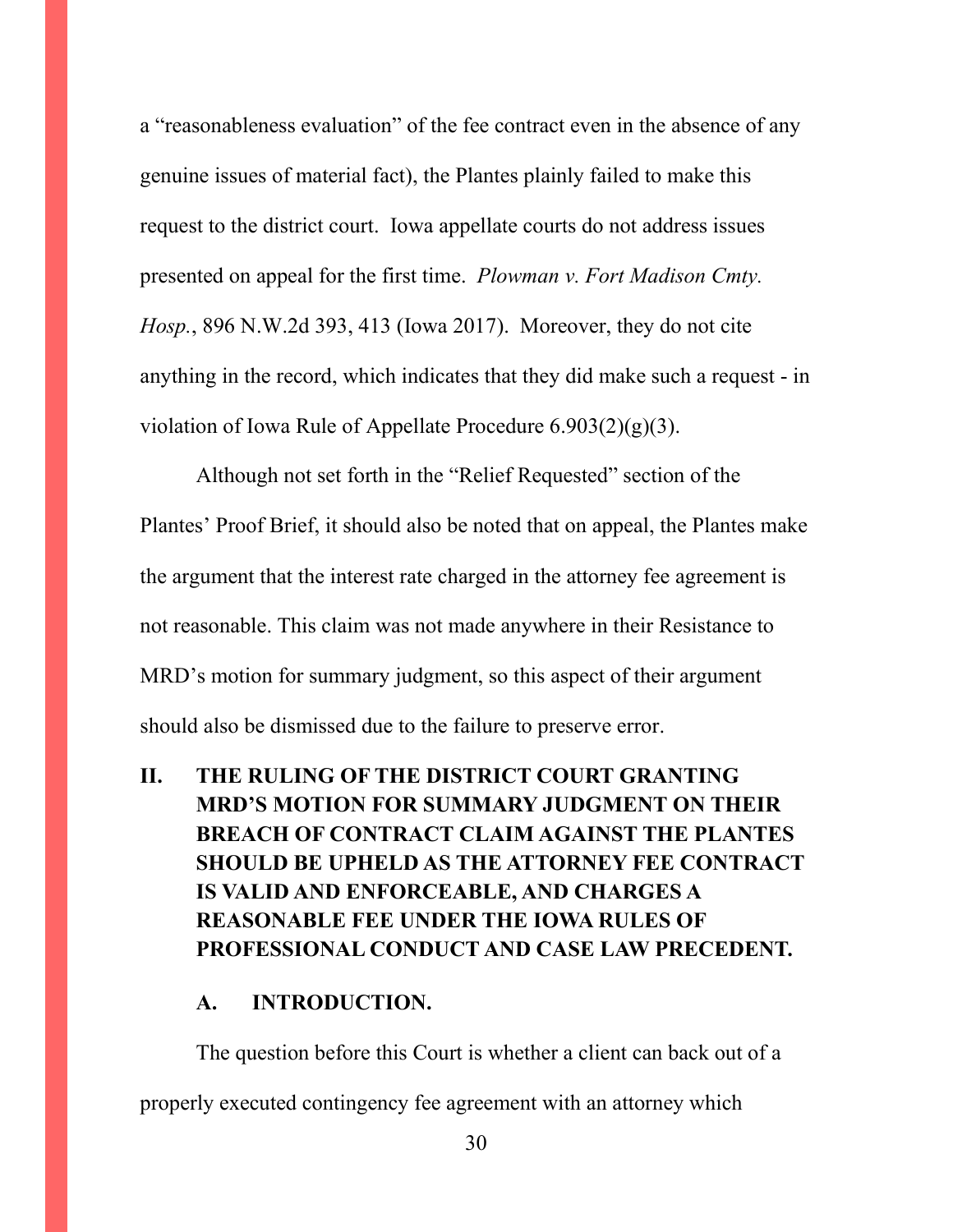charges a reasonable fee. The district court properly said the answer to that question is "no."

Shortly after the traumatic collision between Chad and a City of Sioux City Transit bus which caused him immediate and life-threatening injuries, Rosanne (herself an attorney with approximately two decades of experience at the time) asked Munger to represent them<sup>4</sup>. Munger agreed to do so on behalf of MRD, and he began investigating the case immediately. The Plantes declined to retain MRD's services on an hourly basis and entered into a written contingency fee agreement pursuant to the mandatory provisions of the Iowa Rules of Professional Conduct. At the time the standard 33 1/3 percent contingency fee agreement (whereby the Plantes agreed to pay expenses but owed no fees to MRD until a recovery was obtained), the risks involved in the case were significant, and the ultimate outcome of the case was uncertain.

Following the execution of the fee agreement, and through the efforts of counsel, the Plantes began receiving expense payments from the City, albeit with an express denial that said payments constituted any kind of an admission as to liability. The City hired their own accident reconstructionist

<sup>4</sup> Following the collision, Chad was in a coma, so Rosanne acted on Chad's behalf via a signed Power of Attorney form. (App. 118).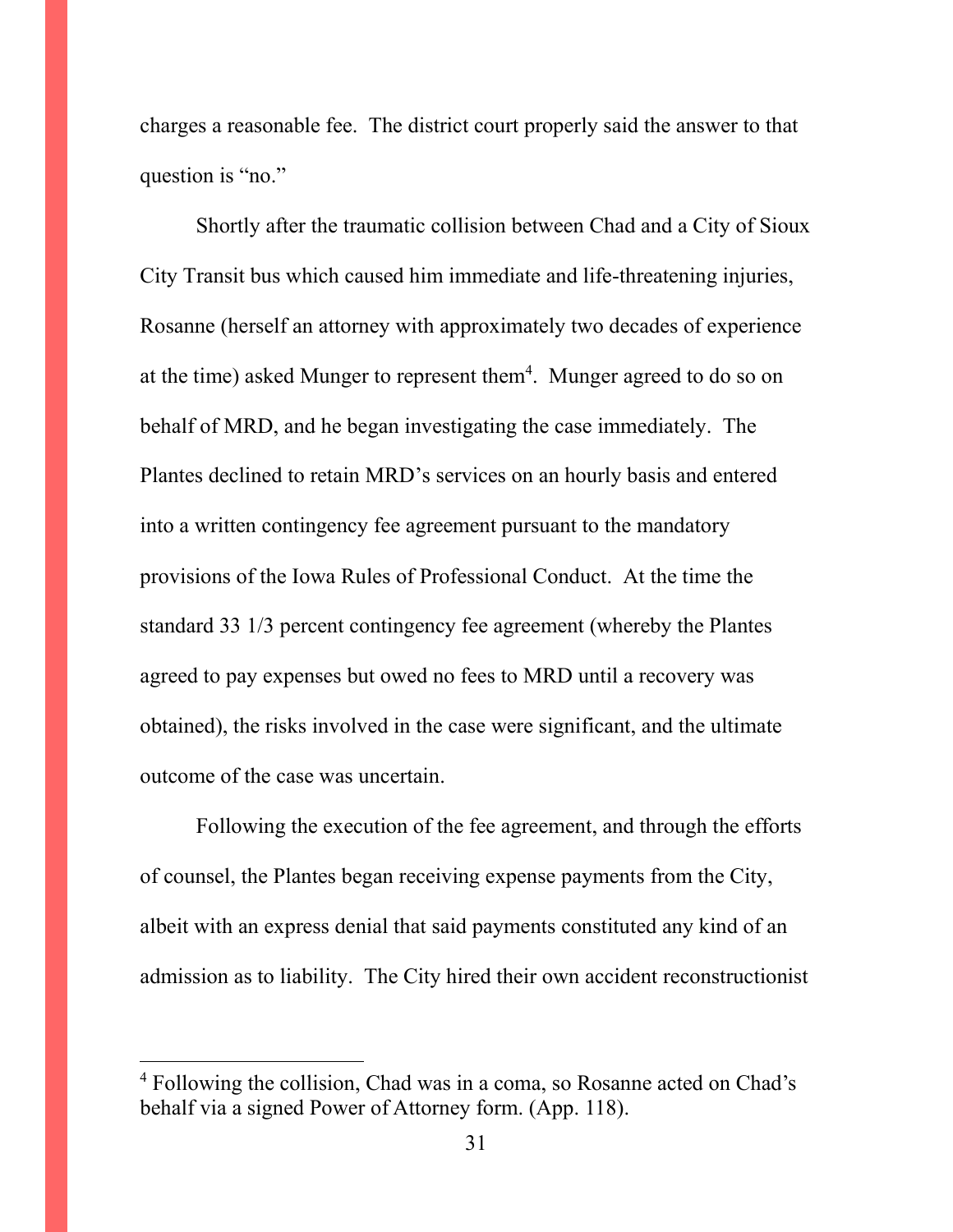after the Iowa State Patrol found that the City bus driver was at fault (but also found that Chad was traveling in excess of the speed limit prior to impact), thus indicating that the City intended to contest the case.

Eighteen months following the collision (November, 2016 to May, 2018), a mediation session was held, whereby the City offered \$7.5 million in "new money" to the Plantes to settle the matter. It was during the mediation that, for the first time in 18 months, the City accepted liability for the collision – but said acceptance was for the purpose of the mediation only. The Plantes were given 60 days to accept the offer, and they ultimately did so approximately a month after the mediation. It was not until after the mediation session and the \$7.5 million offer that the Plantes – for the first time – thought the fee agreement was unreasonable. See the following testimony of Rosanne:

- Q: So when did it first occur to you that you did not want to pay our fee?
- A: Well, I needed to go home that day. I needed to go home and consider the fee. Consider the offer. Consider everything that had happened. That was a lot that day. You wanted me to make a decision that day immediately, and the mediator wanted a decision. And I was the one who said, "I need some time because this is the single biggest financial decision Chad and I are ever going to make. And we need to go home and think about this."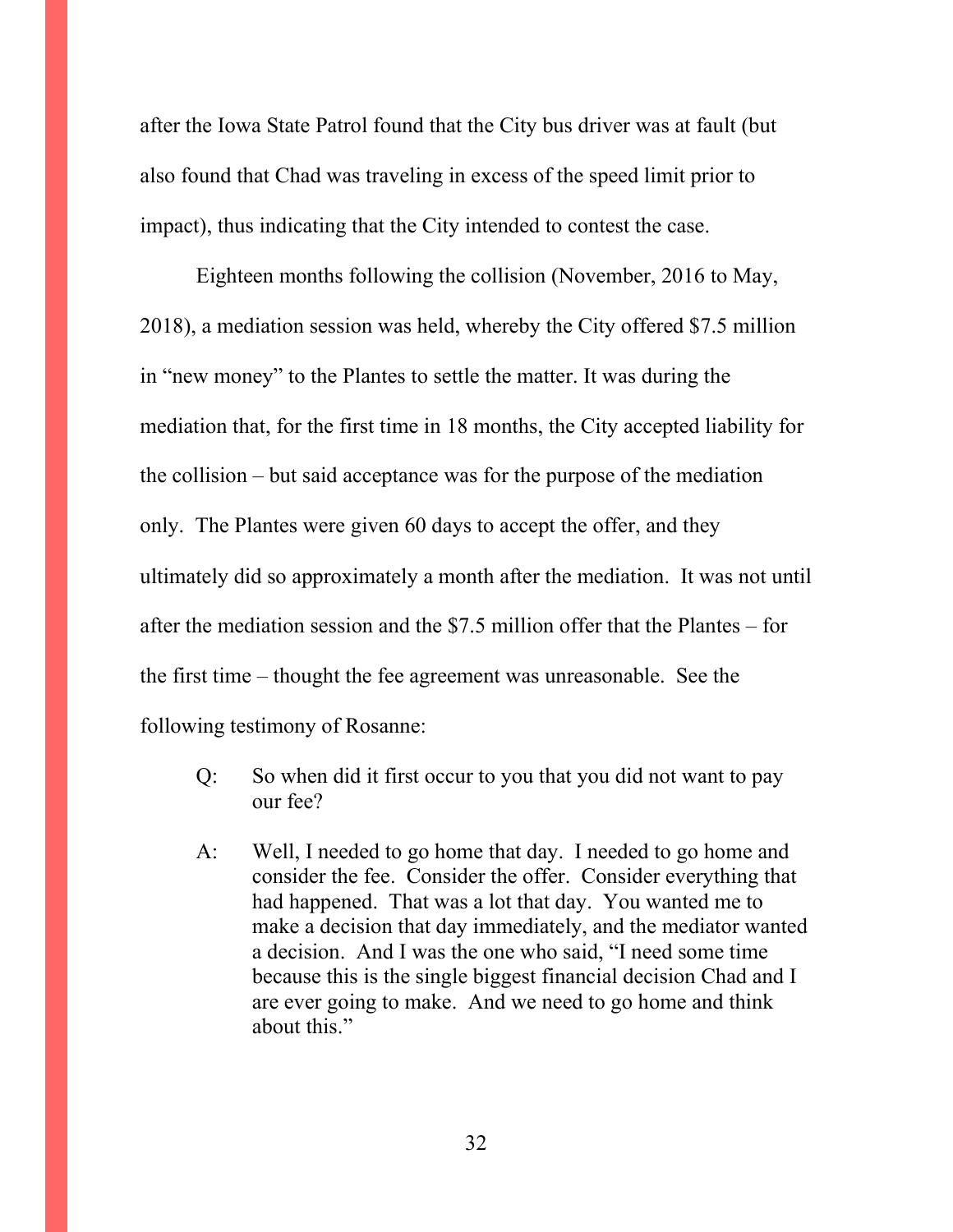And when we went home and thought about it, that's when I did think that the fee was unreasonable based on that day and that change of circumstance.

- Q: So you didn't raise that issue the day of the mediation; is that correct?
- A: I don't remember. I - that day of the mediation, as I said, it was eight hours and I hadn't eaten. And by the time we left, I know - - we had an offer and  $I - -I$  can't - - I can't tell you what I said that day. I can't.
- Q: So just to absolutely be clear, you're saying you don't remember saying anything to me about reducing our fee on the day of the mediation. Is that your testimony?
- A: I don't remember exactly if I said that that day.
- Q: And I'm going to go back to my earlier question which is: When did you first consider not paying our fee?
- A: I believe it's when I had went home and had some time to think about some things.
- Q: On the day of the mediation?
- A: I don't know if it was exactly on the day of the mediation. It might have been - - I needed some time to decompress.
- Q: Was it before the mediation?
- A: No.
- Q: Before the mediation, did you consider that we had a reasonable Fee Agreement?
- A: Yes. Based on what you had said. Based on the fact that you thought this was going to be a long, drawn-out situation; based on the fact that we thought there was going to be comparative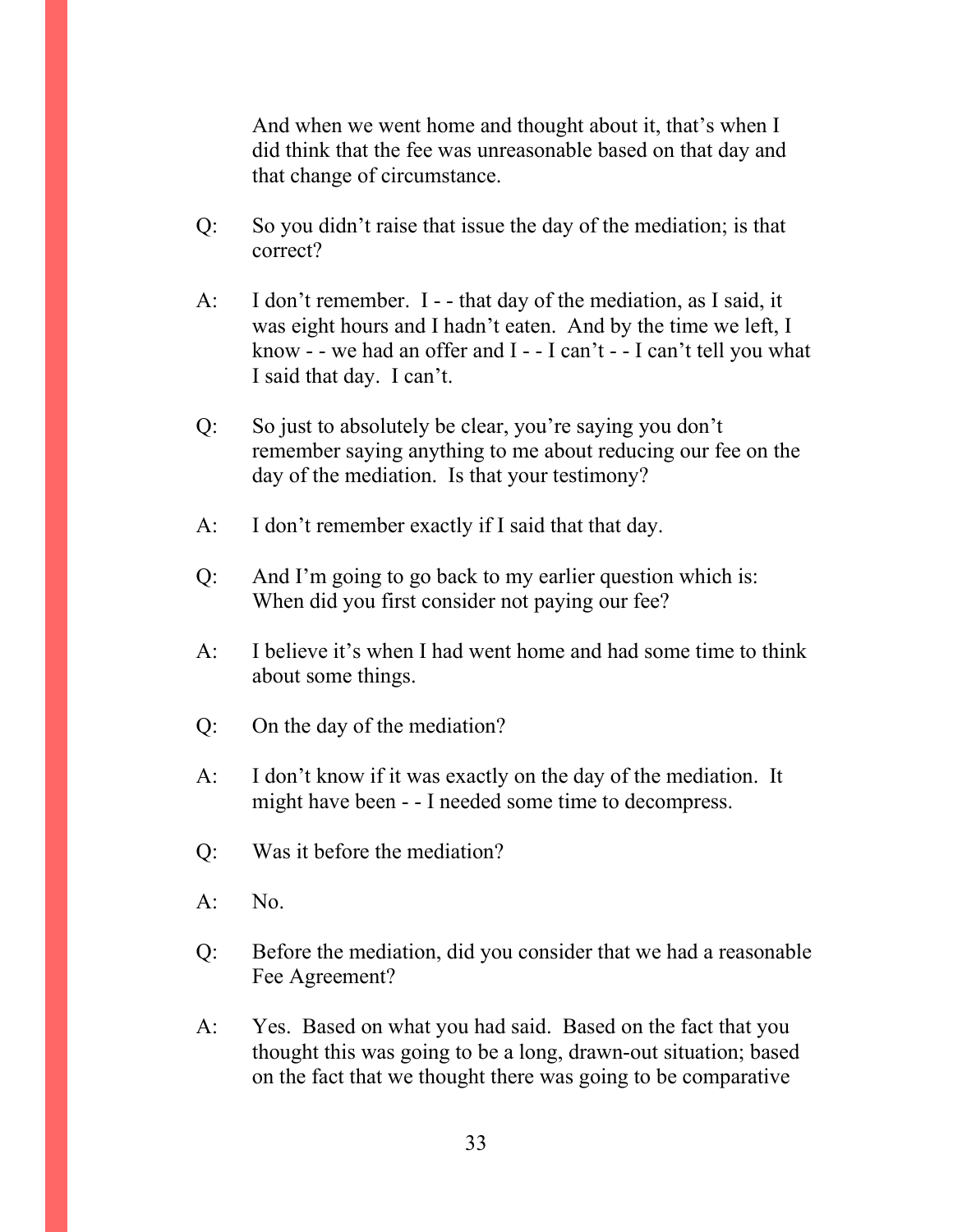fault, you know, assigned to my husband; based on all the things that you had told me.

- Q: This is before you signed the Fee Agreement?
- A: No. You asked about before - you had asked - I was answering your question about before the mediation.
- Q: Okay. I want to know - you've told me that the Fee Agreement was reasonable before the mediation. And it was only on the day of the mediation that you decided you may not want to pay our fee, correct?
- A: I don't know if it was on the exact day.
- Q: It could have been the day after?
- A: I had to go home and think about things.
- Q: But it wasn't before the mediation --
- $A:$  No.

(App. 124-125).

The Iowa Supreme Court has indicated that following the successful conclusion of a case, it is both (a) inappropriate to judge the risk involved in a contingency fee case with hindsight, and (b) inappropriate to use the factors relevant to the reasonableness of noncontingent fees to judge the reasonableness of a contingency fee. *Comm. on Prof'l Ethics & Conduct of The Iowa State Bar Ass'n v. McCullough*, 468 N.W.2d 458, 461 (Iowa 1991). The Plantes' arguments on appeal rest on those two impermissible grounds and should be rejected accordingly.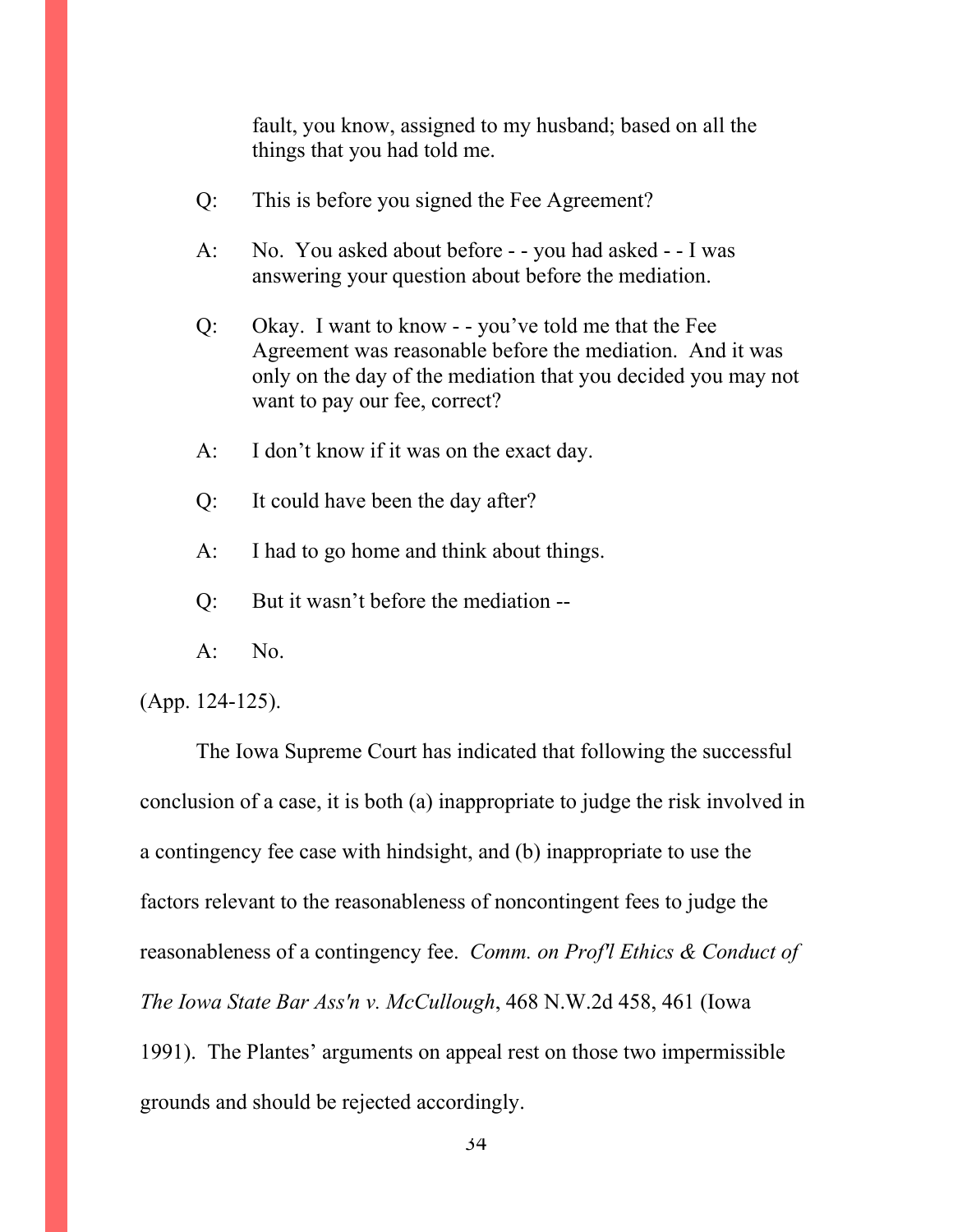Plantes' appeal notably does not dispute the following:

- They do not dispute that MRD offered to take this case on an hourly basis, and the Plantes declined their offer. Now, the Plantes argue that MRD should be paid a fee based on hours worked, an option they originally turned down.
- The Plantes do not challenge the fact that they have admitted that the attorney fee agreement was reasonable at the time it was signed. Their brief argues only that the fee "became unreasonable" after the mediation when the City offered to settle for more than \$7,600,000.
- They do not deny that Rosanne was, at the time she signed the contingency fee agreement and turned down an hourly fee agreement, an experienced, long-time Iowa lawyer who presumptively would have known two things: (1) That in Iowa the essential characteristic of a contingent fee contract is that the attorney's right to be paid any amount for their services is dependent on the result obtained. *Wunshel Law Firm, P.C. v. Clabaugh*, 291 N.W.2d 331, 333 (Iowa 1980); (2) It is not the intent of Rule 32:1.5(a), which supersedes almost verbatim, DR 2- 106(B), that contingent fees must be reexamined at the conclusion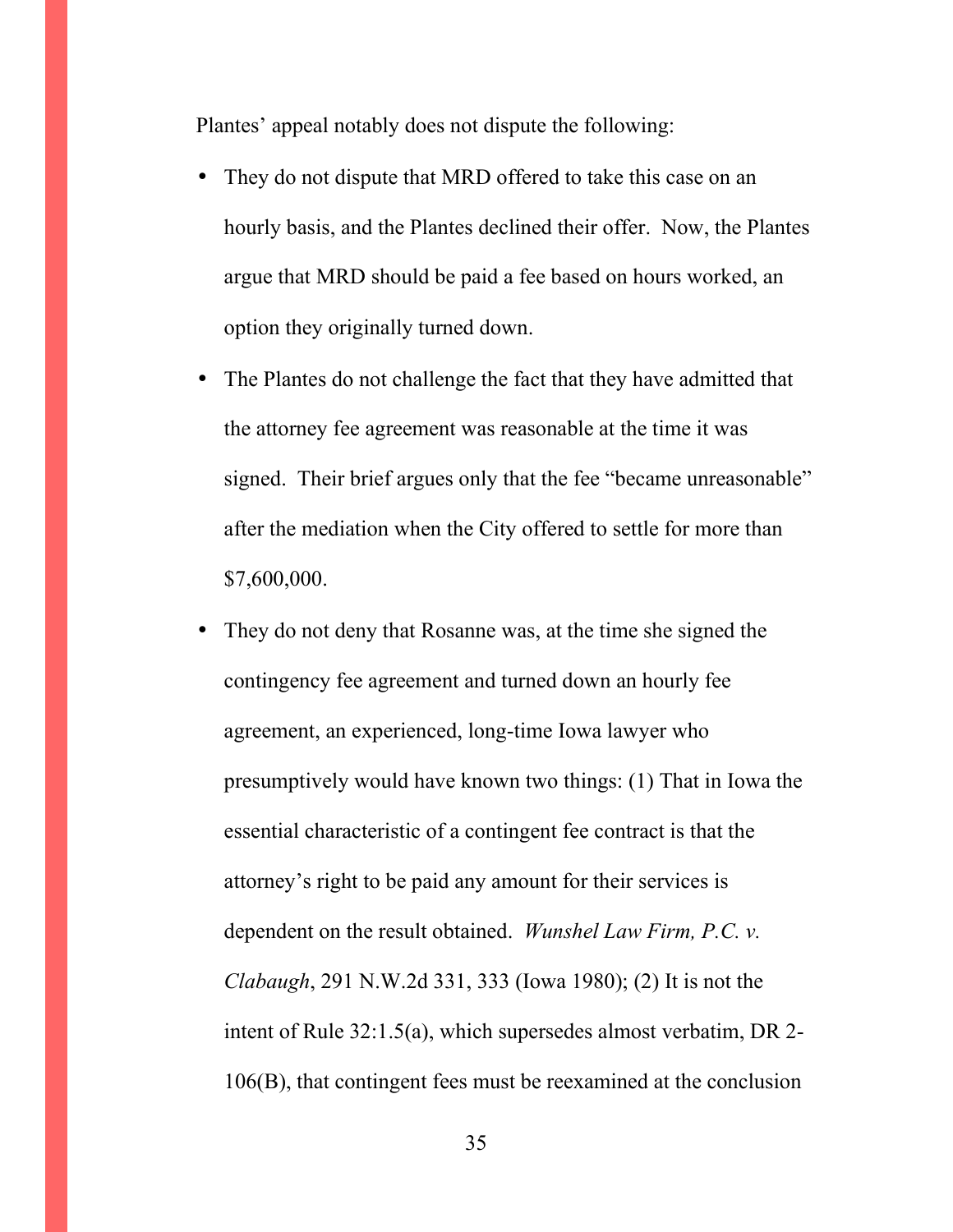of successful litigation with respect to the factors applicable to noncontingent fees. *Iowa Supreme Court Bd. of Prof'l Ethics and Conduct v. Hoffman*, 572 N.W.2d 904, 908 (Iowa 1997).

The importance of Rosanne's status as an experienced lawyer who knowingly and voluntarily signed the agreement (and agreed that the fee was reasonable all the way up until the time after the offer from the City was on the table) cannot be overstated. Iowa law simply does not allow parties, particularly lawyers like Rosanne, to back out of reasonable and enforceable agreements based on subsequent events which lead them to believe that they struck a bad bargain:

[W]e may readily dismiss a running theme in Walker's argument: namely, her complaint the settlement agreement she signed eight years ago is unfair because she ended up working more than she anticipated when she signed it. The district court concisely and correctly dismissed this argument when it found:

[W]hen these parties were negotiating, neither of them could know with any certainty how much time would be required to resolve the cases…Both parties accepted the risk inherent in contingent fee cases that no fees would be payable. Both assumed the proportional division with protective maximum and minimum percentages would guard against an unfair result. *The fact that one [(or both)] of the parties was wrong does not provide a basis for overturning a settlement agreement that was entered into as a result of arms-length negotiations by parties who are not only attorneys themselves but who were both also represented throughout the negotiations by other attorneys.... Walker must live with the bargain she freely entered into.* 

.... Walker wants now to renegotiate the [a]greement. This court will not entertain that effort. She made a bargain. Even if it was a bad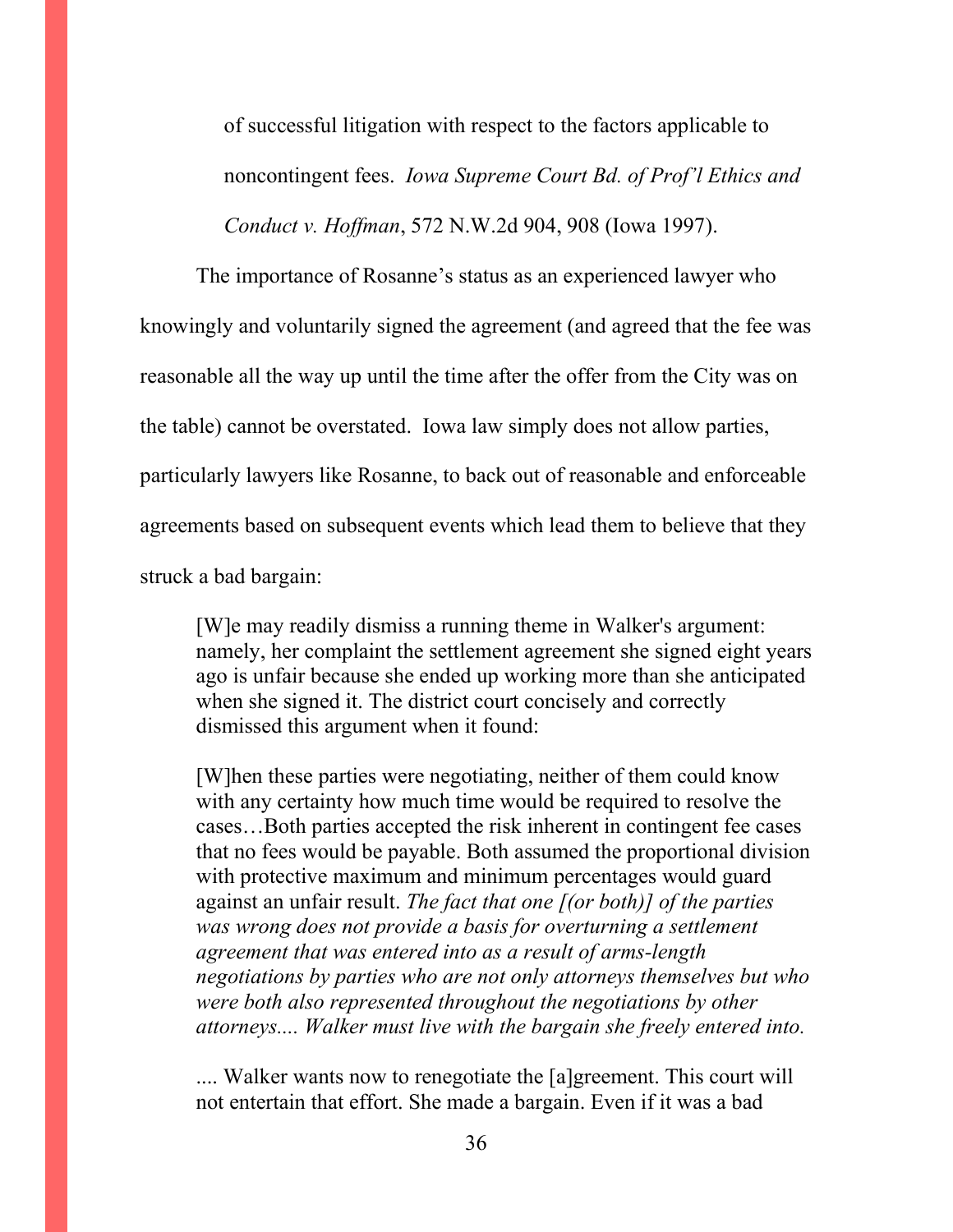bargain, under general principles of contract law, she lives with that bargain.

(Emphasis added.) We agree with this assessment. Uncertainty is a powerful incentive for parties to accept a compromise settlement agreement. *See Wright,* 410 N.W.2d at 249. Much was uncertain when the parties signed the settlement agreement; such is the very nature of cases taken on a contingency-fee basis. The parties in this case assessed the situation and made their choices regarding the time and effort Walker would have to expend in the future to bring the overtime-pay cases to a successful resolution. They also gave up other claims against each other and each received some benefits. We will not interfere with their agreement—fully performed with the exception of the payment of the fees—simply because one party got the better end of the bargain. "It is ... well settled that to vitiate a settlement, *a mistake must be* mutual, material, and *concerned with a present or past fact.*" *Id.* (emphasis added, internal quotation omitted).

Parties to contracts should not look to courts to rescue them from their bad bargains. *Smith v. Harrison,* 325 N.W.2d 92, 94 (Iowa 1982). Courts should ... support agreements which have for their object the amicable settlement of doubtful rights by parties.... [S]uch agreements are binding without regard to which party gets the best of the bargain or whether all the gain is in fact on one side and all the sacrifice on the other.

*Id.* (internal quotation omitted). "The courts can have no concern with the wisdom or folly of ... a contract." *Bjornstad v. Fish,* 249 Iowa 269, 279, 87 N.W.2d 1, 7 (1957) (citations omitted).

*Walker v. Gribble*, 689 N.W.2d 104, 109–10 (Iowa 2004). The logic of the

*Walker* holding applies - this was a reasonable fee agreement, signed by an

experienced lawyer, during a time of great uncertainty as to the outcome of

the case. Rosanne had the chance to strike a different bargain, and she chose

not to do so. Her actions and admissions constitute conclusive evidence that

the fee agreement is enforceable and leads to a reasonable fee.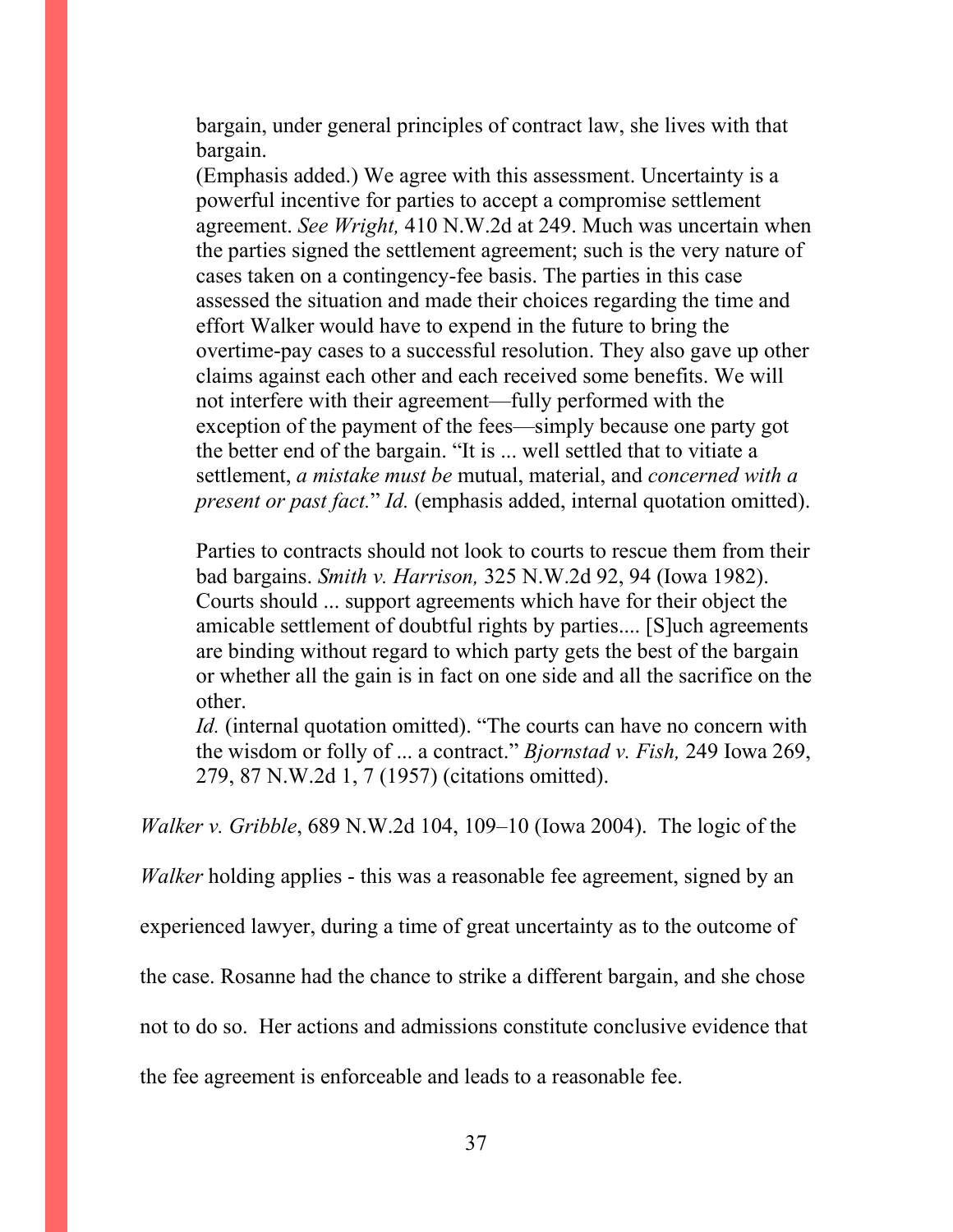Accordingly, MRD submits that the district court properly granted their motion for summary judgment under Iowa Rule of Civil Procedure 1.981.

## **B. THE MRD FEE CONTRACT WHICH CHARGES THE PLANTES A CONTINGENCY FEE OF 33 1/3 % IS REASONABLE AND ENFORCEABLE ON ITS FACE.**

# **1. Case law and applicable rules of ethics governing lawyers establish the enforceability of contingency fee agreements such as the MRD fee agreement.**

For decades, the following statement by the Iowa Supreme Court has been the law of Iowa: "'Ordinarily a contract between attorney and client, providing for the payment of a fee for legal services contingent upon the results obtained by the attorney, without more, is not an illegal contract, but one that is enforceable.'" *Stoebe v. Kitley*, 249 N.W.2d 667, 669 (Iowa 1977)(quoting *Roten v. Tesdell & Machaman*, 195 Iowa 1329, 1332-1333, 192 N.W. 442, 443 (1923)). *See also Wunschel Law Firm, P.C. v. Clabaugh*, 291 N.W.2d 331, 333 (Iowa 1980)("We have long recognized the validity of contingent fee contracts generally", quoting *Wallace v. Chicago, Milwaukee & St. Paul Railway*, 112 Iowa 565, 567-68, 84 N.W. 662, 663 (1900)). Through their arguments made on appeal, the Plantes seek to upend this longstanding approval of contingent fee agreements in Iowa by subjecting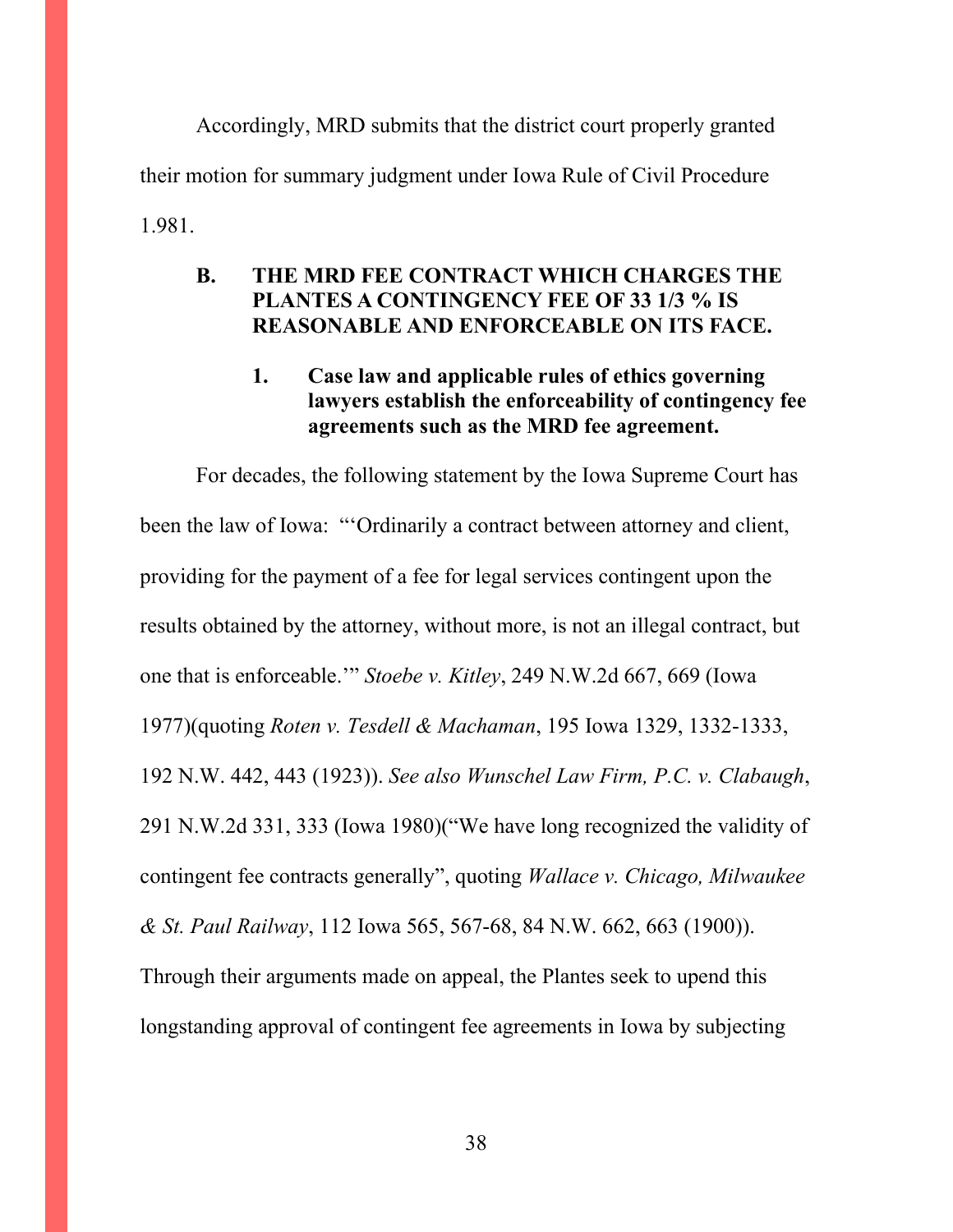them to inappropriate hindsight and standards which do not apply to

contingency fees.

Rule 32:1(a) of the Iowa Rules of Professional Conduct states as

follows:

(a) A lawyer shall not make an agreement for, charge, or collect an unreasonable fee or an unreasonable amount for expenses, or violate any restrictions imposed by law. The factors to be considered in determining the reasonableness of a fee include the following:

(1) the time and labor required, the novelty and difficulty of the questions involved, and the skill requisite to perform the legal service properly;

(2) the likelihood, if apparent to the client, that the acceptance of the particular employment will preclude other employment by the lawyer;

(3) the fee customarily charged in the locality for similar legal services;

(4) the amount involved and the results obtained;

(5) the time limitations imposed by the client or by the circumstances;

(6) the nature and length of the professional relationship with the client;

(7) the experience, reputation, and ability of the lawyer or lawyers performing the services; and

(8) whether the fee is fixed or contingent.

As noted in the Plantes' Proof Brief, this Rule went into effect when the

Iowa Rules of Professional Conduct were changed in their entirety in 2005.

However, what the Plantes' Proof Brief does not note is that although the

prohibition against "clearly excessive" fees in the former rule system (DR 2-

106) was changed to a prohibition against "unreasonable" fees, *the language*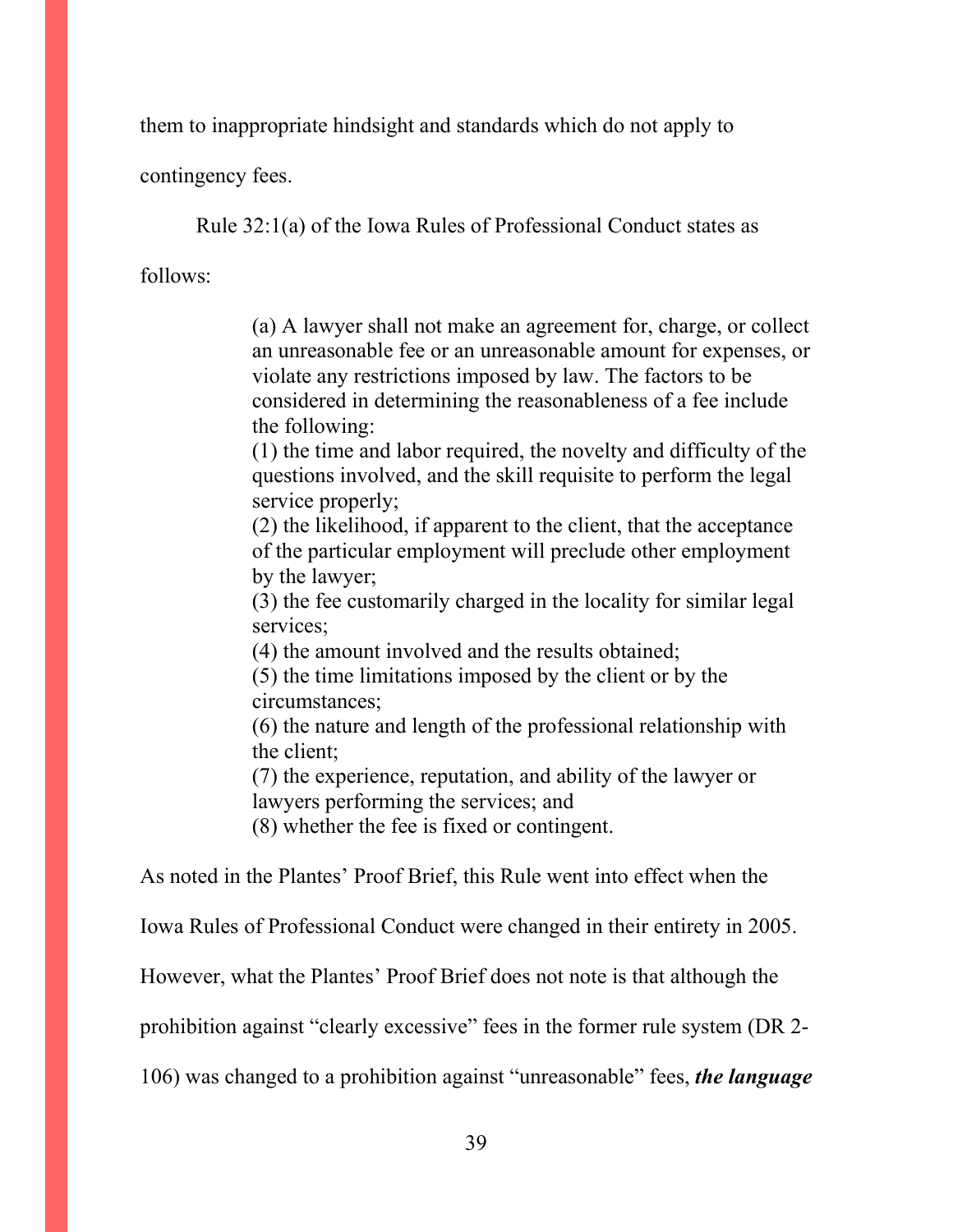*of the eight factors to be considered in determining whether a fee was "clearly excessive" under DR 2-106 or "unreasonable" under 32:1.5 are exactly the same.* Therefore, as set forth in more detail below, the Plantes' argument that the change in the rule scheme should cause the Iowa appellate courts to reconsider prior rulings is without merit, since the relevant part of the rule has not changed.

 The fee sought by MRD is contingent (factor (8), and the Iowa Supreme Court has made it quite clear that it is not the intent of the rule "that contingent fee agreements must be re-examined at the conclusion of successful litigation with respect to the factors applicable to noncontingent fees." *Comm. on Prof'l Ethics & Conduct of The Iowa State Bar Ass'n v. McCullough,* 468 N.W.2d 458, 461(Iowa 1991)*.* As *McCullough* was a pre-2005 case, it relied on the prior rule scheme, but as noted, the factors have not changed, so there is no basis for re-examining this precedent. Simply put, there is no warrant in either the rule or case law precedent to scrutinize the amount of the fee at the conclusion of this case, when the contingency fee percentage is reasonable.

 The Plantes make the argument that somehow the commentary to Rules under the new regulatory scheme overrules case law precedent when they assert, *carte blanche,* that Comment 3 to Rule 32:1.5 makes all eight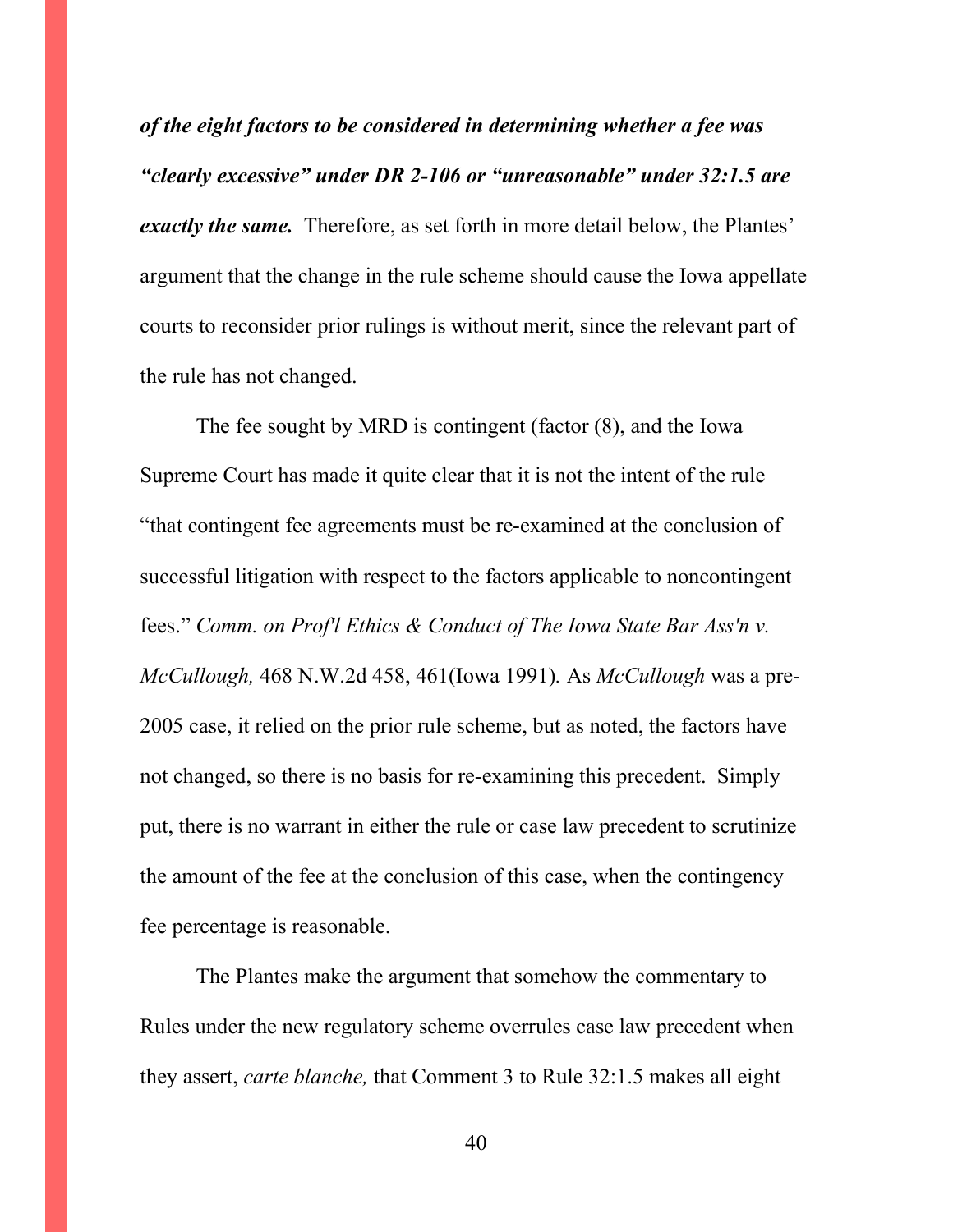factors "applicable to contingent fee contracts." (Proof Brief p. 38). That is not what Comment 3 states:

Contingent fees, like any other fees, are subject to the reasonableness standard of paragraph (a) of this rule. In determining whether a particular contingent fee is reasonable, or whether it is reasonable to charge any form of contingent fee*, a lawyer must consider the factors that are relevant under the circumstances*.

*Id.* (emphasis added). Accordingly, contrary to the Plantes' argument, the first seven factors do not automatically apply – only those relevant under the circumstances apply. In no way does the commentary rule overrule Iowa case law precedent which indicates that "hindsight" review of contingency fees is not appropriate when the contingency fee is reasonable at the outset of the case pursuant to the applicable factors.

Rule 32:1(c) sets forth the requirement that contingent fees must be agreed to in writing:

> (c) A fee may be contingent on the outcome of the matter for which the service is rendered, except in a matter in which a contingent fee is prohibited by paragraph (d) or other law. A contingent fee agreement shall be in a writing signed by the client and shall state the method by which the fee is to be determined, including the percentage or percentages that shall accrue to the lawyer in the event of settlement, trial, or appeal; litigation and other expenses to be deducted from the recovery; and whether such expenses are to be deducted before or after the contingent fee is calculated. The agreement must clearly notify the client of any expenses for which the client will be liable whether or not the client is the prevailing party. Upon conclusion of a contingent fee matter, the lawyer shall provide the client with a written statement stating the outcome of the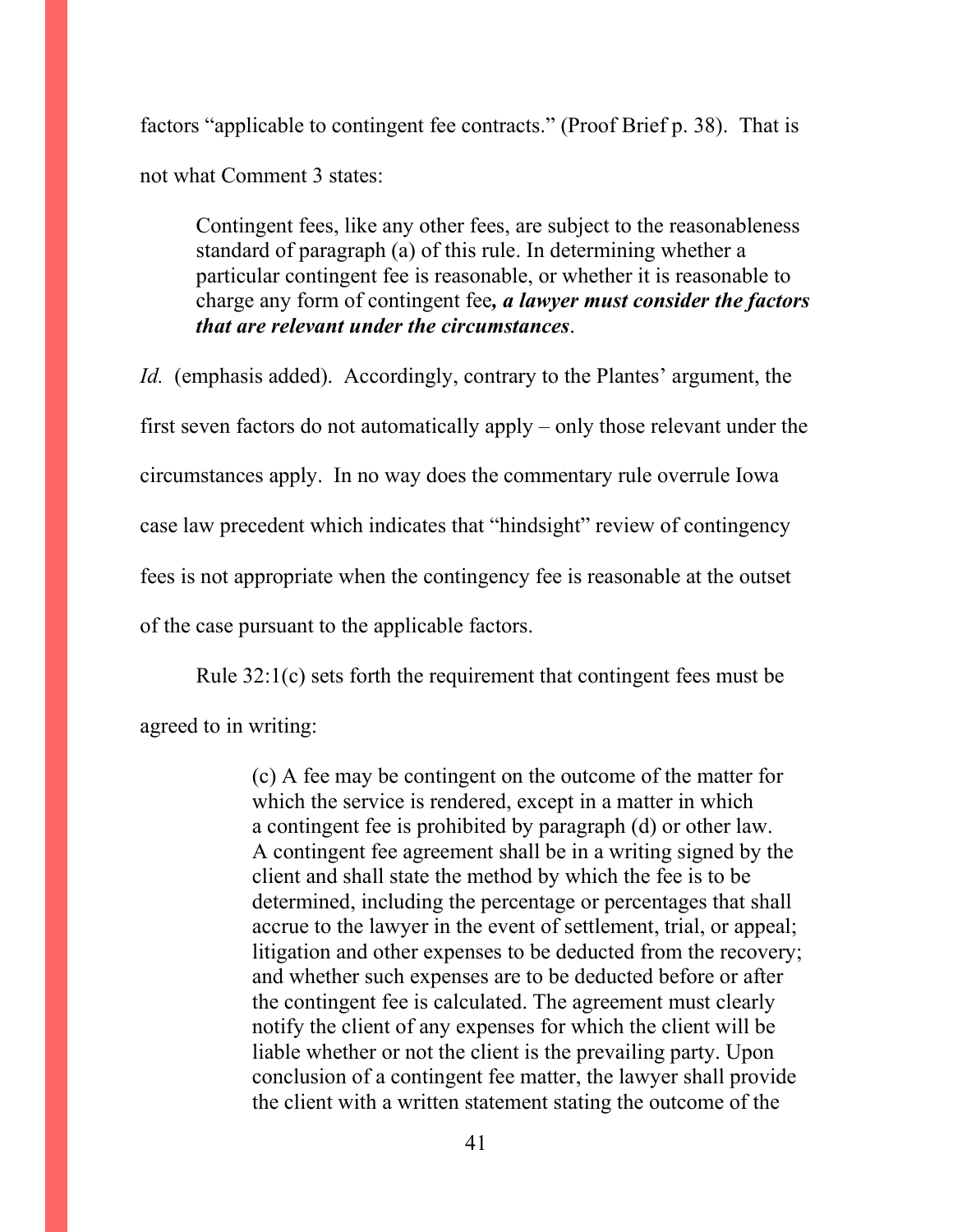matter and, if there is a recovery, showing the remittance to the client and the method of its determination.

There is no dispute that MRD complied with this Rule. The whole purpose of this Rule would be gutted if the Plante's argument were to be accepted. Lawyers should not be required to execute written fee arguments if a court could, after the fact, determine a contractual fee is unreasonable even though the agreement itself had previously been reasonable throughout the course of the representation.

# **2. Contingency fee agreements of one-third of the recovery are typical in cases, such as this one, where there was risk and uncertainty at the time the fee agreement was signed.**

A summation of the pertinent case law in Iowa on the reasonableness of contingency fees is found at 16 Iowa Practice Series, *Lawyer and Judicial Ethics*  $\S 5:5(d)(2)$ .<sup>5</sup> The article begins with the following statement:

As Comment 3 to Rule 1.5 states, "[c]ontingent fees, like any other fees, are subject to the reasonableness standard of paragraph (a) of this rule." For the litigation case in which the risk of loss is significant, the Iowa Supreme Court has expressed approval of the typical one-third of recovery contingent fee. Indeed, in one particularly complex lawsuit, in which the law firm had advanced all costs despite the "a strong likelihood they would recover nothing," the court approved a 50 percent contingency fee. Thus, when the case is especially demanding in terms of attorney time and resources and the risk of loss

<sup>&</sup>lt;sup>5</sup> Authored by Gregory C. Sisk (University of St. Thomas Law School) and Chief Justice Mark S. Cady.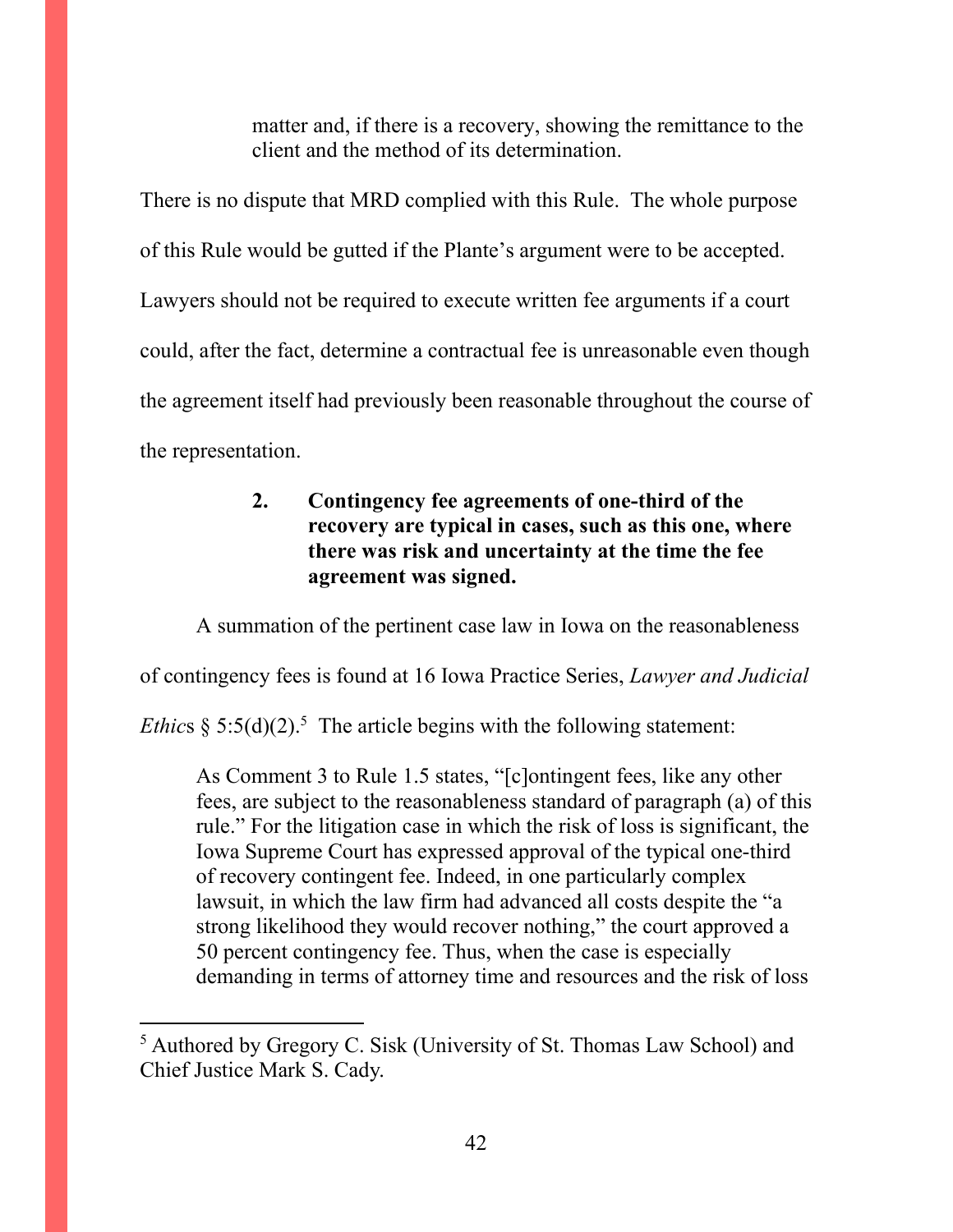is greater than normal, a larger contingency fee may be reasonable. Uncertainty thus defines "the very nature of cases taken on a contingency-fee basis."

*Id.* (internal footnotes deleted). Therefore it is noted that the Iowa Supreme Court has expressed approval for the exact percentage fee charged in this case: one-third (The cases cited in the footnote in support of this conclusion are *Hoffman* and *McCullough*). Indeed, as noted, the Iowa Supreme Court has allowed even higher contingency fee percentages to be charged in certain cases, but this appeal does not involve that issue - the fee percentage in the present case is "typical."

At the time the Plantes retained MRD, and the fee agreement was signed, there was a great deal of uncertainty as to multiple factors, including the comparative fault of the parties. Munger's Expert Report sets forth the risks at the outset of the case:

1A. This was a case of comparative fault and was risky. While that may not seem novel on its face, the novelty is that each case presents a complex set of facts that must be uniquely persuasively presented and argued. At the time Mr. Munger accepted the case at Rosanne Plante's request, on November 16, 2016, Rosanne Plante described to Mr. Munger that the day before, on November 15, 2016, her husband Chad Plante's Tahoe had been violently hit by a City bus while driving to work and that he was in a coma and may not live. (It was soon known that his injuries included a right open distal tip-fibula fracture; left middle third comminuted displaced femur fracture; right segmental fibular fracture, displaced; severe traumatic brain injury, axonal; acute respiratory failure; and altered mental status.) She did not know much of anything else, including whose fault it was. It would have been known at the time and was known to Mr. Munger,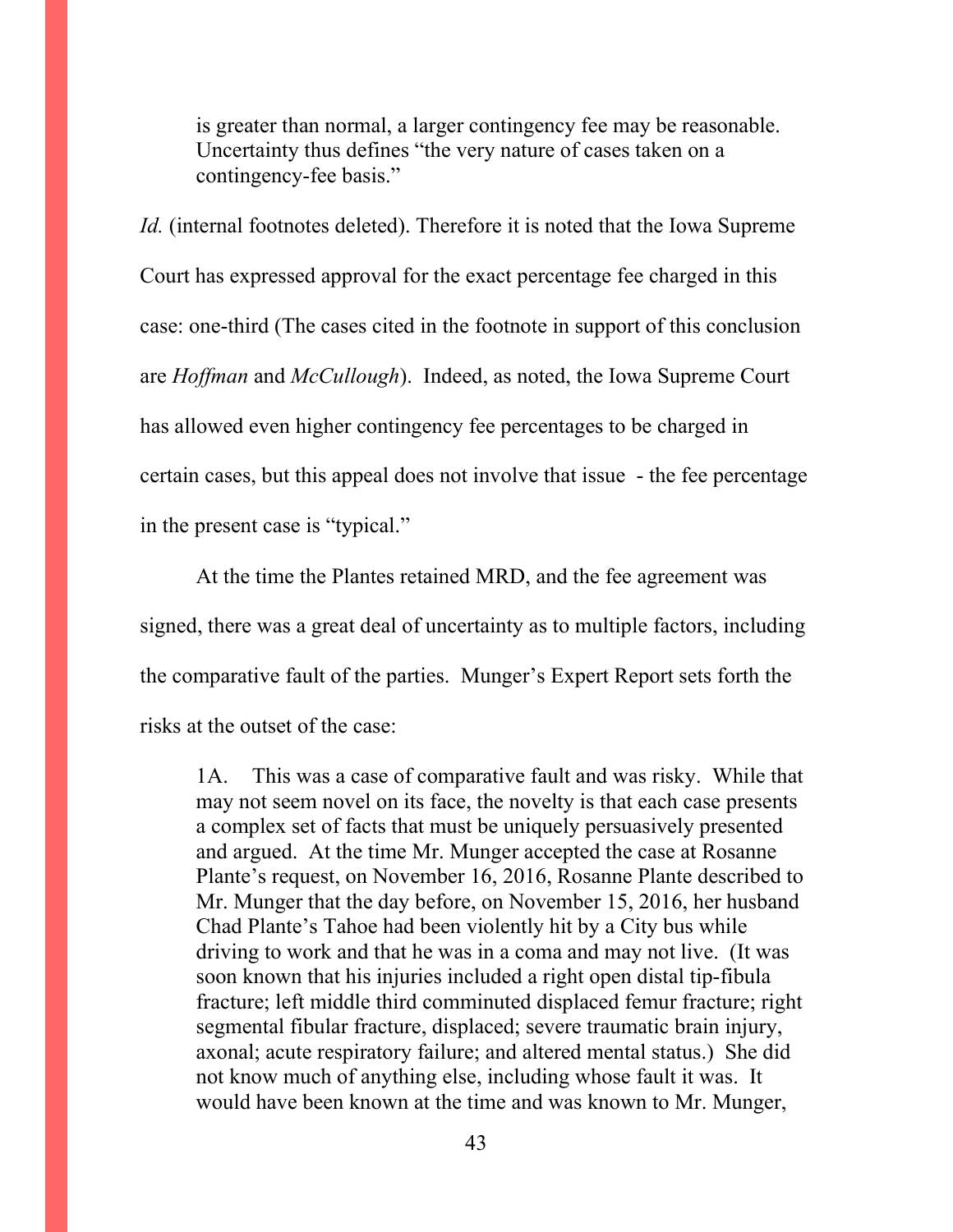that likely a case like that with such serious injuries would require a great deal of time and skill to establish maximum fault on the City, including hiring a liability expert or experts to prove the City's fault and Mr. Plante's lack of fault. When Trooper Olesen reported to Rosanne Plante and Mr. Munger, just prior to Rosanne signing the fee agreement, that he found the bus driver at fault, he also found that Chad was speeding. That meant that the City would be entitled to a comparative fault instruction against Chad. Almost immediately, it became known that the City hired Knight and Associates as their traffic accident reconstructionist. It was well known to Mr. Munger that Mr. Knight was a competent and thorough expert. The City's willingness to hire their own investigator and not rely on Trooper Oleson signaled that this would be a long, drawn out fight on liability requiring a very skillful trial attorney to represent Plaintiffs.

(App. 147-148).

Similarly, MRD's retained expert, Jim Daane, set forth the risks involved in his report at pages 5-6, including issues of comparative fault (indicated by the Trooper's findings that although Chad had the right of way, he was also speeding, as well as the fact that the City hired their own accident reconstructionist, Knight and Associates). (App. 371-372).

#### *Notably, Plantes' expert, David Brown, offered no opinion whatsoever as*

*to the risks borne by MRD as a result of taking the case.* (App. 350-351).

Accordingly, it is undisputed that the risk of loss was significant, and the results were uncertain, so the fee agreement in the present case is squarely within the confines of acceptable fee agreements according to the Rule, as interpreted by the Iowa Supreme Court. The Plantes do not even attempt to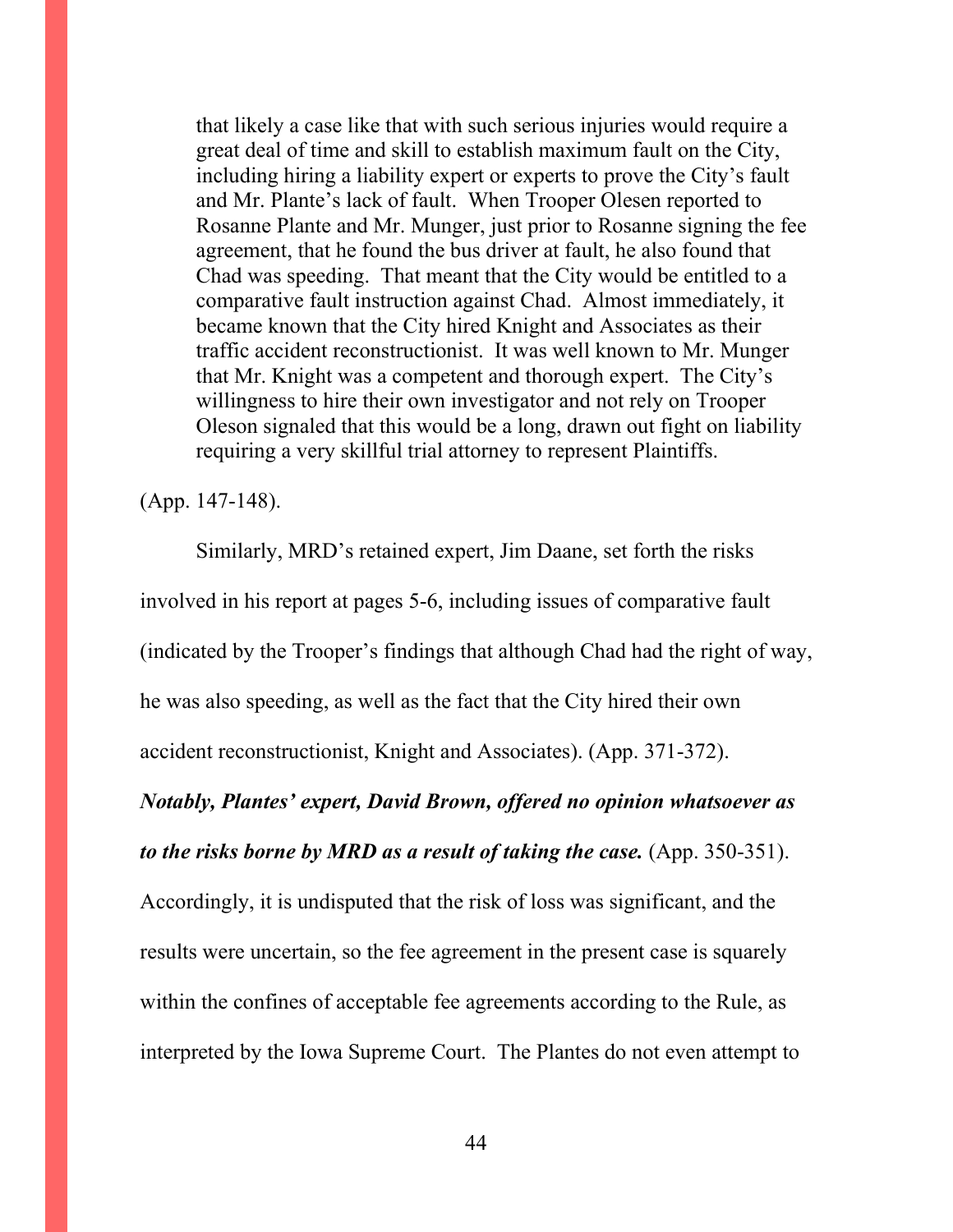argue otherwise, and this is the reason why they make the impermissible "hindsight" argument.

# **3. The contingent fee, in this case, is neither a case where the "risk of loss was never substantial" or where the "ultimate recovery proved to be astronomically high."**

The Iowa Practice Series article identifies only two scenarios where a contingency fee will be invalidated, neither of which apply to the present case: "However, if the risk of loss in a matter was never substantial or the ultimate recovery proves to be astronomically high, a contingency fee may be inappropriate or should be measured by a smaller percentage of the recovery."<sup>6</sup>

The first scenario where contingency fee agreements may be determined to be unreasonable is where the risk of loss was not substantial, and the article expounds upon this scenario as follows:

<sup>6</sup> Similarly, the Restatement identifies the same two scenarios: "A tribunal will find a contingent fee unreasonable due to a defect in the calculation of risk in two kinds of cases in particular: those in which there was a high likelihood of substantial recovery by trial or settlement, so that the lawyer bore little risk of nonpayment; and those in which the client's recovery was likely to be so large that the lawyer's fee would clearly exceed the sum appropriate to pay for services performed and risks assumed. A lawyer's failure to disclose to the client the general likelihood of recovery, the approximate probable size of any recovery, or the availability of alternative fee systems can also bear upon whether the fee is reasonable." Restatement (Third) of the Law Governing Lawyers § 35 (2000)(Comment C).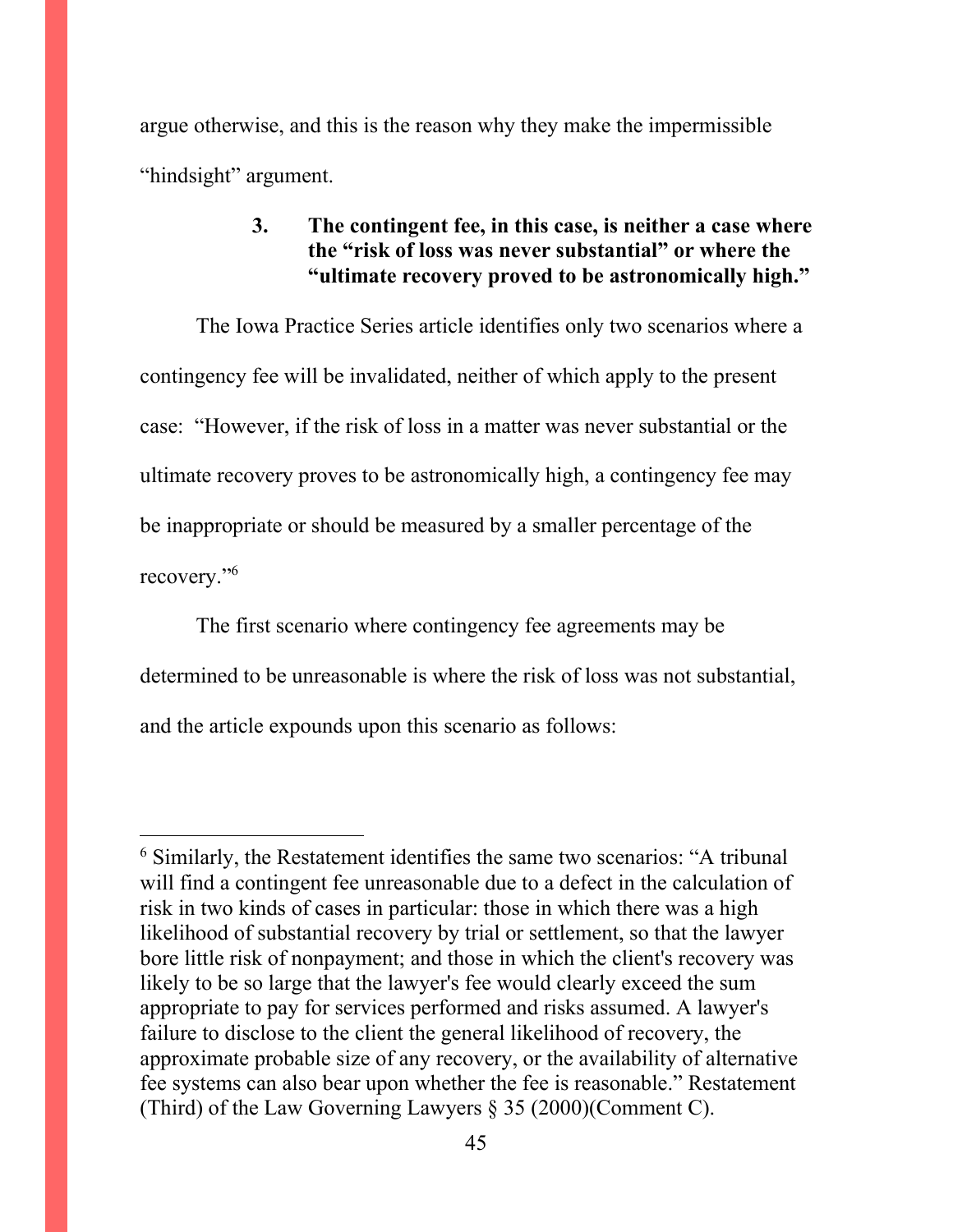As a comment to the *Restatement of the Law Governing Lawyers*  explains, the amount of a contingent fee may be unreasonable if "there was a high likelihood of substantial recovery by trial or settlement, so that the lawyer bore little risk of nonpayment," or if "the client's recovery was likely to be so large that the lawyer's fee would clearly exceed the sum appropriate to pay for services performed and risks assumed." For example, if the lawyer, by reason of his or her substantial experience, recognizes that the client is likely to obtain a positive result through a quick settlement, meaning that the lawyer will devote little time to the matter and bears little or no risk of being left without a fee, the typical one-third contingency fee would be unreasonable under the circumstances. In addition, where the results obtained simply are not attributable to the lawyer's efforts, any award of fees may be unreasonable, at least if based on the size of the recovery.

16 Iowa Practice Series, *Lawyer and Judicial Ethics* § 5:5(d)(2)(internal

footnotes deleted). As noted above, that is simply not the case here. Even after the fee agreement was signed, the City's actions made it clear that they intended to contest liability. The Payment Assistance Agreement specifically denied that it was an admission of fault, and that evidence of said payments would be inadmissible. The bus driver, Pica, was found guilty, but did not plead guilty, thus indicating the intent to contest liability.<sup>7</sup> Even the City's agreement to liability at the mediation (18 months after the collision) was only for the purposes of the mediation. Therefore, the City made it clear, both before and after the fee agreement, that comparative fault

 $<sup>7</sup>$  A guilty plea by Pica would have been admissible in the civil case.</sup> *Employers Mut. Cas. Co. v. Van Haaften*, 815 N.W.2d 17, 29 (Iowa 2012). Her conviction would not be admissible. Iowa Code § 321.489.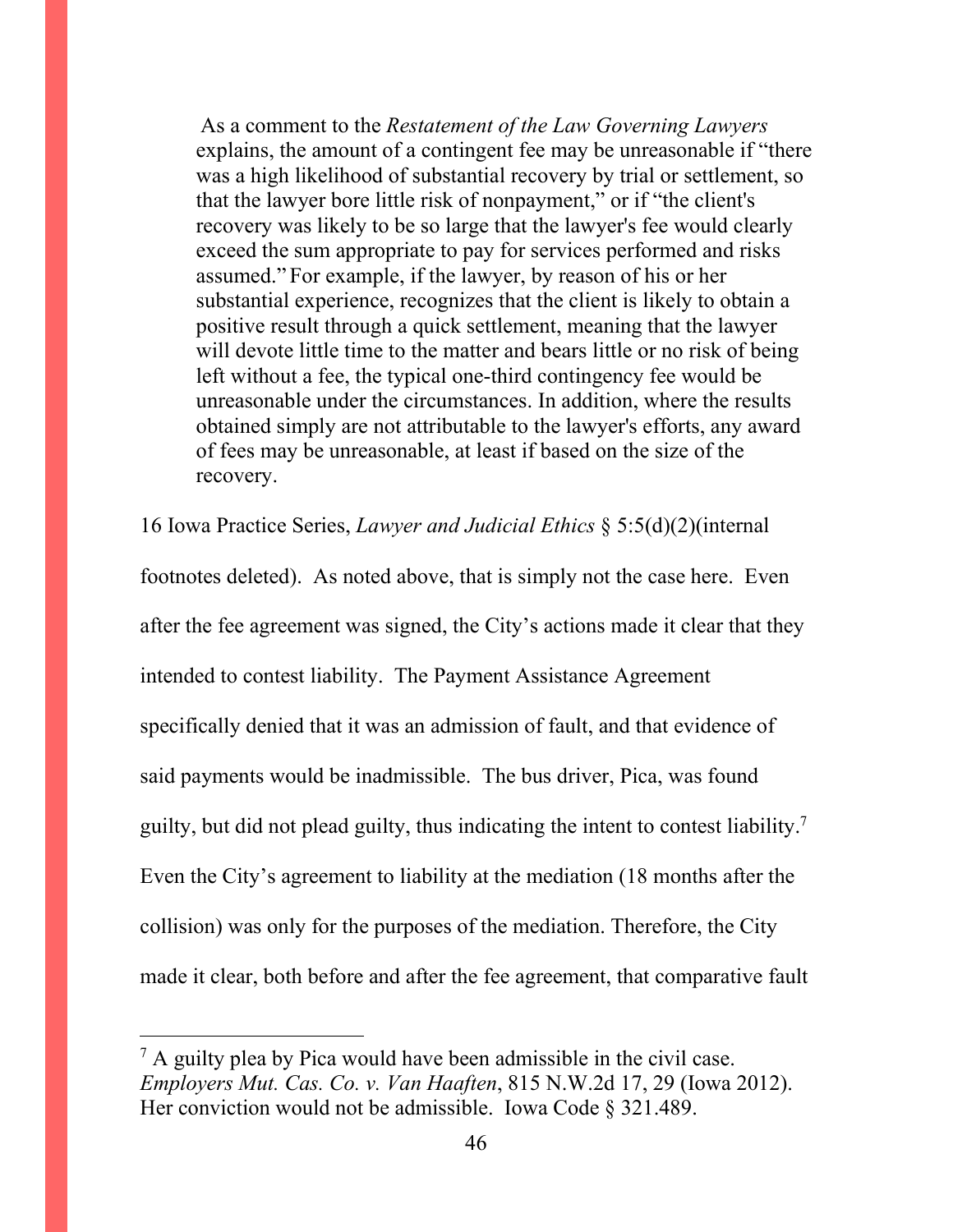would be an issue if the matter were to be litigated. Accordingly, the fee agreement was reasonable because of the risks involved.

The primary case relied upon by the Plantes in this case, *Hoffman*, 572 N.W.2d 904, is of no avail to them. There, the Iowa Supreme Court disciplined attorney Hoffman for charging his client an excessive fee because he did **absolutely nothing** to help her win her workers compensation claim against her deceased husband's employer:

"…**the recovery of the workers' compensation claim was in no manner due to respondent's work as Jahde's lawyer.** Farmland was totally unaware of respondent's representation until after it had investigated the merits of paying workers' compensation and had agreed to pay the claim."

*Id.* at 908. (Emphasis added.) Even though he did nothing to get money for his client, Hoffman still charged her a 33% contingency fee of a death benefit he did not obtain for her and had no role whatsoever in obtaining for her. This, the Iowa Supreme Court determined, was clearly excessive. *Id.* The statement in the Plantes' Proof Brief that the Iowa Supreme Court found that a fee of \$37,000 for 20 hours of work (Proof Brief p. 45) was "clearly excessive" is misleading. The Court did not find that the ratio of hours to the fee (and the resulting hourly rate) was "clearly excessive" – they found that none of Hoffman's work led to the recovery. The Plantes do not disagree that MRD's work led to the recovery from the City. Unlike Hoffman, MRD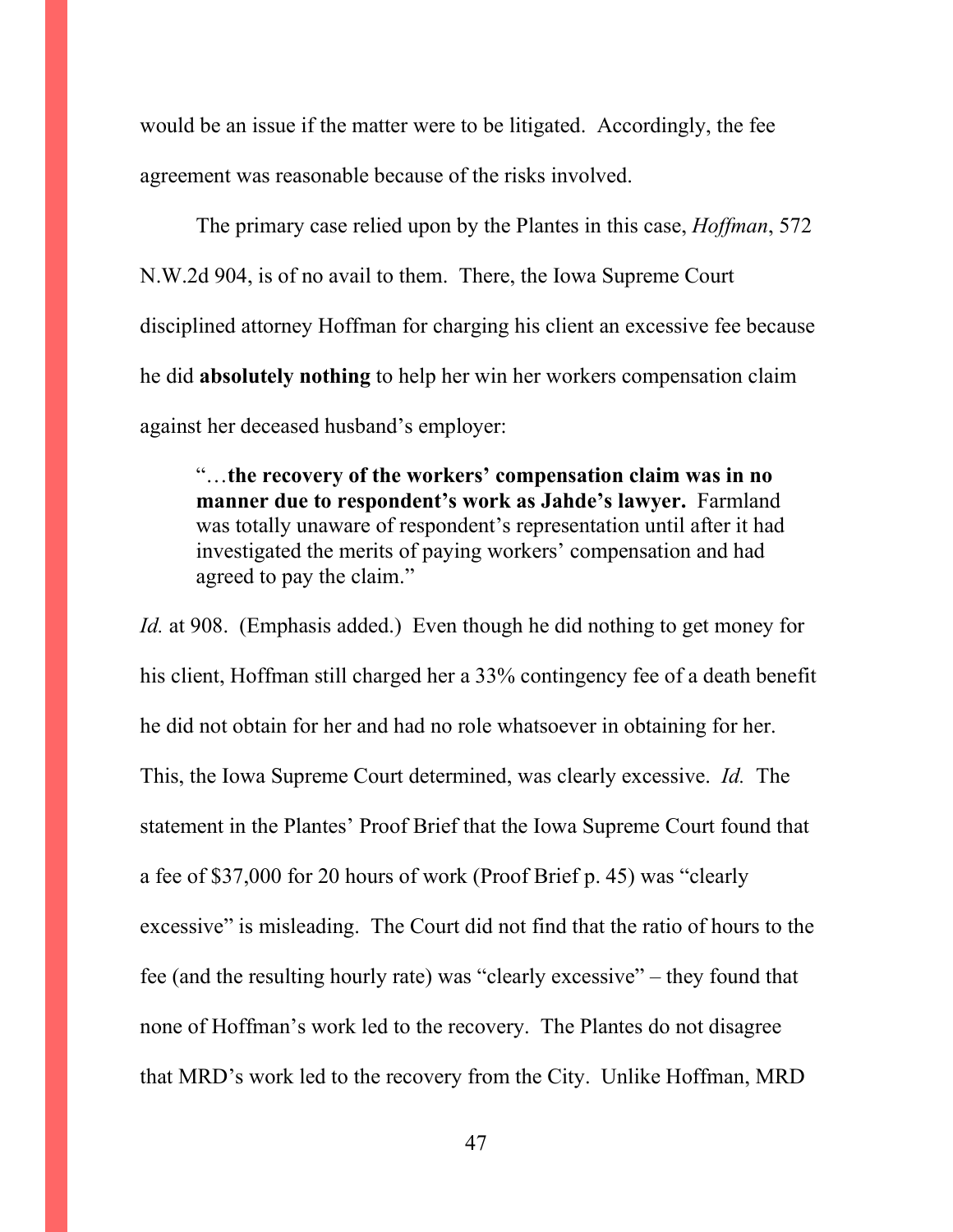worked for the Plantes for over a year and a half, and because of the firm's hard work and sound advice, the Plantes ultimately collected a \$7,678,369.39 settlement.

 The second scenario where contingency fee agreements may be determined to be unreasonable is when the "ultimate recovery is astronomically high." The article expounds upon this scenario as follows:

Nonetheless, commentators and many courts insist that even a contingent fee agreement that was "reasonable when made may be rendered unreasonable by subsequent events." As the New York Court of Appeals observed, in unusual circumstances, fee agreements "that are not unconscionable at inception may become unconscionable in hindsight." in particular, the magnitude of the result against which the plaintiff's contingent fee is typically calculated cannot be known until the final disposition, at which point a measurement that appeared reasonable at the outset measurement may prove outrageous if applied without qualification to an outsized recovery.

*Id.* (internal footnotes deleted). Before delving into this scenario further it should be noted that no Iowa case law is cited and that this kind of a guideline could be applied in a fashion inconsistent with the precedent indicating that contingency fees should not be retroactively examined for reasonableness set forth in *McCullough,* 468 N.W.2d at 461 (indicating that contingency fees should not be invalidated due to "hindsight" or by analyzing factors relevant to non-contingency fee cases). Therefore, MRD submits that this second scenario should not be applied under Iowa law.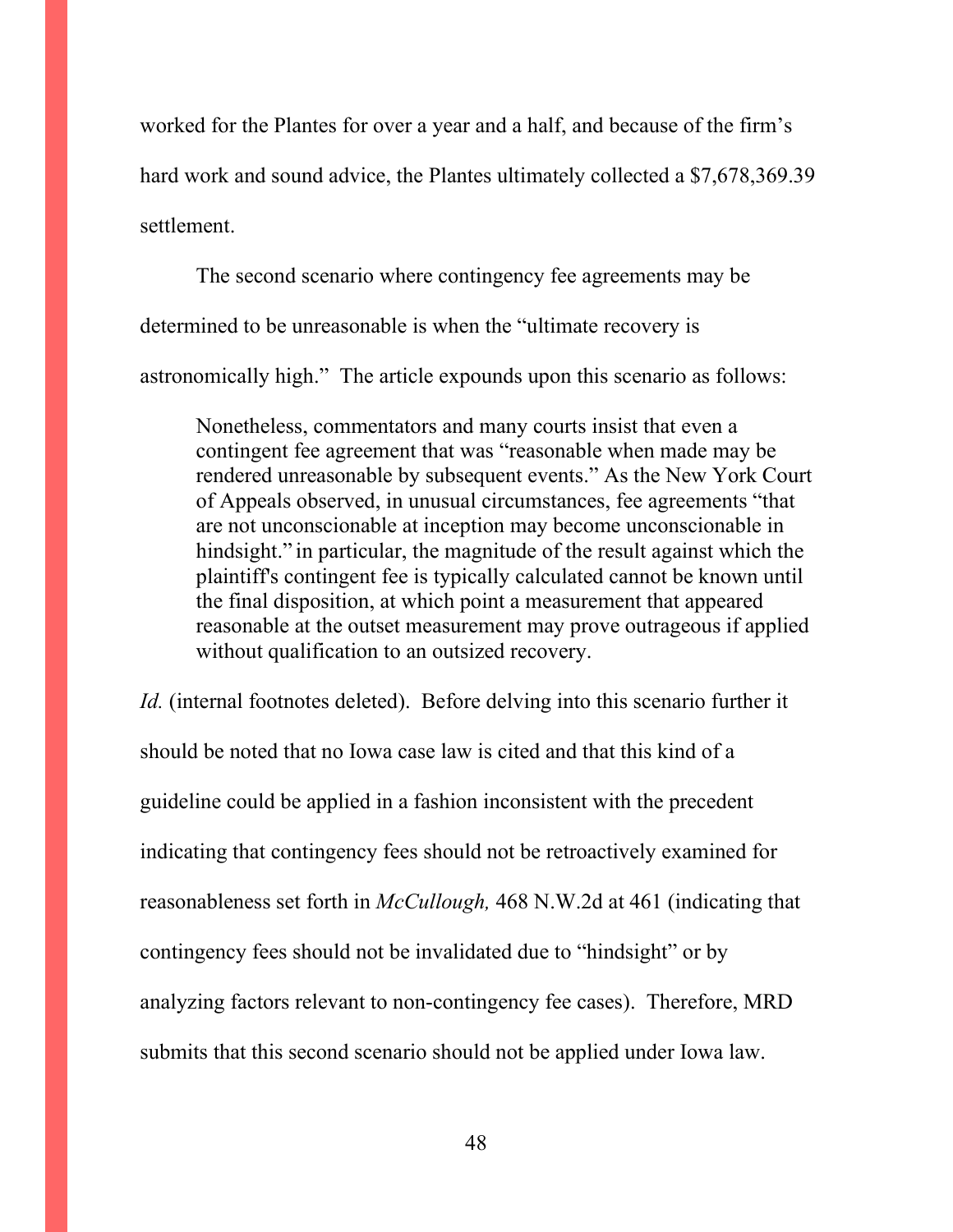In any event, the present case does not fit that scenario, either. First of all, the Plantes have not attempted to make that argument – they have instead focused on the ratio of hours to the recovery (and the fee which would have resulted based on payment on an hourly basis), which is not a valid argument as set forth above. In any event, although the 7.5 million dollar settlement is a large one, it is by no means an "ultimate recovery that is astronomically high." *Id.* Tort litigation in the United States regularly leads to settlements and verdicts in the hundreds of millions and even billions.<sup>8</sup> Recent cases in Iowa have led to results several times larger than the recovery in the present case. For example, there have been verdicts of \$32.8 million,<sup>9</sup> \$240 million,<sup>10</sup> and \$29.5 million.<sup>11</sup>

<sup>8</sup> See, e.g., "5 of the Largest Personal Injury Verdicts Ever" noting results ranging from \$2.2 billion to \$150 billion

<sup>(</sup>https://www.mccunewright.com/blog/2017/march/5-of-the-largest-personalinjury-verdicts-ever, accessed January 11, 2018); "The Largest Class Action Lawsuits & Settlements" noting 16 verdicts and settlements in the billions (https://www.gjel.com/blog/largest-class-action-settlements.html, accessed January 11, 2018).

<sup>9</sup> *Toe v. Cooper Tire & Rubber Co.*, 834 N.W.2d 82, 2013 WL 1749739 (Iowa Ct. App. 2013).

<sup>&</sup>lt;sup>10</sup> https://www.eeoc.gov/eeoc/newsroom/release/5-1-13b.cfm, accessed January 10, 2018.

<sup>11</sup> https://www.desmoinesregister.com/story/news/crime-andcourts/2018/06/13/jury-awards-29-5-m-verdict-womans-death-medicalmalpractice-case/699854002/, accessed January 10, 2018.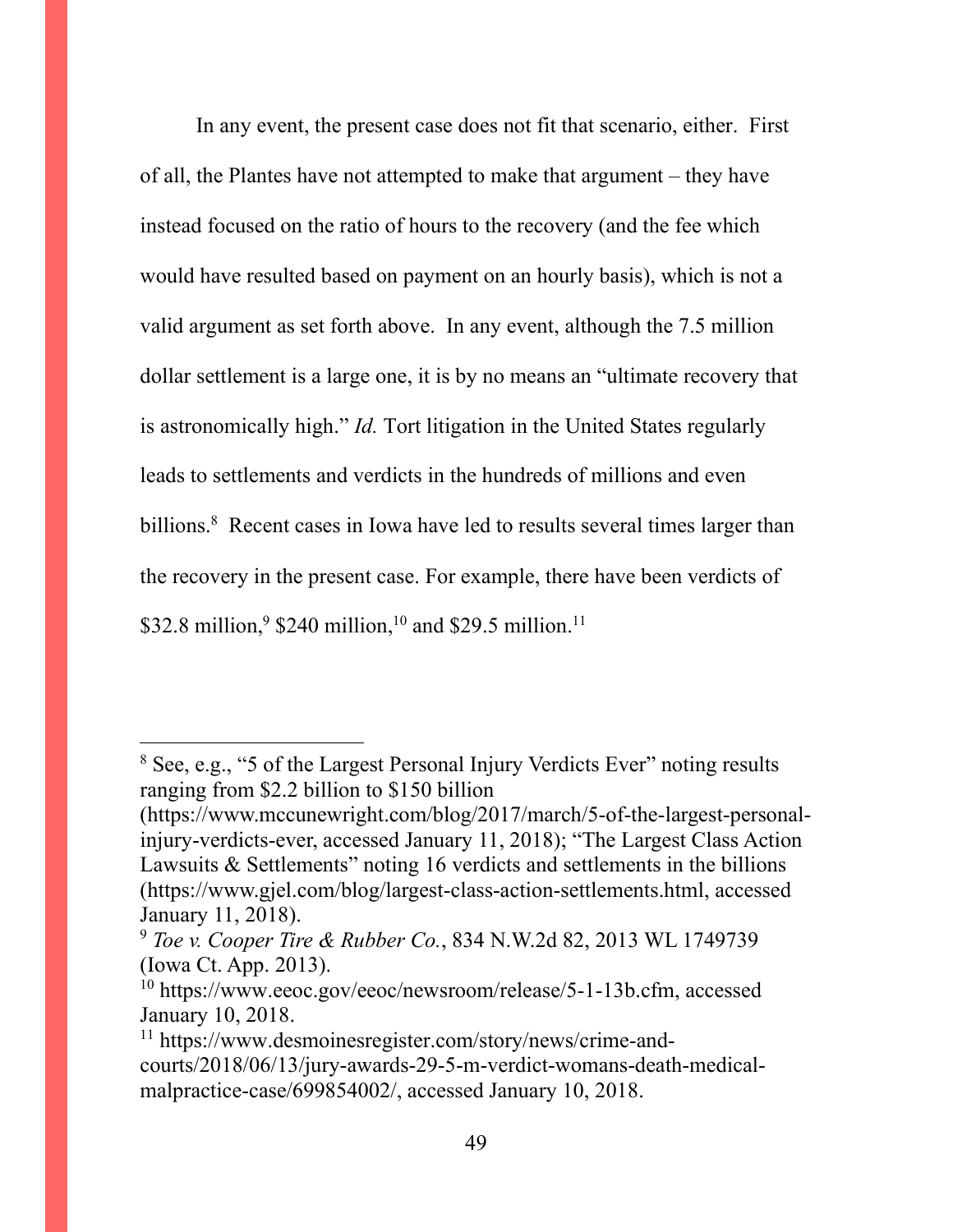The New York Court of Appeals case cited in the Iowa Practice Series article for the proposition that fee agreements "that are not unconscionable at inception may become unconscionable in hindsight" actually confirms that the present case does not involve an "astronomically high" recovery and confirms the conclusion that the 33 1/3 percent fee agreement applied to the settlement, in this case, leads to a reasonable fee. *In re Lawrence*, 24 N.Y.3d 320, 23 N.E.3d 965 (2014). In that case, the law firm represented the wife of the decedent in a protracted estate litigation battle beginning in 1983. Notably, the law firm represented the client on an hourly basis from 1983 until 2004, and the client had paid an astounding \$18 million in fees with respect to the estate litigation. In January, 2005, the law firm proposed a revised retainer agreement whereby the firm would be paid a 40% contingency fee from any proceeds distributed to the estate after January 1, 2005. *Id.* at 24 N.Y.S.3d at 329*.* 

On May 18, 2005 - only five months after the revised agreement which switched the terms of the representation from hourly to contingency the case abruptly settled in an amount ultimately over \$100 million. The firm sought payment of a fee pursuant to the contingency fee agreement - \$44 million. The client balked, and litigation ensued. The underlying court rejected the firm's payment request. *In re Lawrence*, 106 A.D.3d 607, 609,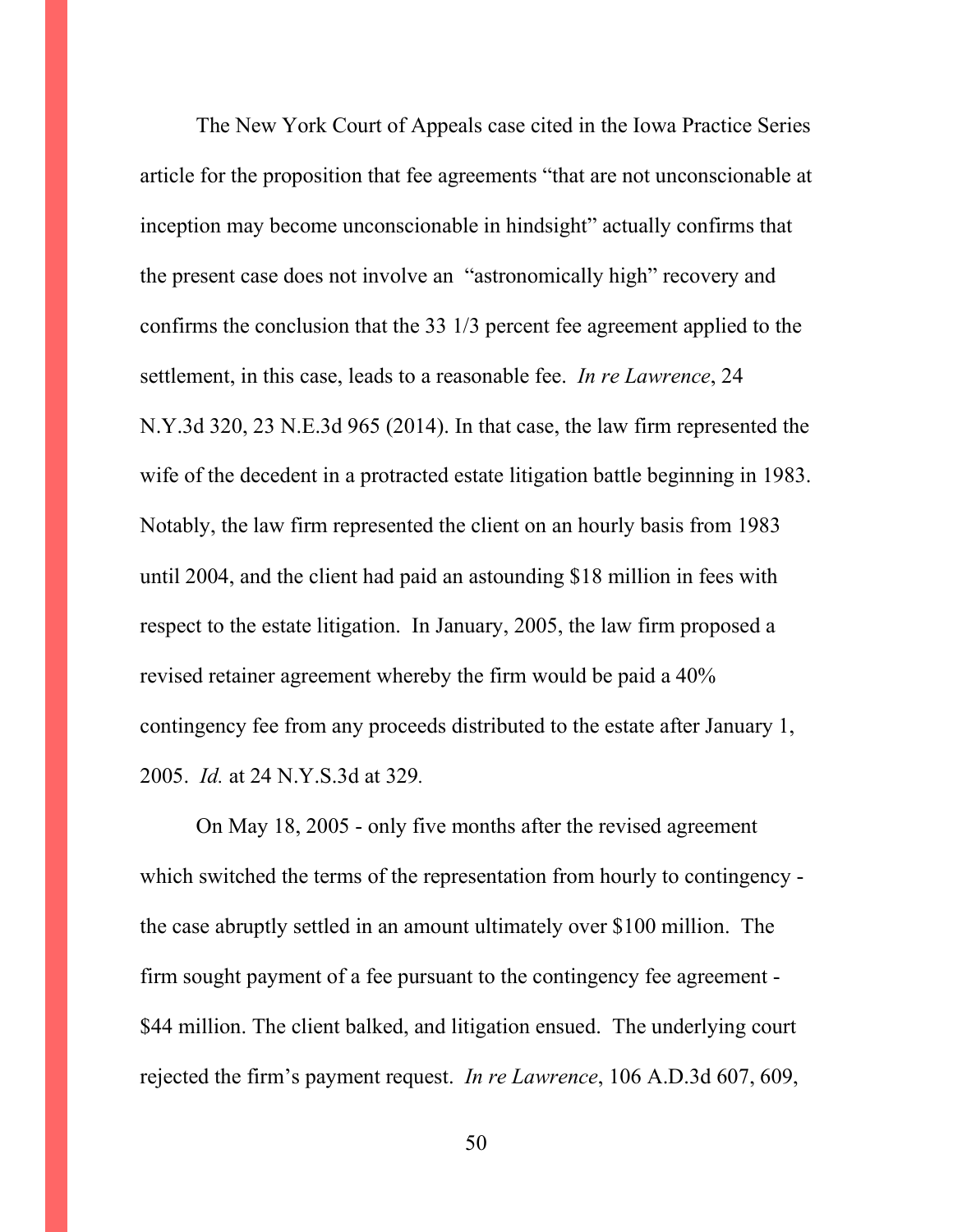965 N.Y.S.2d 495, 498 (2013)(noting a finding of fact that the revised retainer agreement would lead to an hourly rate of \$11,000 per hour).

The New York Court of Appeals reversed, and much of the discussion which led the court to enforce the contingency fee, in that case, confirms why the fee agreement, in this case, should be enforced. The court began by noting that the "hindsight" review to determine substantive unconscionability is extremely limited:

Agreements that are not unconscionable at inception may become unconscionable in hindsight, if "the amount becomes large enough to be out of all proportion to the value of the professional services rendered" (*King,* 7 N.Y.3d at 191, 818 N.Y.S.2d 833, 851 N.E.2d 1184). A close reading of the cases that create this "hindsight" review, however, seem to limit the principle to a more narrow application. Although "[t]he word 'unconscionable' has frequently been applied to contracts made by lawyers for what were deemed exorbitant contingent fees," what is meant is that "the amount of the fee, standing alone and unexplained, may be sufficient to show that an unfair advantage was taken of the client or, in other words, that a legal fraud was perpetrated upon him" (*Gair v. Peck,* 6 N.Y.2d 97, 106, 188 N.Y.S.2d 491, 160 N.E.2d 43 [1959] [internal quotation marks and citation omitted] ).

*Lawrence,* at 24 N.Y.S.3d at 339. The Plantes have not made an argument

that a legal fraud was perpetrated on them, nor have they offered any

evidence to support such an argument.

The court goes on to confirm how rarely contingent fee agreements

that are valid at their inception should be voided: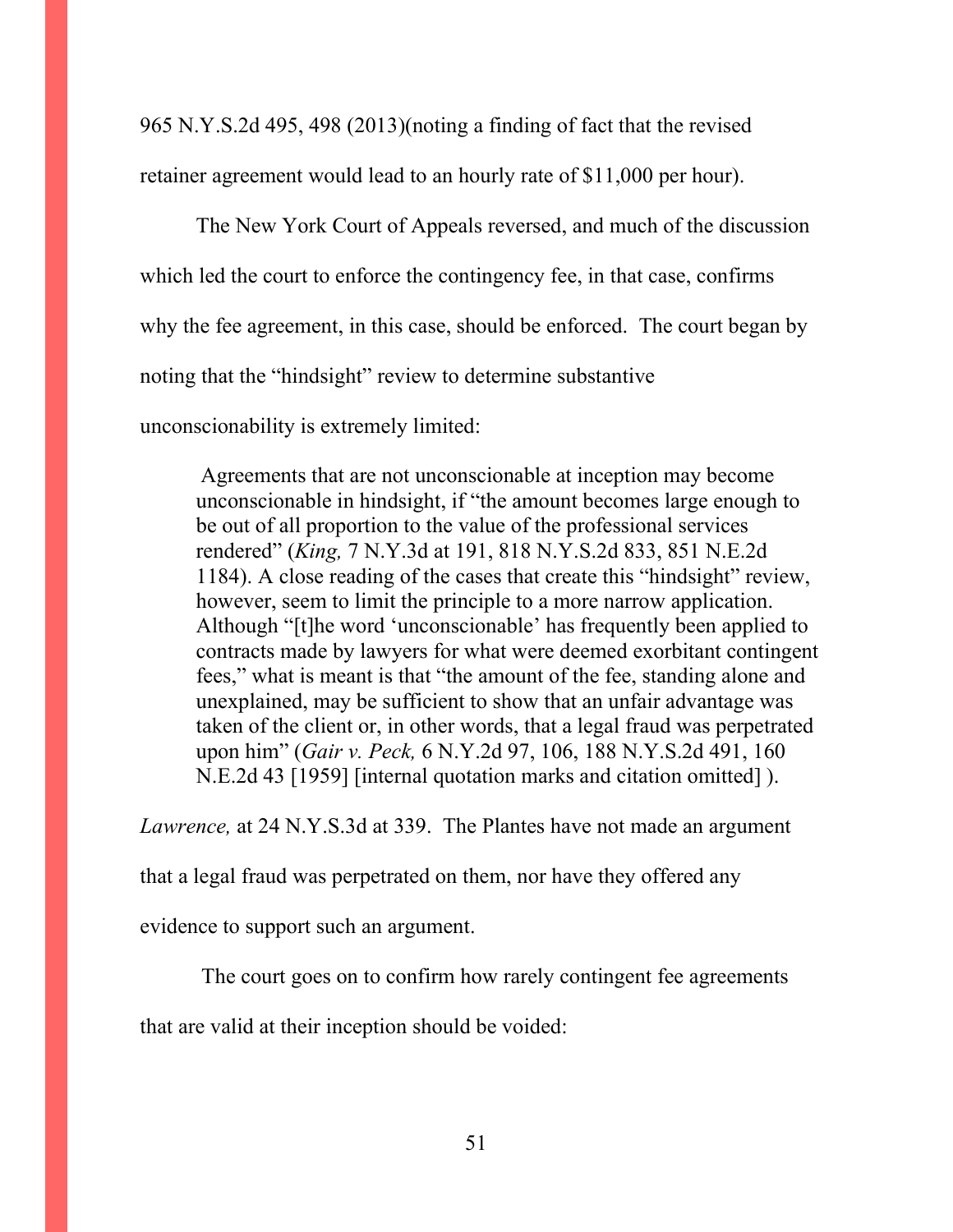Absent incompetence, deception or overreaching, contingent fee agreements that are not void at the time of inception should be enforced as written (*Lawrence,* 11 N.Y.3d at 596, 873 N.Y.S.2d 517, 901 N.E.2d 1268 n. 4). As we further observed on the prior appeal in this case, "the power to invalidate fee agreements with hindsight should be exercised only with great caution" because it is not "unconscionable for an attorney to recover much more than he or she could possibly have earned at an hourly rate" *(id.)*. In fact, "the contingency system cannot work if lawyers do not sometimes get very lucrative \*\*\*711 fees, for that is what makes them willing to take the risk—a risk that often becomes reality—that they will do much work and earn nothing. If courts become too preoccupied with the ratio of fees to hours, contingency fee lawyers may run up hours just to justify their fees, or may lose interest in getting the largest possible recoveries for their clients" (*id.*).

*Id.* at 339. Indeed, the entirety of the Plantes' argument is preoccupied with

the ratio of fees to hours – an argument which should be rejected according

to the sound logic of *Lawrence* and Iowa case law precedent.

The court proceeded to note the risk borne by attorneys who enter into

contingency fee agreements with clients:

Whether \$44 million is an unreasonably excessive fee depends on a number of factors, primarily the risk to the attorneys and the value of their services in proportion to the overall fee. Here, Graubard undertook significant risk in entering into a contingency fee arrangement with Lawrence. The risk to an attorney in any retainer agreement is that the client may terminate it at any time, "leaving the lawyer no cause of action for breach of contract but only the right to recover on *quantum meruit* for services previously rendered" (*Gair,* 6 N.Y.2d at 106, 188 N.Y.S.2d 491, 160 N.E.2d 43).

*Id.* at 339–40. The following passage notes the additional risks present in these kinds of cases.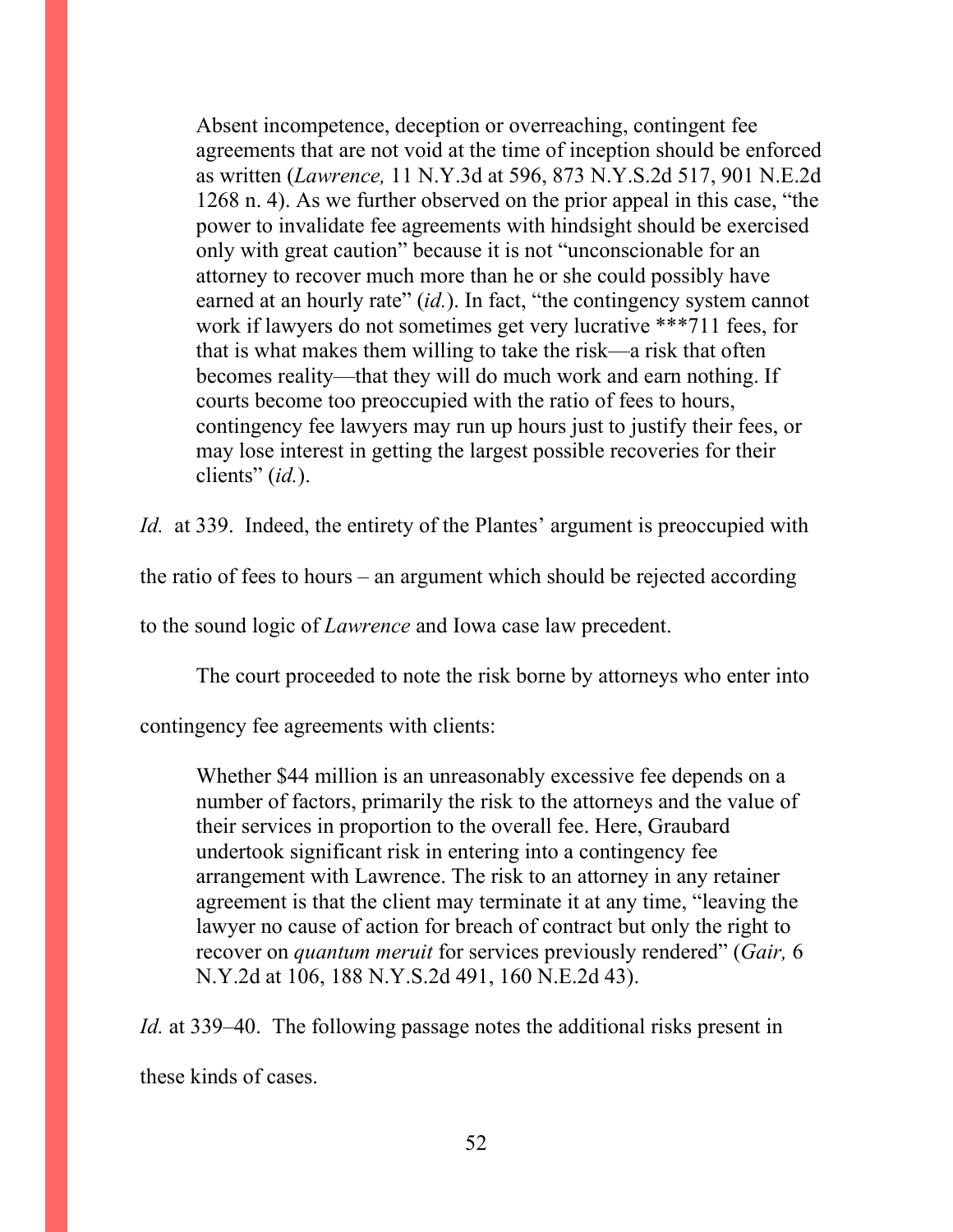In addition to Graubard's risk in entering the revised retainer agreement, we also must consider the proportionality of the value of Graubard's services to the fee it now seeks. As we stated in the prior appeal, the value of Graubard's services should not be measured merely by the time it devoted to prosecuting the claims (*Lawrence,* 11 N.Y.3d at 596 n. 4, 873 N.Y.S.2d 517, 901 N.E.2d 1268). Rather, the value of Graubard's services (for the purpose of hindsight analysis) should be the \$111 million recovery it obtained for Lawrence. We agree with Graubard that a hindsight analysis of contingent fee agreements not unconscionable when made is a dangerous business, especially when a determination of unconscionability is made solely on the basis that the size of the fee seems too high to be fair (*see In re Smart World Tech., LLC,* 552 F.3d 228, 235 [2d Cir.2009] ["the fact that contingency fees may appear excessive in retrospect is not a ground to reduce them because early success by counsel is always a possibility capable of being anticipated" (internal quotation marks omitted) ] ). It is in the nature of a contingency fee that a lawyer, through skill or luck (or some combination thereof), may achieve a very favorable result in short order; conversely, the lawyer may put in many years of work for no or a modest reward. Most cases, of course, fall somewhere in between these two extremes (*see* \*\*\*712 Restatement [Third] of Law Governing Lawyers § 34, Comment *c*  [2000] ["(a) contingent-fee contract ... allocates to the lawyer the risk that the case will require much time and produce no recovery and to the client the risk that the case will require little time and produce a substantial fee. Events within that range of risks, such as a high recovery, do not make unreasonable a contract that was reasonable when made"] ).

*Id* at 340–41. In that passage, the *Lawrence* court squarely identifies the reason why contingency fee agreements, such as the one in the case at bar, must be enforced. Moreover, it illustrates why the Plantes' argument that the agreement is unreasonable because the lawsuit was not filed is irrelevant.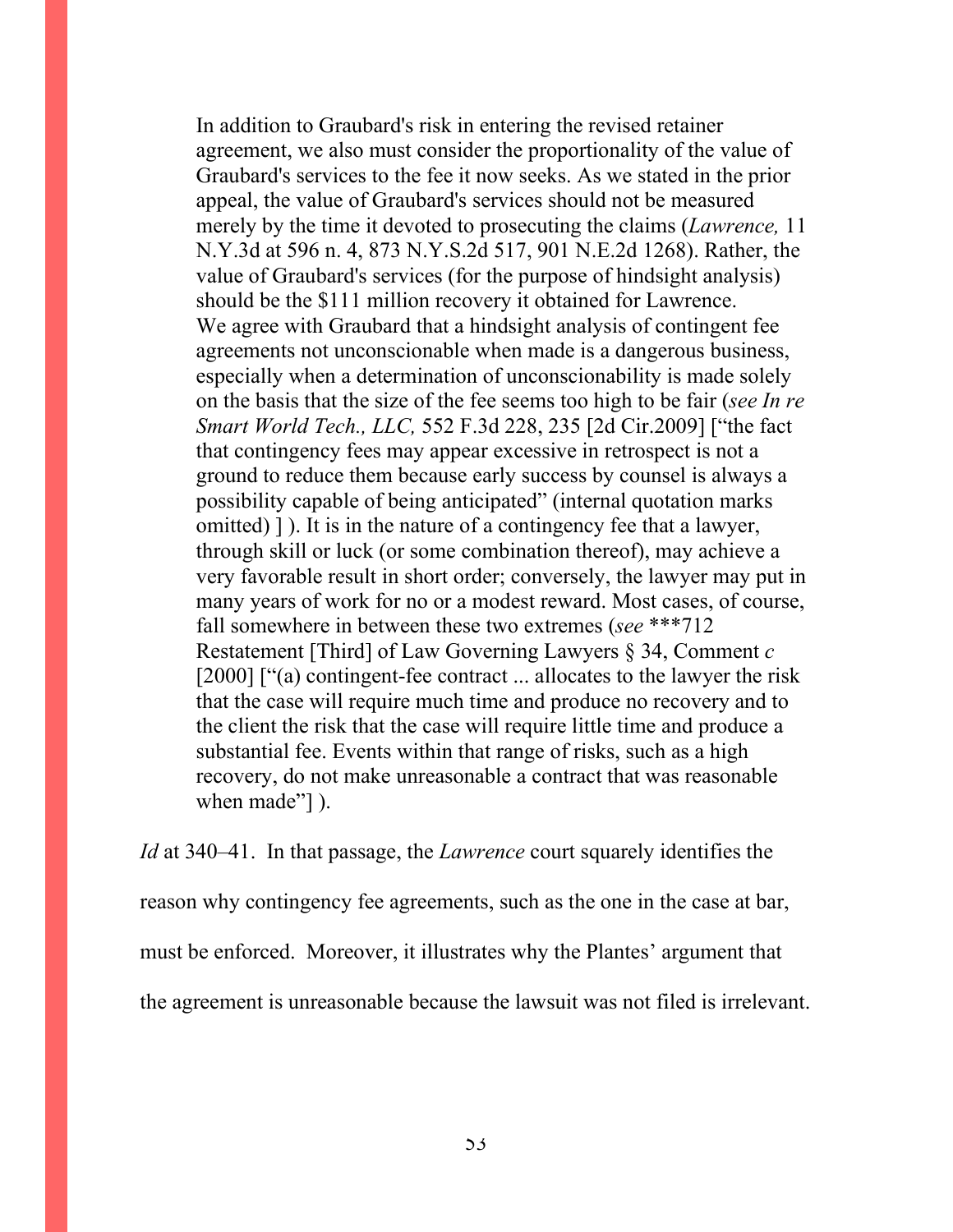The final paragraph in the *Lawrence* opinion is also worth noting:

Finally, it bears reemphasizing that Lawrence was no naif. She was a competent and shrewd woman who made a business judgment that was reasonable at the time, but which turned out in retrospect to be disadvantageous, or at least less advantageous than it might have been. As a general rule, we enforce clear and complete documents, like the revised retainer agreement, according to their terms (*see Vermont Teddy Bear Co. v. 538 Madison Realty Co.,* 1 N.Y.3d 470, 475, 775 N.Y.S.2d 765, 807 N.E.2d 876 [2004] ).

*Id.* at 341. At the time the fee agreement was signed by Rosanne on behalf of herself and on behalf of Chad, she had been an attorney for 20 years, so indeed, she was "no naif." MRD offered her the ability to pay attorneys fees on an hourly basis. She declined that offer, and agreed to the 33 1/3 percent contingency fee. "Buyer's remorse" does not constitute grounds to withdraw from a fee agreement.

# **4. Contingency fee agreements are to be evaluated on their own terms, and not in comparison to what an hourly billing would have produced.**

The third paragraph of the Iowa Practice Series article, citing pertinent

Iowa Supreme Court case law, puts the proverbial "nail in the coffin" to the

Plante's position:

In making the reasonableness assessment of a contingent fee, the Iowa Supreme Court has cautioned against an unfair examination made from "a position of hindsight, [which] suggests that the litigation was simple and that the chances for success were good."<sup>8</sup>The circumstances must be evaluated based upon the facts as known to the attorney and client at the time the contingent fee agreement was signed. **Furthermore, contingency fees should be evaluated on**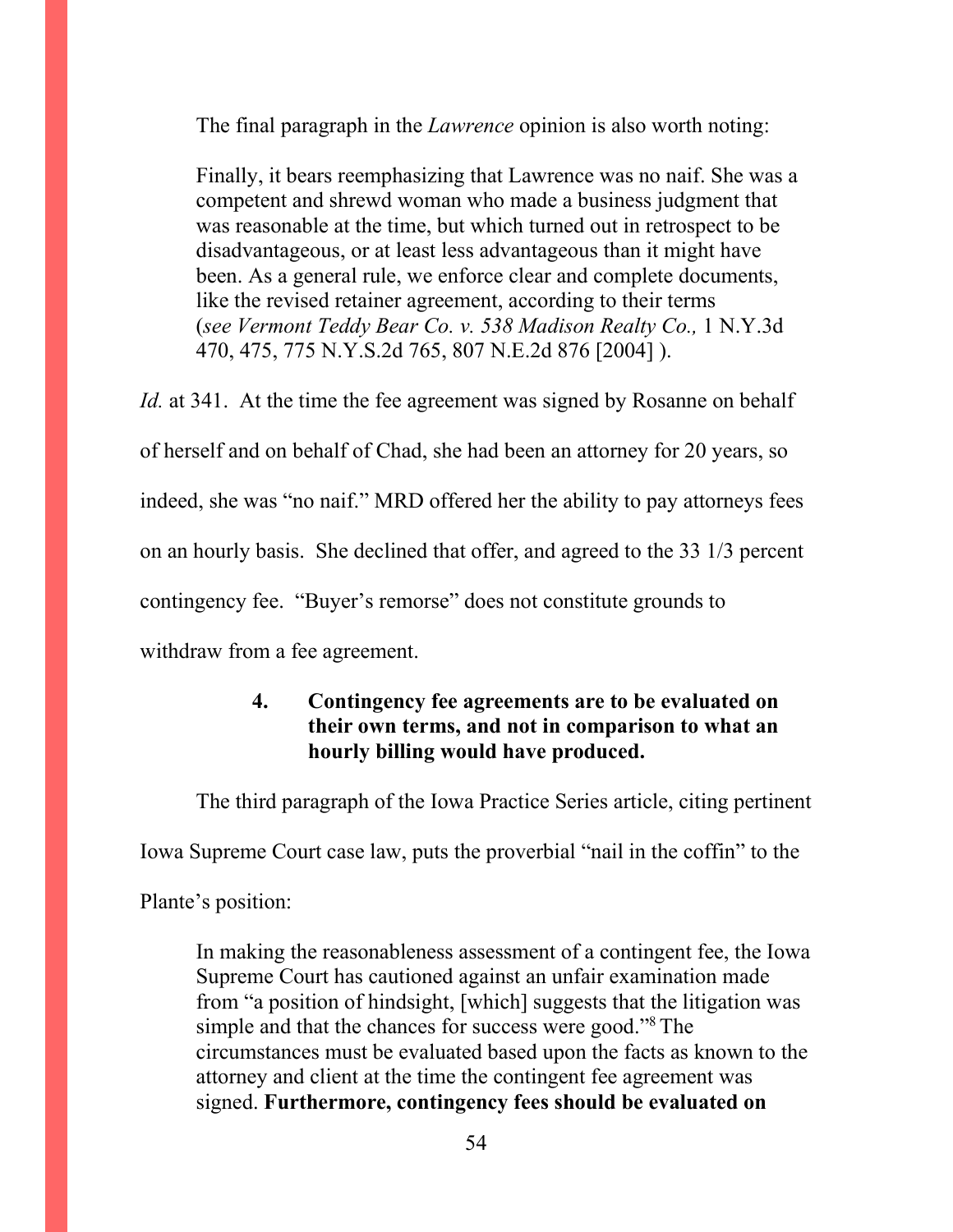**their own terms, not by comparison with what an hourly billing would have produced**. **The Iowa Supreme Court has rejected the suggestion "that contingent fee agreements must be reexamined at the conclusion of successful litigation with respect to the factors applicable to noncontingent fees." Thus, the reasonableness of a contingency fee cannot be determined by simply looking at the size of the fee in comparison to the amount of work performed by the attorney**. The degree of risk assumed by the lawyer at the outset of the representation ordinarily is the crucial factor.

*Id.* (citing *McCullough,* 468 N.W.2d at 461)(emphasis added)(internal

footnotes deleted). In a similar fashion, the Restatement notes:

*c*. *Reasonable contingent fees.* A contingent fee may permissibly be greater than what an hourly fee lawyer of similar qualifications would receive for the same representation. **A contingent-fee lawyer bears the risk of receiving no pay if the client loses and is entitled to compensation for bearing that risk. Nor is a contingent fee necessarily unreasonable because the lawyer devoted relatively little time to a representation, for the customary terms of such arrangements commit the lawyer to provide necessary effort without extra pay if a relatively large expenditure of the lawyer's time were entailed.** However, large fees unearned by either effort or a significant period of risk are unreasonable.

Restatement (Third) of the Law Governing Lawyers § 35 (2000)(Comment

C)(emphasis added). *See also Estate of Bruess v. Law Firm of John* 

*Gehlhausen, P.C.*, 838 N.W.2d 868, 2013 WL 4010290 (Iowa Ct. App.

2013) ("We recognize, however, that 'time spent' may not be as significant a

factor in contingent fee cases as in some other fee cases, as the amount of

time required to be invested by the attorney is indeed one of the

contingencies he assumes in such a case."); David A. Hyman, Bernard Black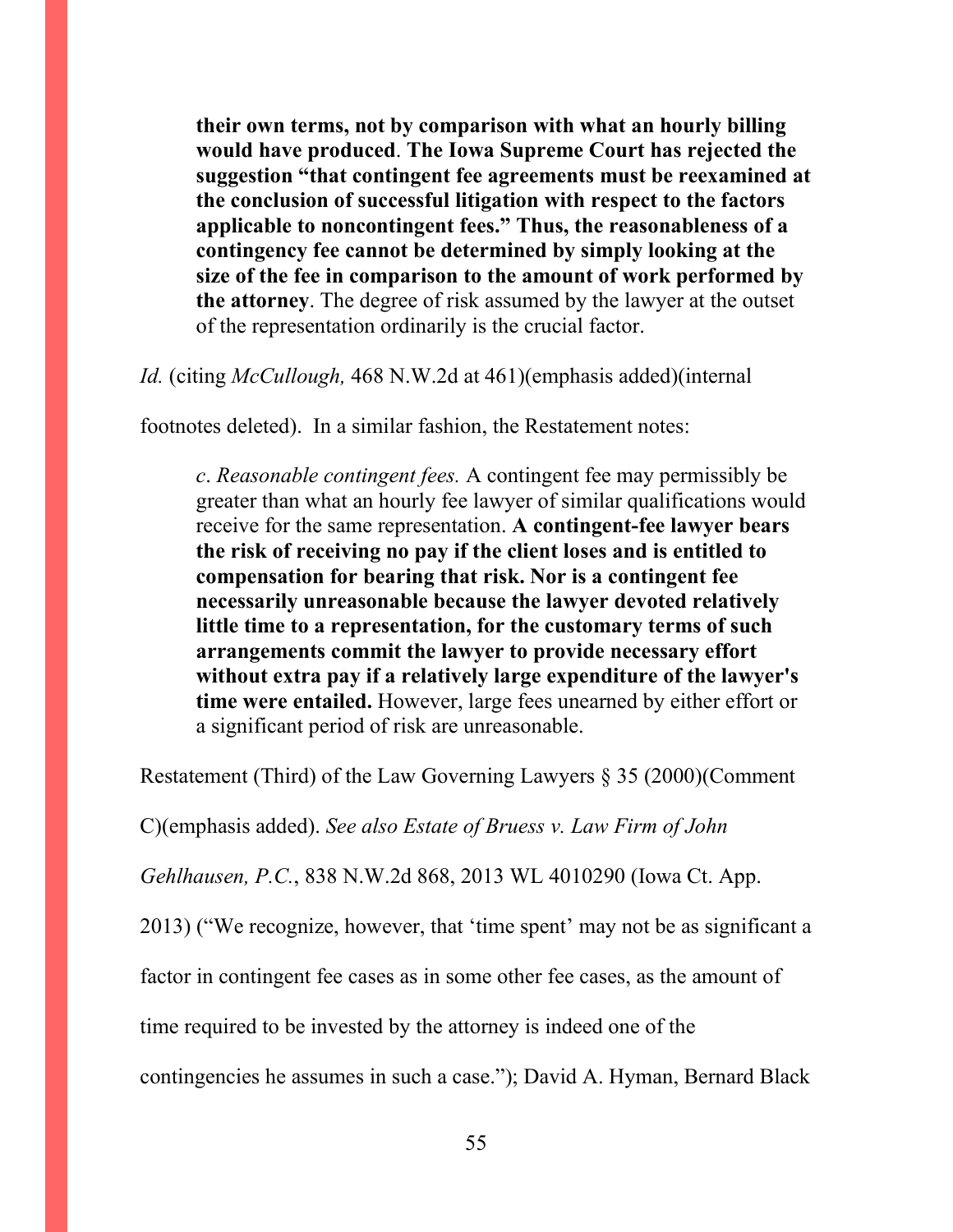& Charles Silver, *The Economics of Plaintiff-Side Personal Injury Practice*, 2015 U. Ill. L. Rev. 1563 (2015).

 The Plantes try to counteract Iowa law by arguing that the result in *Clark v. General Motors,* LLC, 161 F.Supp.3d 752 (W.D. Mo. 2015), supports their argument. *Clark* is not a binding precedent in Iowa, and its facts are different than in the present case. The case involved a contingent fee agreement of 40%, which the court said was *unreasonable when it was entered into* because counsel knew that GM was likely creating a compensation fund that would pay those with claims like Plaintiff's, an ignition switch defect. It likened the risk the attorneys were taking to that of an automobile crash case where a 33 1/3 percent contingency fee was typical and reasonable. The court, unlike the Iowa Supreme Court, applied what it called a "reasonableness in operation" test at the conclusion of the case, using the same factors as are found in Rule 32:1.5(a). In doing so, it placed a heavy emphasis on the fact that a Compensation Fund with a protocol and algorithm for paying claims was set up, and counsel's skill and experience had little to do with the eventual settlement of the claim. *Id.* at 765.

These facts are nothing like the facts of the present case where (1) there was significant risk to Plaintiff's attorneys when they took the case, (2) there was a 1/3 contingency fee agreement that everyone agrees was reasonable at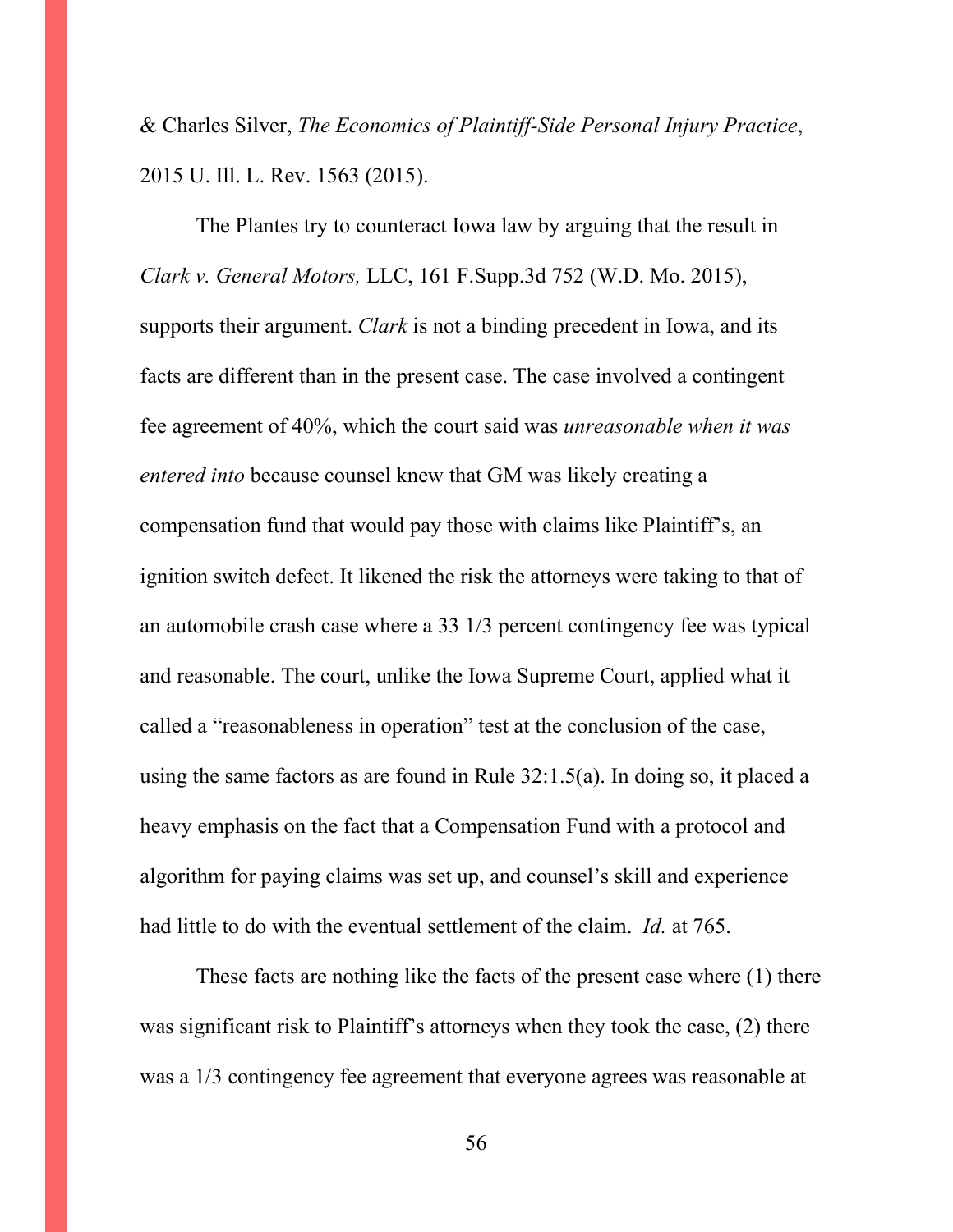the time it was entered into, (3) there was no compensation fund with a protocol to make a claim in the works at the time of the fee agreement, (4) no compensation fund was put in place with a published protocol to make an approved claim, and (5) a great deal of attorney and staff work, skill and experience were significant factors in the result. Also, counsel in *Clark* did not offer an hourly fee agreement to their client as did Plaintiff.

Munger's expert-written opinion on December 14, 2018 (App. 878) stated that:

The Court in *Iowa Supreme Court Bd. Of Professional Ethics and Conduct v. Hoffman* stated that Iowa Courts will not look back at the conclusion of a contingency case to determine the reasonableness of a fee, however, even if the court would do that, Mr. Munger's opinion that the written fee agreement is reasonable remains the same for the reasons previously given.

The "reasons previously given" were an evaluation of the same factors considered in *Clark*: those that are contained in Rule 32:1.5(a). Although MRD's position is that there need not be a reevaluation of the reasonableness of the fee at the end of the case (based on the Court's statement to that effect in *Hoffman)* even if that evaluation is done, the result is the same. MRD's fee agreement is reasonable and enforceable. While *Clark* is not binding, and it applies the "reasonableness in operation" test, which is not recognized in Iowa, its result supports the conclusion Plaintiff should be paid per their agreement with the Plantes.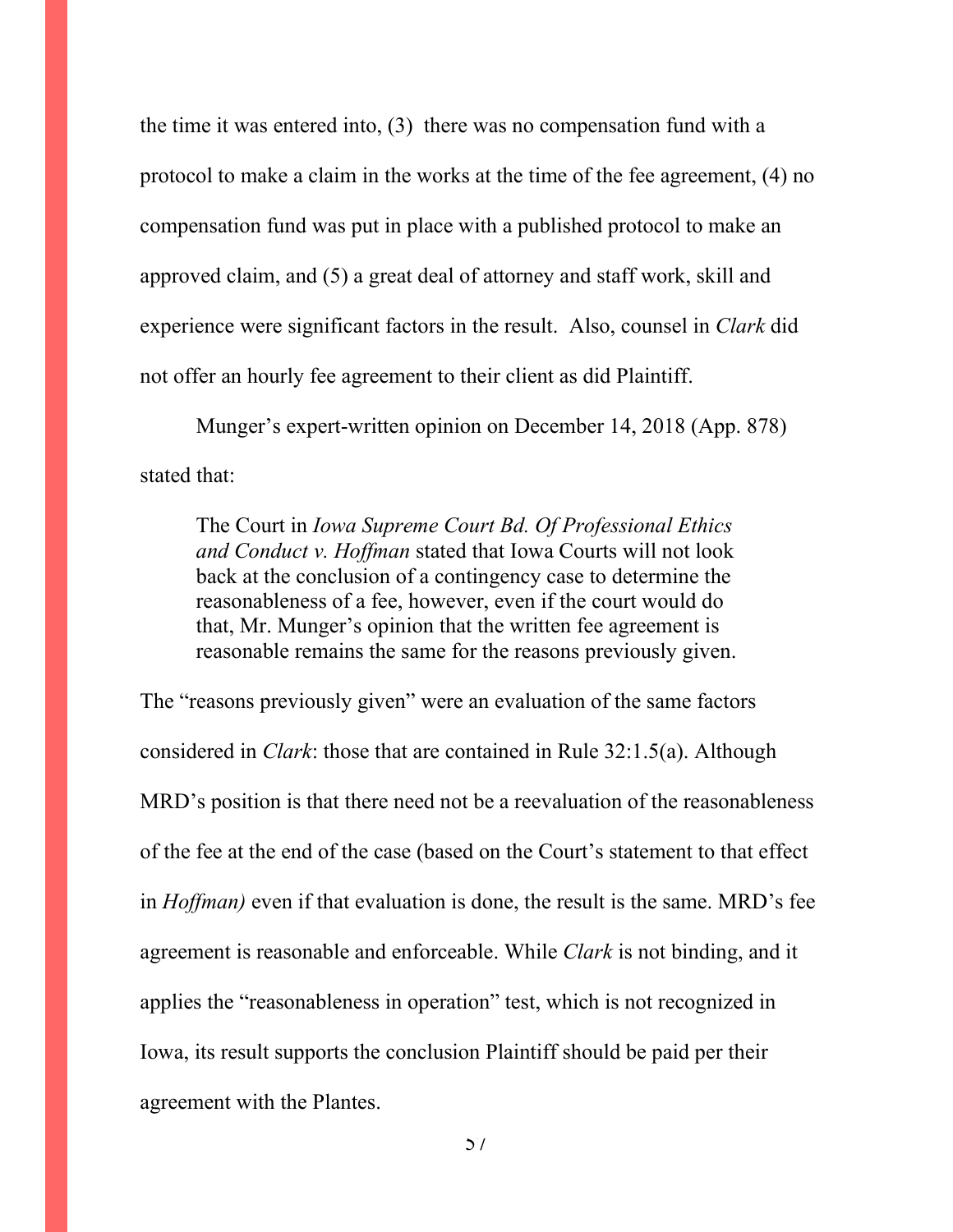In their Proof Brief, the Plantes also rely upon and quote from *In re Discipline of Charles L. Dorothy*, 605 N.W.2d 493 (S.D. 2000), as well as cases from other states, and submit those cases for the general proposition that courts will review fees for reasonableness. MRD does not dispute that Iowa Courts review fees for reasonableness, but that does not support the Plantes' argument that there must be some kind of reasonableness review hearing at the conclusion of a case when: (1) there is no dispute that the contingency attorney fee agreement is valid, (2) it charges a reasonable percentage, and (3) there are no genuine issues of material fact which could otherwise render the agreement unenforceable. Accordingly, *Dorothy* and the other cases cited by the Plantes add nothing to a resolution of this case. They are not binding on this court and have little to no legal or factual similarity. For example, in those cases, counsel did not offer an hourly fee agreement as an alternative to a contingency fee agreement.

One of the issues Defendants raise is the risk they ostensibly took because they agreed to pay expenses. Plaintiff offered them, in addition to the offer of an hourly fee and a 1/3 contingency fee, a 35% contingency fee agreement wherein MRD would agree to pay expenses. The Plantes considered that additional 1 2/3 % cost not to be worth it to them. They chose to pay the expenses rather than pay a minimally higher fee. As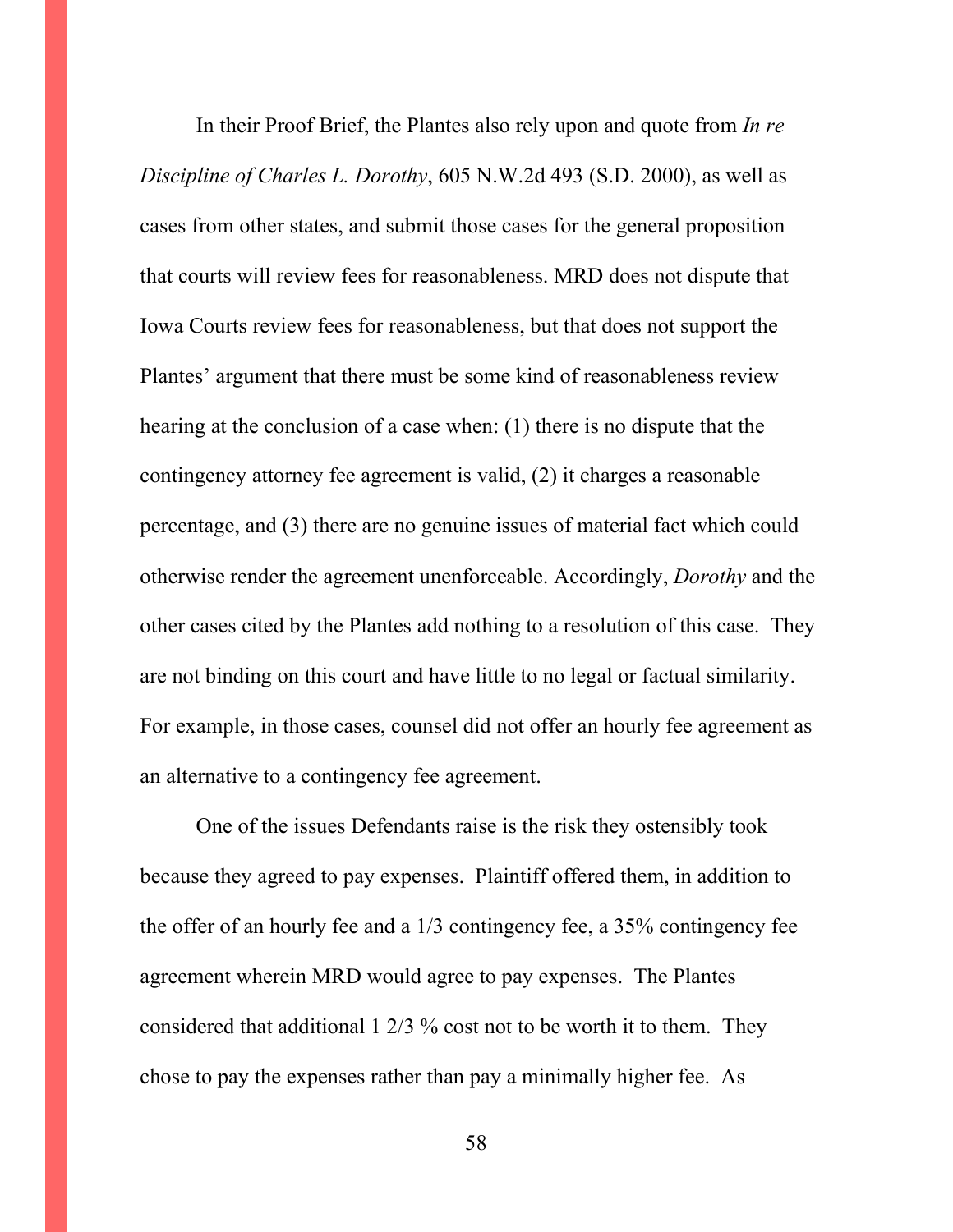Rosanne told Munger in discussing which fee option she chose, and she said they could afford to pay the expenses. (App. 157-158).

In making her decision, she did not consider the risk of losing her expense money to be significant, or she would have chosen the 35% fee option MRD offered her–nevertheless she considered the case sufficiently risky that she declined the hourly fee option and chose the 33 1/3 contingency fee. This is illustrative of a major point of difference between the facts of the case at bar and the facts of the cases the Plantes rely upon: The Plantes were given choices by MRD regarding the fees, while the clients in those cases were not. Additionally, the potential client was a licensed practicing Iowa attorney.

To give this a slightly different perspective, as Munger stated in his MSJ Ex. A, ¶ 20 (App. 762-763), just because a client agrees to pay all expenses does not mean they will. When they do not, as happened in this case, MRD paid those, the client did not, knowing that was a risk of the case that they assumed regardless of the fee agreement language. It is not true that the Plantes assumed all the risk of paying the expenses; MRD shared that risk.

 Furthermore, despite the Plantes' insinuations to the contrary, this case did not evolve into a case where liability and damages were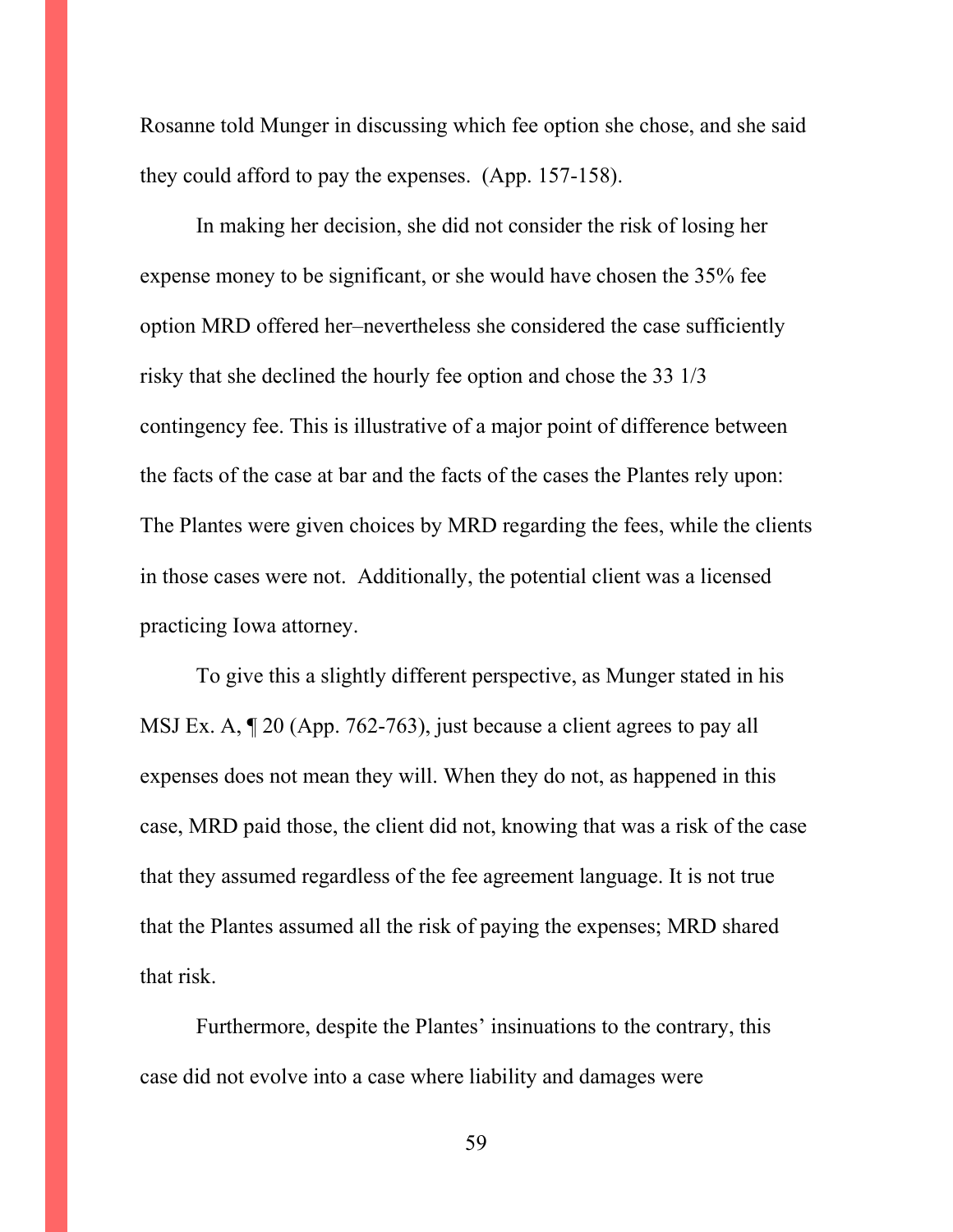uncontested. The City never unequivocally conceded liability<sup>12</sup>. The bus driver never admitted fault. The City's admission was for the purposes of the mediation only. Many things could have occurred during the pendency of litigation, which could have threatened the Plantes' ability to recover anything. As noted previously, Chad's speeding was an issue, and the City was not bound in any sense to the Trooper's opinions – they could have found an expert who would find that Chad was traveling even faster. They could have hired a human factors expert. The bus driver could have testified credibly that she was not at fault, that there were extraneous factors that caused the accident. The jury could have determined that Chad and Rosanne were not credible and reduce their damages accordingly. The Plantes' damages could be affected by a variety of unknown factors. Many other things can occur during the course of the litigation which could have significantly jeopardized the case – all keeping in mind that the burden of proof is always on the Plantes, under Iowa Code Chapter 668, to prove that he was less than 51% at fault in order to recover anything from the City.

 Finally, it must again be remembered that the reasonableness of a contingency fee is not determined in a vacuum. Law firms take many cases

 $12$  The City did not concede liability in the Settlement Agreement, either. (App. 355).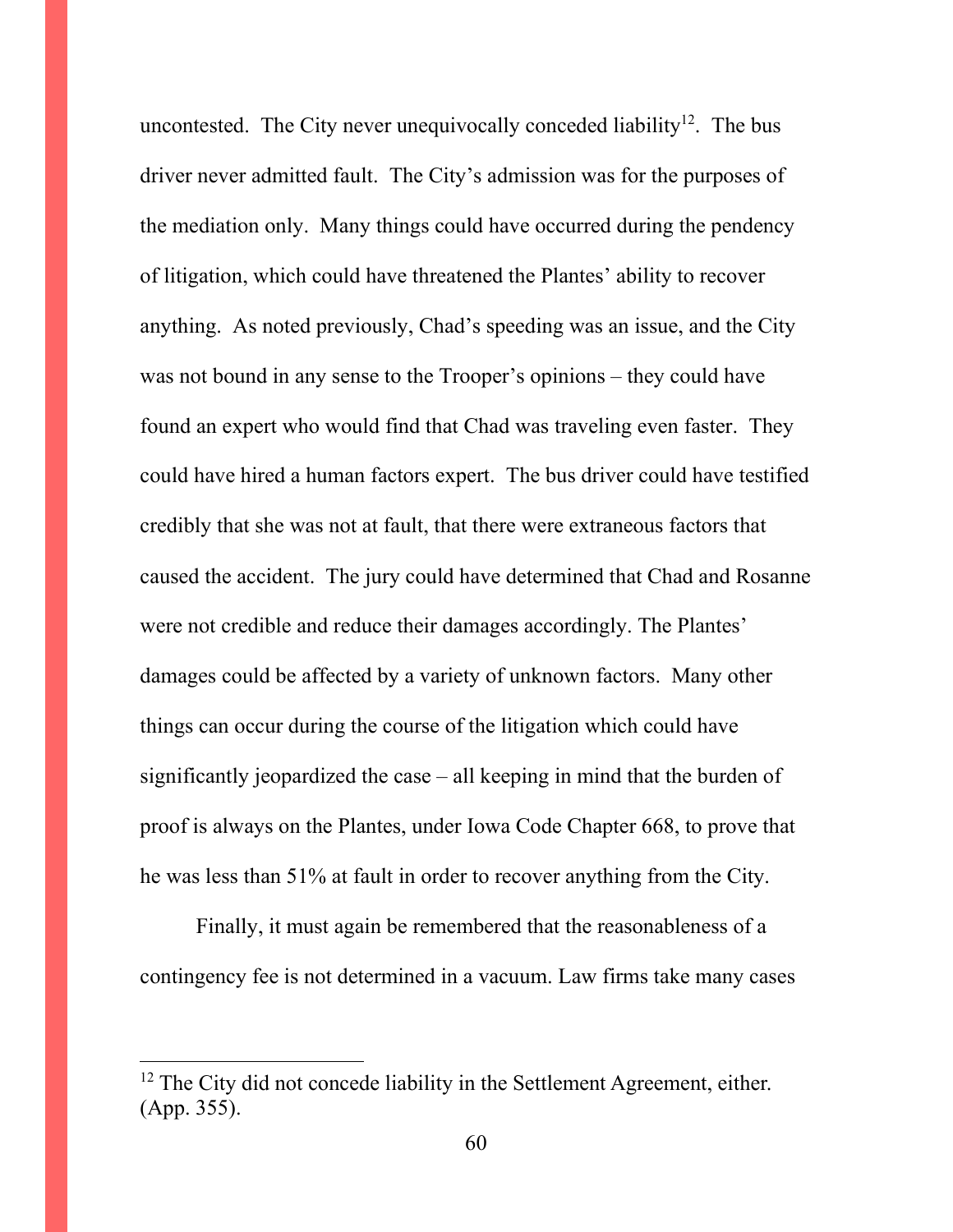on a contingency fee basis which do not lead to any fee at all or a relatively small fee. David A. Hyman et. al., *The Economics of Plaintiff-Side Personal Injury Practice*, 2015 U. Ill. L. Rev. 1563, 1601 (2015). The "effective hourly rate" of a plaintiff's lawyer is not determined by one case; it is determined over the course of a career of wins, losses, and ties. It is not fair to a plaintiff's counsel to assess the reasonableness of a fee based on just one case, which is a win. Moreover, as noted above, per Iowa Supreme Court case law, the 1/3 fee is standard – and as noted on the aforementioned law review article, is actually lower than many fee agreements, which are 40% or higher.

Therefore, given that the Plantes concede that they believed the fee agreement was reasonable for a year and a half, until after the mediation; that they do not make any kind of an argument which contradicts the undisputed facts in the record that this case involved significant risk; and do not argue that this case involves an "astronomical recovery"; there is simply no basis for setting aside the fee agreement and reducing the fees earned in this case.

As noted above, when the Plantes' argument is reduced to its essence, the claim is that using hindsight, the ratio between the hours spent and the fee sought pursuant to the agreement is unreasonable. That argument is not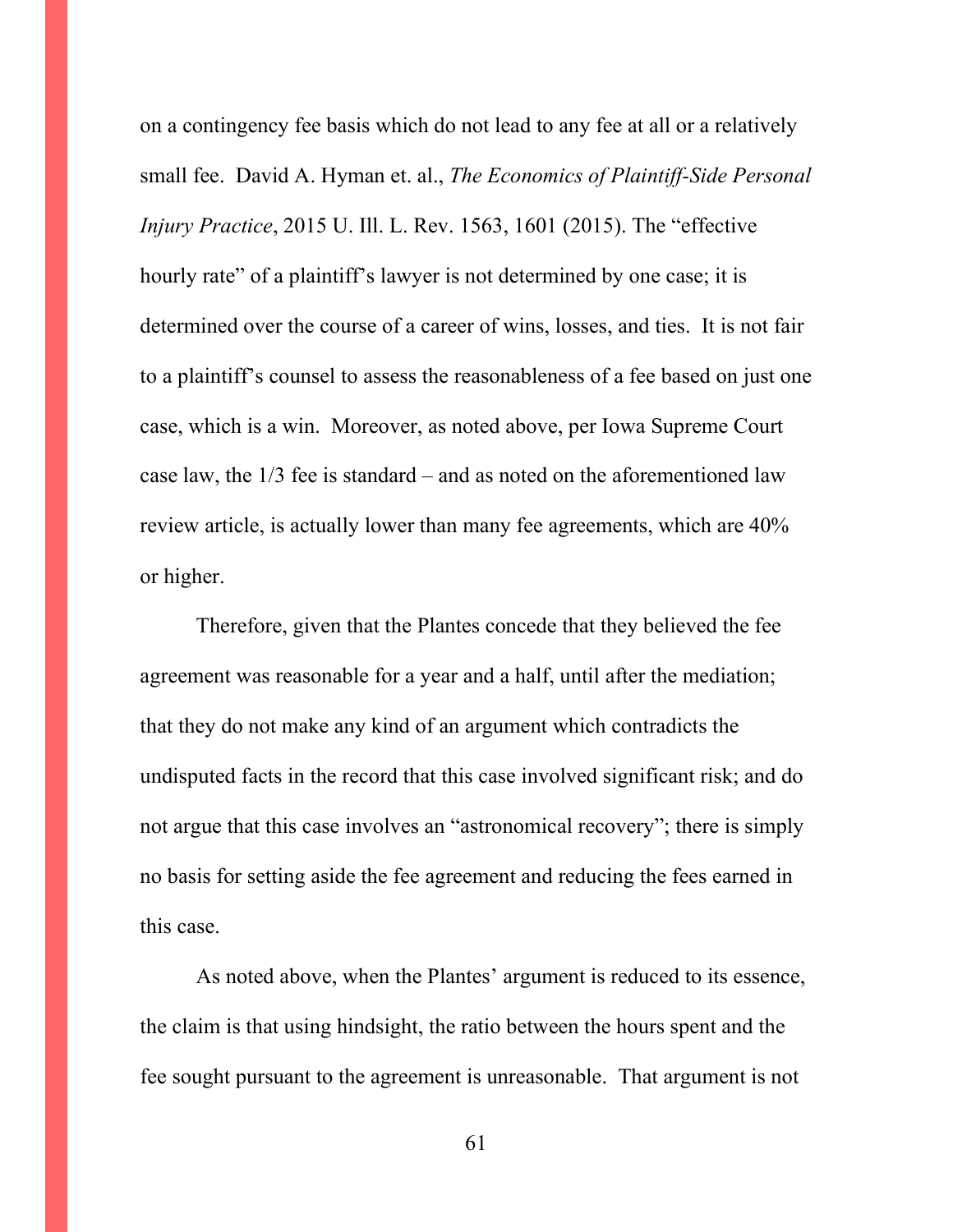available to them under the law. Accordingly, the fee agreement is reasonable on its face and should be enforced.

# **C. WITHOUT WAIVING THE POSITION THAT FACTORS APPLICABLE TO NON-CONTINGENT FEES SHOULD EITHER NOT BE CONSIDERED IN THIS CASE, OR ONLY BE GIVEN LIMITED CONSIDERATION, THOSE FACTORS NEVERTHELESS SUPPORT ENFORCEMENT OF THE AGREEMENT.**

As noted in *McCullough* and *Hoffman,* the Iowa Supreme Court has stated that the factors pertinent to the reasonableness of noncontingent fees are not to be applied to contingent fees at the conclusion of a successful case. Moreover, Comment [1] to Rule 32:1.5 of the Iowa Rules of Professional Responsibility states: "Paragraph (a) requires that lawyers charge fees that are reasonable under the circumstances. The factors specified in (1) through (8) are not exclusive. Nor will each factor be relevant in each instance." Without waiving their position that the other factors should either not be considered or be given limited consideration, MRD submits that when those factors are applied, they also support the reasonableness of the fee.

The expert reports of Munger and Daane go through several of the factors point by point and discuss how they establish the reasonableness of the fee. In particular, Daane's report (combined with the testimony of others cited in the Statement of Facts above) establish the difficulty of these kinds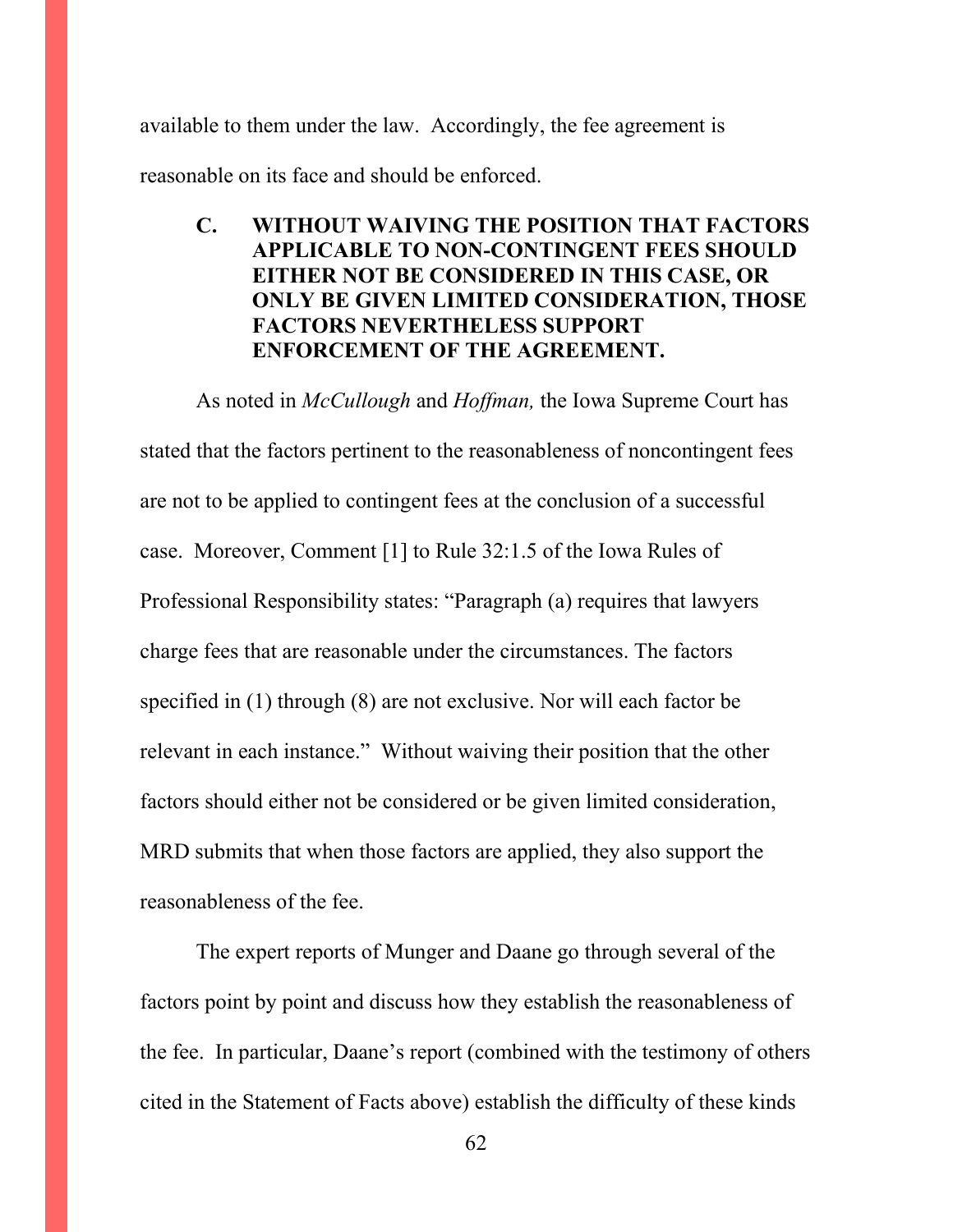of cases, how the results obtained were exceptional, and how the role (and reputation) of Munger and the MRD firm in the case led to the settlement.

Daane's report succinctly states:

While "amount involved" and "results obtained" are far more relevant in an end-of-case evaluation of the reasonableness of an hourly, fixed fee or value-based fee charged in a finite "amount involved" (e.g. a contract-based collection claim), a nearly \$7.7 million settlement is easily in the 99% percentile of all recoveries made in Iowa, and cannot be described in any other way than as exceptional. It is relevant that the mediator thought so, too, that the City's witnesses agreed that Mr. Munger's reputation was a factor in their assessment of the Plantes' claim, and that the Plantes ultimately decided to accept the offer rather than risk of trial.

(App. 213).

Daane's opinion that the "amounts involved" and "results obtained"

factors are the most important factors to be considered is consistent with a

well-reasoned opinion from the Fourth Circuit:

The district court also overlooked another important *Barber/Allen*  factor—"the award involved and the results obtained." *Allen,* 606 F.2d at 436 n. 1. We have noted that "the most critical factor in determining the reasonableness of a fee award is the degree of success obtained." *Doe v. Chao,* 435 F.3d 492, 506 (4th Cir.2006) (citation omitted). While that statement came in a fee-shifting case, there is no reason why it should be inapplicable in a contingency situation. After all, the job of an advocate is to achieve beneficial outcomes for a client, and success is every bit as important to the prevailing party in a contingency case as under a fee-shifting statute.

*In re Abrams & Abrams, P.A.,* 605 F.3d 238, 247 (4th Cir. 2010)(the balance

of the opinion furthermore sets forth the importance of contingency fee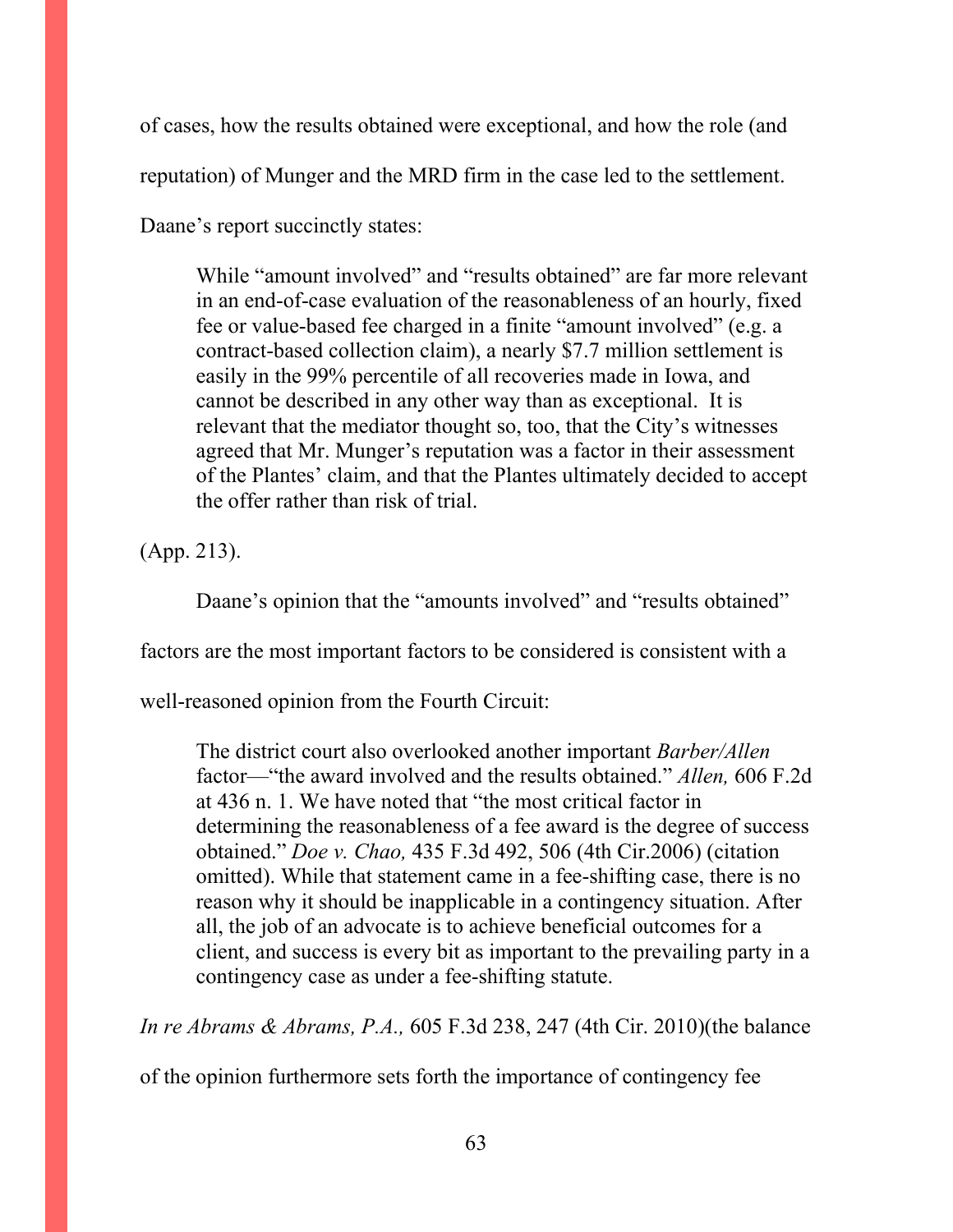agreements because they provide access to the justice system to many people who would not be able to pursue claims otherwise).

As to the balance of the factors, the time and labor involved in these types of significant personal injury claims can be immense, and a case of this magnitude required the corresponding skill of a firm like MRD to perform it. (App. 210). Similarly, it would have been apparent that the magnitude of the case would preclude MRD from other employment. (App. 211). As noted in the Statement of Facts above, Munger took the case and immediately began investigating the claim as soon as Rosanne called him, without knowing any details. The contingency fee charged is the fee customarily charged in the locality for similar services (App. 211). Daane notes that the interest rate charged in the fee agreement (one percent simple interest per month) is exactly the same rate that he charges, and is far less than the maximum interest rate authorized under Iowa law. (App. 212). Therefore, the Plantes' challenge to the interest rate is without merit as well.

Time limitations were routinely imposed due to the clients' behaviors (App. 214), there was a prior attorney-client relationship between MRD and Rosanne (App. 214), and Munger's "experience, reputation, and ability are widely recognized as preeminent" (App. 214-215).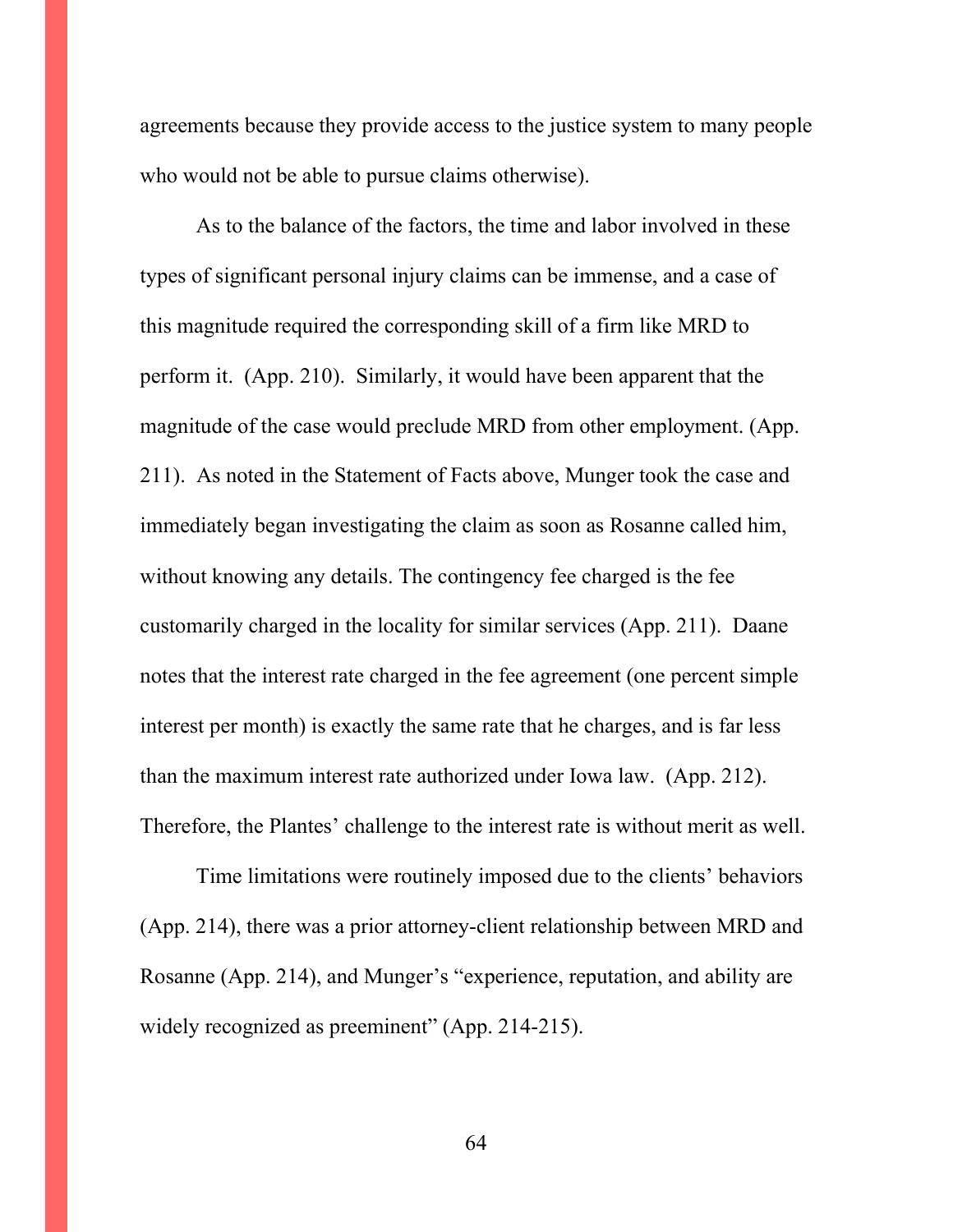Of course, the testimony of Rosanne herself (as an experienced lawyer) that she believed the fee agreement was reasonable for the first year and a half of the attorney-client relationship is also relevant to the analysis of these factors, and is indicative that the fees are reasonable under those factors. Therefore, if the Court reviews the fee under the factors applicable to non-contingent fees set forth in Rule 32:1.5, they all support the reasonableness of the fee sought by MRD.

#### **CONCLUSION**

For all of the foregoing reasons, Plaintiff-Appellee Munger, Reinschmidt & Denne, LLP submits that the decision of the district court granting summary judgment in their favor be upheld in its entirety.

### **REQUEST FOR ORAL ARGUMENT**

 Plaintiff-Appellee requests to be heard orally upon submission of this matter.

Respectfully submitted,

MUNGER, REINSCHMIDT & DENNE, L.L.P.

By: */s/ Stanley E. Munger*  Stanley E. Munger (AT0005583)  $600$  4<sup>th</sup> Street, Suite 303 P.O. Box 912 Sioux City, Iowa 51102 (712) 233-3635 (712) 233-3649 (fax) Attorneys for Plaintiff-Appellee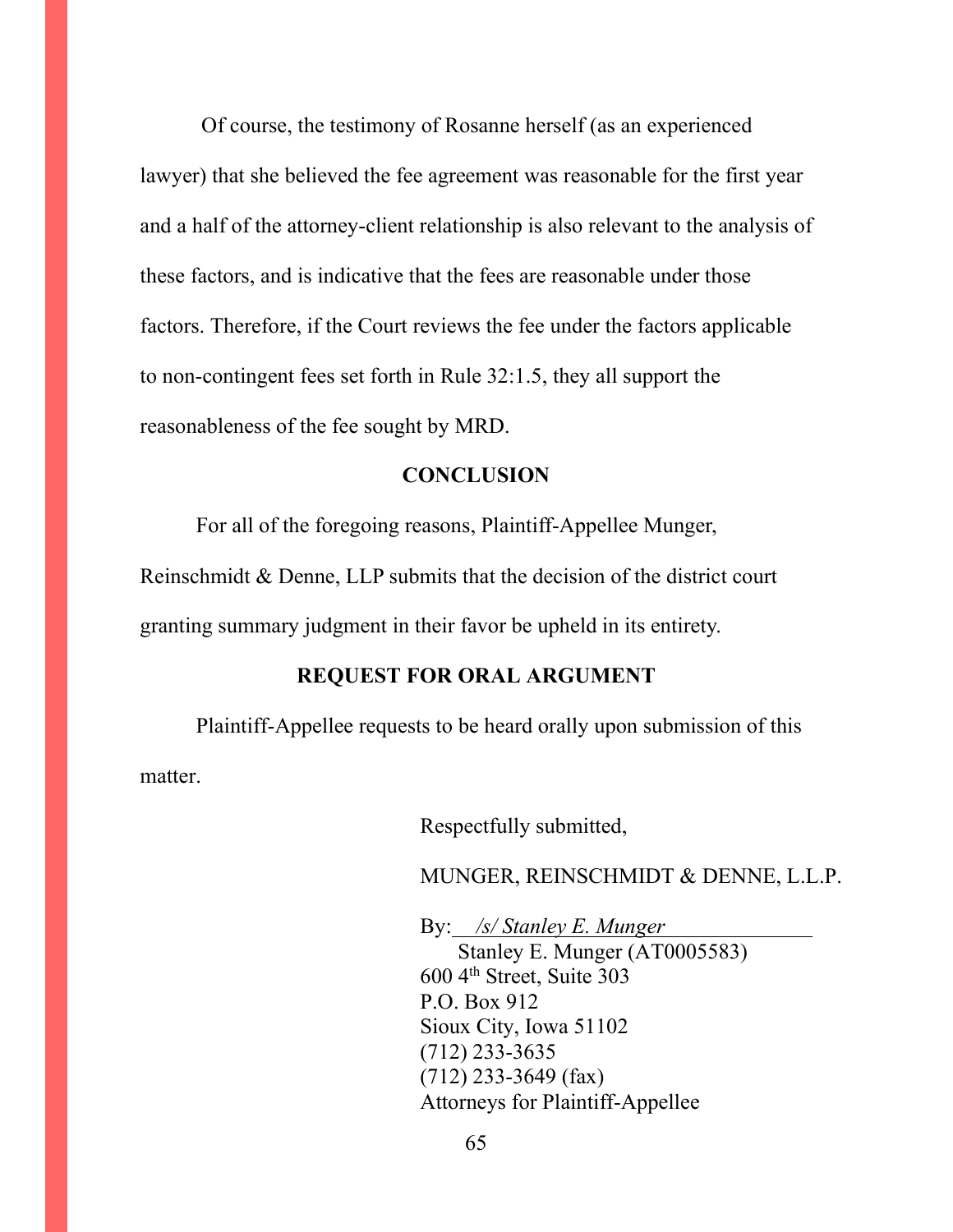# **CERTIFICATE OF COST**

I hereby certify that the true actual cost of printing the foregoing Plaintiff-Appellee's Brief was the sum of \$0.00.

# MUNGER, REINSCHMIDT & DENNE, L.L.P.

 By: */s/ Stanley E. Munger* Stanley E. Munger 600 4th Street, Suite 303 P.O. Box 912 Sioux City, Iowa 51102 (712) 233-3635 (712) 233-3649 (fax) Attorneys for Plaintiff-Appellee

# **CERTIFICATE OF COMPLIANCE**

1. This brief complies with the type-volume limitation of Iowa Rule App. P.  $6.903(1)(g)(1)$  or (2) because:

- (X) This brief contains 13,612 words, excluding the parts of the brief exempted by Iowa R. App. P.  $6.903(1)(g)(1)$ ; or
- ( ) This brief uses a monospaced typeface and contains \_\_\_\_ lines of text, excluding the parts of the brief exempted by Iowa R. App. P. 6.903(1)(g)(2).
- 2. This brief complies with the typeface requirements of Iowa R.

App. P. 6.903(1)(e) and the type-style requirements of Iowa R. App. P.

6.903(1)(f) because:

- (X) This brief has been prepared in a proportionally spaced typeface using Times New Roman in 14 size font; or
- ( ) This brief has been prepared in a monospaced typeface using with characters per inch.